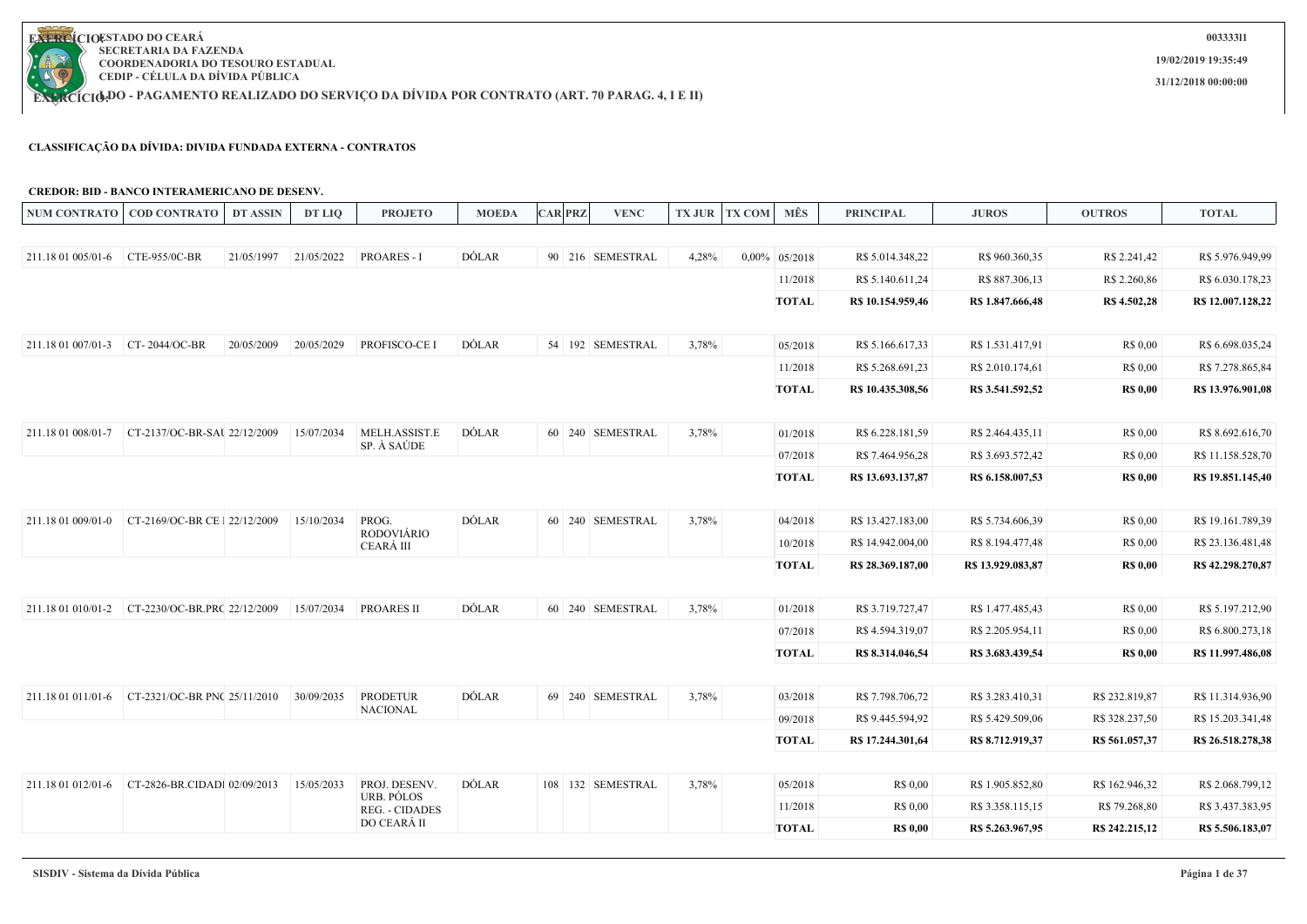| EXTRE<br>I<br>÷, |
|------------------|
|                  |
|                  |
|                  |
|                  |
|                  |
| CIC<br>LR        |
|                  |

**19/02/2019 19:35:49**

**31/12/2018 00:00:00**

**003333l1**

|                                   | 211.18 01 013/01-0 CT-P.V.CE-IV-A-296 27/12/2013        |                       | 15/08/2038 | PROG. VIÁRIO<br>DE INT.                                                              | <b>DÓLAR</b> |                | 60 240 SEMESTRAL | 3,78%                | 02/2018          | R\$ 0,00          | R\$ 14.627.572,87 | R\$ 202.382,71      | R\$ 14.829.955,58   |
|-----------------------------------|---------------------------------------------------------|-----------------------|------------|--------------------------------------------------------------------------------------|--------------|----------------|------------------|----------------------|------------------|-------------------|-------------------|---------------------|---------------------|
|                                   |                                                         |                       |            | LOGÍST. -                                                                            |              |                |                  |                      | 08/2018          | R\$ 0,00          | R\$ 24.473.200,49 | R\$ 19.576,88       | R\$ 24.492.777,37   |
|                                   |                                                         |                       |            | CEARÁ-IV-A<br>$(BR-L1326)$                                                           |              |                |                  |                      | <b>TOTAL</b>     | <b>R\$ 0,00</b>   | R\$ 39.100.773,36 | R\$ 221.959,59      | R\$ 39.322.732,95   |
|                                   |                                                         |                       |            |                                                                                      |              |                |                  |                      |                  |                   |                   |                     |                     |
| 211.18 01 014/01-3                | CT3395-PVIA.CE-IV 01/06/2016                            |                       | 15/02/2041 | PROG. VIÁRIO                                                                         | DÓLAR        |                | 60 240 SEMESTRAL | 3,78%                | 02/2018          | R\$ 0,00          | R\$ 111.464,41    | R\$ 1.634.601,17    | R\$ 1.746.065,58    |
|                                   |                                                         |                       |            | DE INT.<br>LOGÍST. -                                                                 |              |                |                  |                      | 08/2018          | R\$ 0,00          | R\$495.498,48     | R\$ 1.859.544,74    | R\$ 2.355.043,22    |
|                                   |                                                         |                       |            | CEARÁ-IV-2 <sup>a</sup><br>Fase                                                      |              |                |                  |                      | <b>TOTAL</b>     | <b>R\$ 0,00</b>   | R\$ 606.962,89    | R\$ 3.494.145,91    | R\$ 4.101.108,80    |
|                                   |                                                         |                       |            |                                                                                      |              |                |                  |                      |                  |                   |                   |                     |                     |
| 211.18 01 015/01-7                | CT3408-PROARESII 01/06/2016                             |                       | 15/04/2041 | PROARES III - 1ª                                                                     | DÓLAR        |                | 60 240 SEMESTRAL | 3,78%                | 04/2018          | R\$ 0,00          | R\$ 202.006,56    | R\$ 383.263,68      | R\$ 585.270,24      |
|                                   |                                                         |                       |            | FASE                                                                                 |              |                |                  |                      | 10/2018          | R\$ 0,00          | R\$ 808.588,35    | R\$ 349.081,91      | R\$ 1.157.670,26    |
|                                   |                                                         |                       |            |                                                                                      |              |                |                  |                      | <b>TOTAL</b>     | <b>R\$ 0,00</b>   | R\$ 1.010.594,91  | R\$ 732.345,59      | R\$ 1.742.940,50    |
|                                   |                                                         |                       |            |                                                                                      |              |                |                  |                      |                  |                   |                   |                     |                     |
| 211.18 01 016/01-0                | CT-3703- SAÚDE CE 28/12/2017   15/10/2042               |                       |            | SAÚDE CEARÁ                                                                          | <b>DÓLAR</b> |                | 60 240 SEMESTRAL | 3,78%                | 01/2018          | R\$ 0,00          | R\$ 0,00          | R\$ 3.000,00        | R\$ 3.000,00        |
|                                   |                                                         |                       |            | $\mathbf{I}$                                                                         |              |                |                  |                      | 04/2018          | R\$ 0,00          | R\$ 0,00          | R\$ 273.848,54      | R\$ 273.848,54      |
|                                   |                                                         |                       |            |                                                                                      |              |                |                  |                      | 10/2018          | R\$ 0,00          | R\$ 334.053,85    | R\$ 1.110.441,54    | R\$ 1.444.495,39    |
|                                   |                                                         |                       |            |                                                                                      |              |                |                  |                      | <b>TOTAL</b>     | <b>R\$ 0,00</b>   | R\$ 334.053,85    | R\$ 1.387.290,08    | R\$ 1.721.343,93    |
|                                   |                                                         |                       |            |                                                                                      |              |                |                  |                      |                  |                   |                   |                     |                     |
| 211.18 01 017/01-4                | CT-4436/OC-BR                                           | 17/10/2018            | 15/10/2043 | PROFISCO II                                                                          | <b>DÓLAR</b> |                | 60 240 SEMESTRAL | 3,78%                | 10/2018          | R\$ 0,00          | R\$ 0,00          | R\$ 3.000,00        | R\$ 3.000,00        |
|                                   |                                                         |                       |            |                                                                                      |              |                |                  |                      | <b>TOTAL</b>     | <b>R\$ 0,00</b>   | <b>R\$ 0,00</b>   | <b>R\$ 3.000,00</b> | <b>R\$</b> 3.000,00 |
|                                   |                                                         |                       |            |                                                                                      |              |                |                  |                      |                  |                   |                   |                     |                     |
|                                   |                                                         |                       |            |                                                                                      |              |                |                  |                      |                  |                   |                   |                     |                     |
|                                   |                                                         |                       |            | TOTAL POR DIVIDA FUNDADA EXTERNA - CONTRATOS / BID - BANCO INTERAMERICANO DE DESENV. |              |                |                  |                      |                  | R\$ 88.210.941,07 | R\$ 84.189.062,27 | R\$ 6.646.515,94    | R\$ 179.046.519,28  |
|                                   |                                                         |                       |            |                                                                                      |              |                |                  |                      |                  |                   |                   |                     |                     |
|                                   | <b>CREDOR: BIRD-BANCO INT.RECONST.E DESENVOLVIMENTO</b> |                       |            |                                                                                      |              |                |                  |                      |                  |                   |                   |                     |                     |
|                                   | NUM CONTRATO   COD CONTRATO   DT ASSIN                  |                       | DT LIQ     | <b>PROJETO</b>                                                                       | <b>MOEDA</b> | <b>CAR PRZ</b> | <b>VENC</b>      | <b>TX JUR TX COM</b> | MÊS              | <b>PRINCIPAL</b>  | <b>JUROS</b>      | <b>OUTROS</b>       | <b>TOTAL</b>        |
|                                   |                                                         |                       |            |                                                                                      |              |                |                  |                      |                  |                   |                   |                     |                     |
|                                   | 211.10 01 007/01-8 CT-7321-BR SWAP 18/10/2005           |                       | 15/02/2020 | SWAP - I                                                                             | DÓLAR        |                | 60 108 SEMESTRAL | 2,76%                | $0,00\%$ 02/2018 | R\$ 35.272.607,88 | R\$ 752.944,53    | R\$ 1.440,74        | R\$ 36.026.993,15   |
|                                   |                                                         |                       |            |                                                                                      |              |                |                  |                      | 08/2018          | R\$ 23.802.371,39 | R\$ 699.874,95    | R\$ 1.525,72        | R\$ 24.503.772,06   |
|                                   |                                                         |                       |            |                                                                                      |              |                |                  |                      | <b>TOTAL</b>     | R\$59.074.979,27  | R\$ 1.452.819,48  | R\$ 2.966,46        | R\$ 60.530.765,21   |
| 211.10 01 008/01-1 CT- Nº 7387-BR |                                                         | 07/07/2006 15/01/2023 |            | SÃO JOSÉ II                                                                          | DÓLAR        |                | 60 144 SEMESTRAL | 3,11%                | $0,00\%$ 01/2018 | R\$ 5.043.093,72  | R\$483.997,42     | R\$ 1.431,50        | R\$ 5.528.522,64    |
|                                   |                                                         |                       |            |                                                                                      |              |                |                  |                      | 07/2018          | R\$ 6.023.564,96  | R\$ 643.836,15    | R\$ 1.519,28        | R\$ 6.668.920,39    |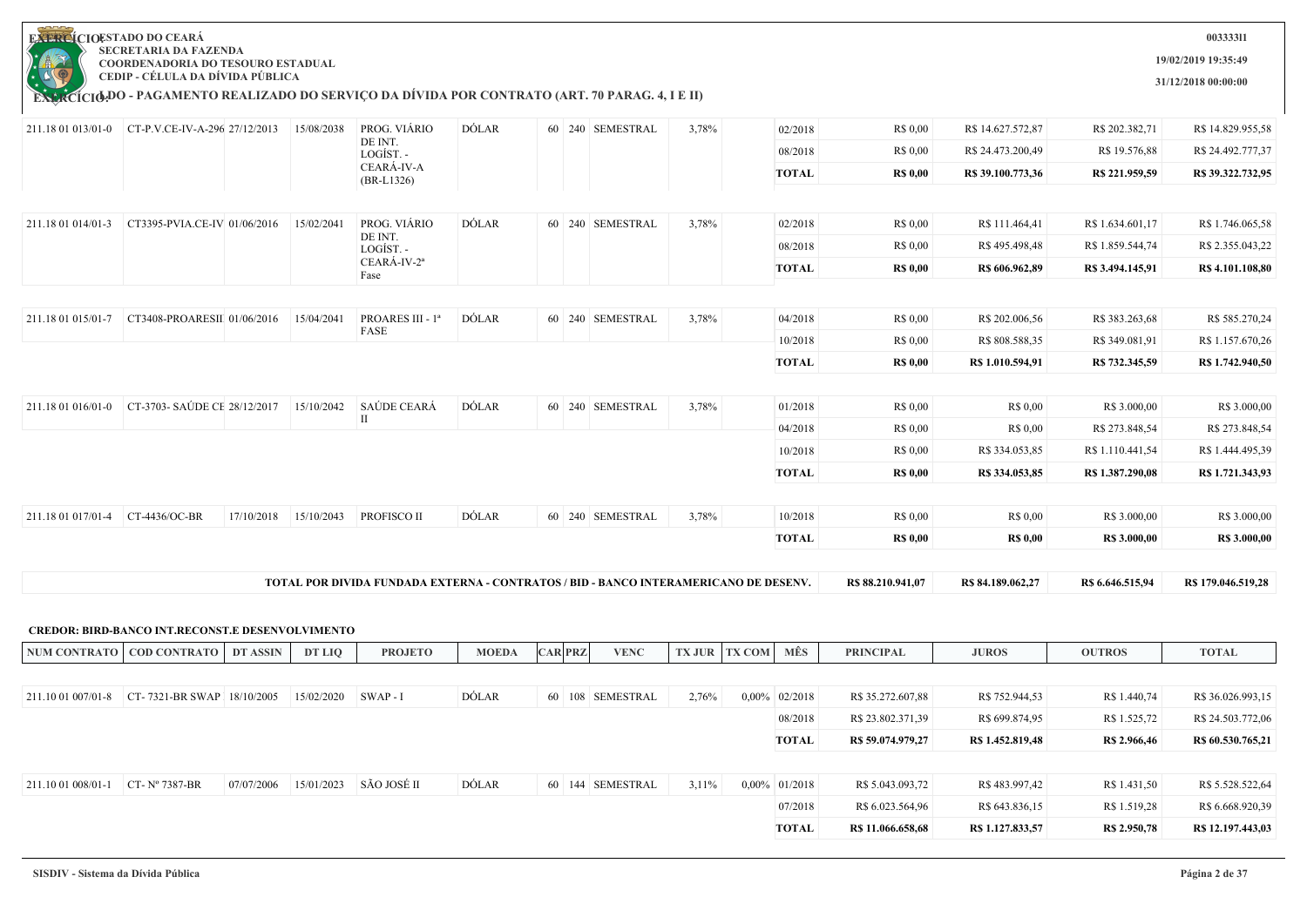

**EXERCÍCIODO - PAGAMENTO REALIZADO DO SERVIÇO DA DIVIDA POR CONTRATO (ART. 70 PARAG. 4, I E II)** 

03/2018 R\$ 13.024.306.85 R\$ 8.407.374.50 R\$ 0.00 R\$ 21.431.681.35 09/2018 R\$ 20.485.617,58 R\$ 14.846.954,60 R\$ 0,00 R\$ 35.332.572,18 **TOTAL R\$ 33.509.924,43 R\$ 23.254.329,10 R\$ 0,00 R\$ 56.764.253,53** 211.10 01 009/01-5 CT- 7600-BR SWAP I 19/03/2009 15/09/2034 SWAP II (CRESC. ECON. COM INCLU. SOCIAL) DÓLAR 96 216 SEMESTRAL 3,32% 04/2018 R\$ 11.419.802,58 R\$ 3.455.124.48 R\$ 0,00 R\$ 14.874.927,06 10/2018 R\$ 12.708.155,98 R\$ 5.102.931,56 R\$ 0,00 R\$ 17.811.087,54 **TOTAL R\$ 24.127.958,56 R\$ 8.558.056,04 R\$ 0,00 R\$ 32.686.014,60** 211.10 01 010/01-7 CT- 7630-BR 22/09/2009 15/10/2029 PROGERIRH II-AUM. O ABAST. SUSTENT. ÁGUA DÓLAR 72 180 SEMESTRAL 3,59% 04/2018 R\$ 0,00 R\$ 1.882.008,35 R\$ 0,00 R\$ 1.882.008,35 10/2018 R\$ 0.00 R\$ 2.934.009,72 R\$ 0.00 R\$ 2.934.009,72 211.10 01 011/01-0 CT-7654-BR -CIDAD 22/12/2009 15/10/2033 CIDADES DO CEARÁ-CARIRI CENTRAL DÓLAR 120 180 SEMESTRAL 3,49%

| $ 211.1001012/01-0$ | CT-8124-BR SJOSÉ I 03/10/2012 | 15/12/2036 | PROJ. DESENV.<br><b>RURAL</b><br>SUSTENTÁVEL<br>- SÃO JOSÉ III | DÓLAR        | 60 240 SEMESTRAL | 3,60% | 06/2018<br>12/2018<br><b>TOTAL</b> | R\$ 8.267.832,23<br>R\$ 9.877.877,53<br>R\$ 18.145.709.76 | R\$ 3.590.547,82<br>R\$ 5.724.692,36<br>R\$ 9.315.240.18 | R\$ 0,00<br>R\$ 0.00<br><b>R\$ 0,00</b> | R\$ 11.858.380,05<br>R\$ 15.602.569,89<br>R\$ 27.460.949,94 |
|---------------------|-------------------------------|------------|----------------------------------------------------------------|--------------|------------------|-------|------------------------------------|-----------------------------------------------------------|----------------------------------------------------------|-----------------------------------------|-------------------------------------------------------------|
| 211.10 01 013/01-4  | CT-PforR-BIRD-8302 19/12/2013 | 15/02/2043 | PROJETO<br><b>APOIO</b><br>CRESCIMENTO                         | <b>DÓLAR</b> | 60 288 SEMESTRAL | 3,19% | 02/2018<br>08/2018                 | R\$ 0.00<br>R\$ 0.00                                      | R\$ 11.088.555,10<br>R\$ 18.202.938,79                   | R\$ 0,00<br>R\$ 0.00                    | R\$ 11.088.555,10<br>R\$18.202.938,79                       |

|  | ECONÔMICO -<br>PforR |  |  | TOTAL | <b>R\$ 0,00</b> | R\$ 29.291.493,89 | <b>R\$ 0,00</b> | R\$ 29.291.493,89 |
|--|----------------------|--|--|-------|-----------------|-------------------|-----------------|-------------------|
|  |                      |  |  |       |                 |                   |                 |                   |

| <b>TOTAL</b><br>'AL POR DIVIDA FUNDADA EXTERNA - CONTRATOS / BIRD-BANCO INT.RECONST.E DESENVOLVIMENTO | R\$ 145,925,230,70 | $\degree$ 77.815.790.33<br>D C | De $\epsilon$ 017 24 | .746.938.27 |
|-------------------------------------------------------------------------------------------------------|--------------------|--------------------------------|----------------------|-------------|
|-------------------------------------------------------------------------------------------------------|--------------------|--------------------------------|----------------------|-------------|

|                    | <b>CREDOR: CORPORAÇÃO ANDINA DE FOMENTO</b> |          |            |                                                                             |              |                |                 |               |               |         |                   |                   |                |                   |
|--------------------|---------------------------------------------|----------|------------|-----------------------------------------------------------------------------|--------------|----------------|-----------------|---------------|---------------|---------|-------------------|-------------------|----------------|-------------------|
|                    | NUM CONTRATO   COD CONTRATO                 | DT ASSIN | DT LIO     | <b>PROJETO</b>                                                              | <b>MOEDA</b> | <b>CAR PRZ</b> | <b>VENC</b>     | <b>TX JUR</b> | <b>TX COM</b> | MÊS     | <b>PRINCIPAL</b>  | <b>JUROS</b>      | <b>OUTROS</b>  | <b>TOTAL</b>      |
|                    |                                             |          |            |                                                                             |              |                |                 |               |               |         |                   |                   |                |                   |
|                    | CT-8262-P.VALTUR 28/08/2013                 |          | 28/08/2025 | PROG.                                                                       | DÓLAR        |                | 48 96 SEMESTRAL | 4,75%         |               | 02/2018 | R\$ 18.299.301,11 | R\$ 4.517.705,27  | R\$ 122.268,82 | R\$ 22.939.275,20 |
| 211.26 01 001/01-0 |                                             |          |            | VALORIZ.<br><b>INFRAESTRUT.</b>                                             |              |                |                 |               |               | 08/2018 | R\$ 23.083.967,80 | R\$ 6.530.349,65  | R\$ 154.969,09 | R\$ 29.769.286,54 |
|                    |                                             |          |            | TURIST. LIT.<br><b>OESTE - CEARÁ</b>                                        |              |                |                 |               |               | TOTAL   | R\$ 41.383.268.91 | R\$ 11.048.054,92 | R\$ 277.237,91 | R\$ 52.708.561,74 |
|                    |                                             |          |            |                                                                             |              |                |                 |               |               |         |                   |                   |                |                   |
|                    |                                             |          |            | TOTAL POR DIVIDA FUNDADA EXTERNA - CONTRATOS / CORPORAÇÃO ANDINA DE FOMENTO |              |                |                 |               |               |         | R\$ 41.383.268.91 | R\$ 11.048.054.92 | R\$ 277.237.91 | R\$ 52,708,561,74 |

#### **CREDOR: FIDA - FUNDO INTERNACIONAL DE DESENVOLVIMENTO AGRÍCOLA**

**19/02/2019 19:35:49**

**TOTAL R\$ 0,00 R\$ 4.816.018,07 R\$ 0,00 R\$ 4.816.018,07**

**31/12/2018 00:00:00**

**003333l1**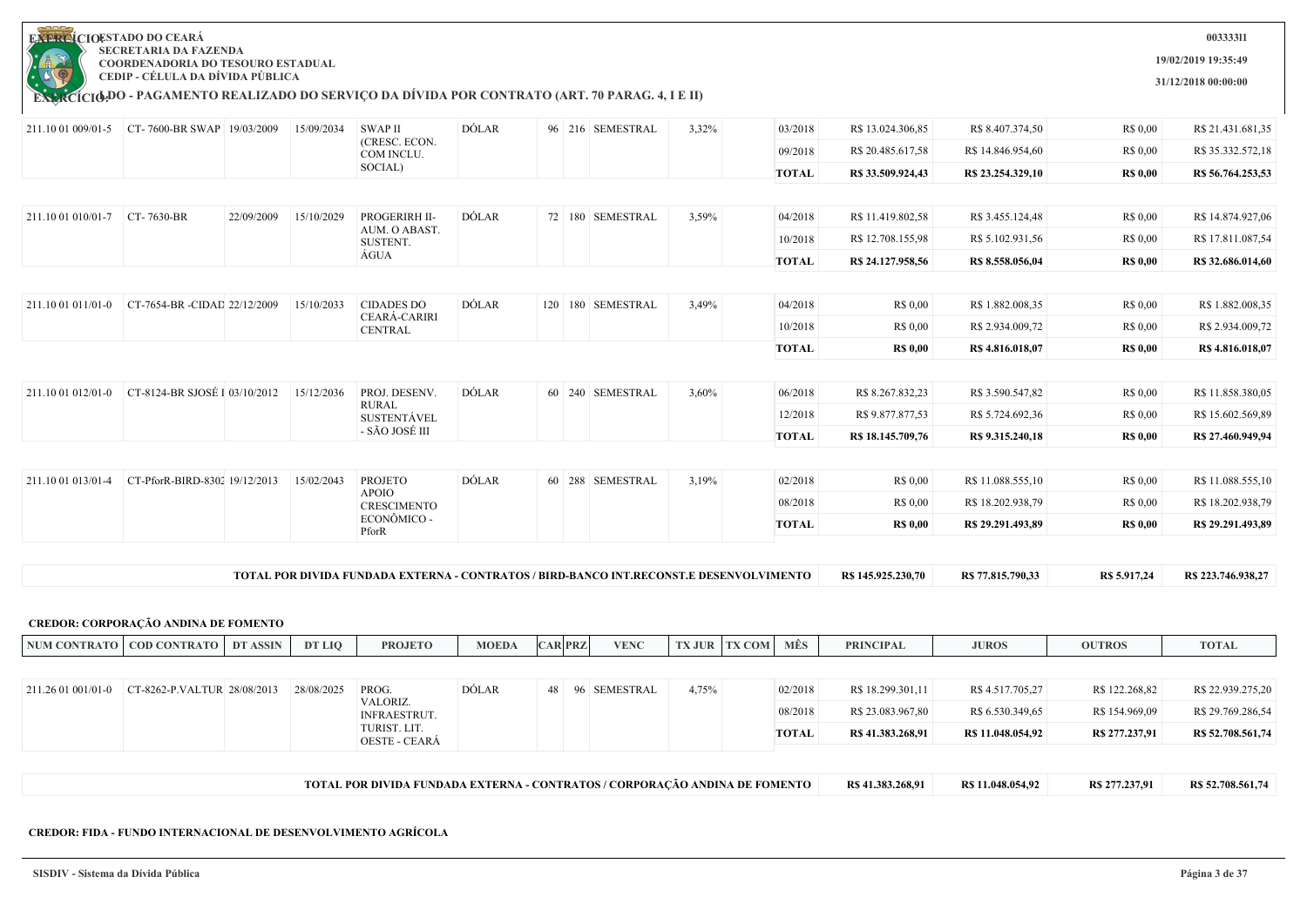| <b>EXERCÍCIOESTADO DO CEARÁ</b>  |                                                                                                     |                 |            |                                                                                                       |              |                |                      |       |                      |              |                  |                  |                   | 00333311            |
|----------------------------------|-----------------------------------------------------------------------------------------------------|-----------------|------------|-------------------------------------------------------------------------------------------------------|--------------|----------------|----------------------|-------|----------------------|--------------|------------------|------------------|-------------------|---------------------|
|                                  | <b>SECRETARIA DA FAZENDA</b><br>COORDENADORIA DO TESOURO ESTADUAL                                   |                 |            |                                                                                                       |              |                |                      |       |                      |              |                  |                  |                   | 19/02/2019 19:35:49 |
| $\mathbb{A}$ .                   | CEDIP - CÉLULA DA DÍVIDA PÚBLICA                                                                    |                 |            |                                                                                                       |              |                |                      |       |                      |              |                  |                  |                   | 31/12/2018 00:00:00 |
|                                  | <b>EXACTO DO - PAGAMENTO REALIZADO DO SERVIÇO DA DÍVIDA POR CONTRATO (ART. 70 PARAG. 4, I E II)</b> |                 |            |                                                                                                       |              |                |                      |       |                      |              |                  |                  |                   |                     |
|                                  | NUM CONTRATO   COD CONTRATO                                                                         | <b>DT ASSIN</b> | DT LIQ     | <b>PROJETO</b>                                                                                        | <b>MOEDA</b> | <b>CAR PRZ</b> | <b>VENC</b>          |       | <b>TX JUR TX COM</b> | MÊS          | <b>PRINCIPAL</b> | <b>JUROS</b>     | <b>OUTROS</b>     | <b>TOTAL</b>        |
|                                  |                                                                                                     |                 |            |                                                                                                       |              |                |                      |       |                      |              |                  |                  |                   |                     |
| 211.27 01 001/01-9               | CT-I-882-BR-FIDA-S 28/06/2013                                                                       |                 | 12/12/2031 | <b>PROJETO</b><br><b>PAULO FREIRE</b>                                                                 | <b>SDR</b>   |                | 36   180   SEMESTRAL | 2,29% |                      | 06/2018      | R\$ 3.669.031,99 | R\$ 507.478,14   | R\$ 0,00          | R\$ 4.176.510,13    |
|                                  |                                                                                                     |                 |            |                                                                                                       |              |                |                      |       |                      | 12/2018      | R\$ 3.678.552,83 | R\$ 1.023.968,64 | R\$ 0,00          | R\$4.702.521,47     |
|                                  |                                                                                                     |                 |            |                                                                                                       |              |                |                      |       |                      | <b>TOTAL</b> | R\$ 7.347.584,82 | R\$ 1.531.446,78 | <b>R\$ 0,00</b>   | R\$ 8.879.031,60    |
|                                  |                                                                                                     |                 |            |                                                                                                       |              |                |                      |       |                      |              |                  |                  |                   |                     |
| 211.27 01 002/01-2               | CT-E-17-BR-FIDA-E 28/06/2013                                                                        |                 | 12/12/2031 | <b>PROJETO</b><br><b>PAULO FREIRE</b>                                                                 | <b>EURO</b>  |                | 36   180   SEMESTRAL | 0,96% |                      | 06/2018      | R\$ 872.048,63   | R\$43.482,32     | R\$ 0,00          | R\$ 915.530,95      |
|                                  |                                                                                                     |                 |            |                                                                                                       |              |                |                      |       |                      | 12/2018      | R\$ 874.229,75   | R\$ 53.639,36    | R\$ 0,00          | R\$ 927.869,11      |
|                                  |                                                                                                     |                 |            |                                                                                                       |              |                |                      |       |                      | <b>TOTAL</b> | R\$ 1.746.278,38 | R\$ 97.121,68    | <b>R\$ 0,00</b>   | R\$ 1.843.400,06    |
|                                  |                                                                                                     |                 |            | TOTAL POR DIVIDA FUNDADA EXTERNA - CONTRATOS / FIDA - FUNDO INTERNACIONAL DE DESENVOLVIMENTO AGRÍCOLA |              |                |                      |       |                      |              | R\$ 9.093.863,20 | R\$ 1.628.568,46 | <b>R\$ 0,00</b>   | R\$ 10.722.431,66   |
|                                  |                                                                                                     |                 |            |                                                                                                       |              |                |                      |       |                      |              |                  |                  |                   |                     |
|                                  | <b>CREDOR: KFW - KREDITANSTALT FUR WIEDERAUFBAU</b>                                                 |                 |            |                                                                                                       |              |                |                      |       |                      |              |                  |                  |                   |                     |
|                                  | NUM CONTRATO   COD CONTRATO                                                                         | <b>DT ASSIN</b> | DT LIQ     | <b>PROJETO</b>                                                                                        | <b>MOEDA</b> | <b>CAR PRZ</b> | <b>VENC</b>          |       | <b>TX JUR TX COM</b> | MÊS          | <b>PRINCIPAL</b> | <b>JUROS</b>     | <b>OUTROS</b>     | <b>TOTAL</b>        |
|                                  |                                                                                                     |                 |            |                                                                                                       |              |                |                      |       |                      |              |                  |                  |                   |                     |
| 211.19 01 002/01-3               | CT-199966169/KFW 07/12/2005                                                                         |                 | 30/12/2025 | PROG. DE<br>SANEAM.                                                                                   | <b>EURO</b>  |                | 107 180 SEMESTRAL    | 4,50% |                      | 06/2018      | R\$ 1.292.820,00 | R\$463.026,69    | R\$ 156,03        | R\$ 1.756.002,72    |
|                                  |                                                                                                     |                 |            | BÁSICO CE II -                                                                                        |              |                |                      |       |                      | 12/2018      | R\$ 1.301.810,00 | R\$436.955,76    | R\$ 157,12        | R\$ 1.738.922,88    |
|                                  |                                                                                                     |                 |            | <b>KFW</b>                                                                                            |              |                |                      |       |                      | <b>TOTAL</b> | R\$ 2.594.630,00 | R\$ 899.982,45   | R\$ 313,15        | R\$ 3.494.925,60    |
|                                  |                                                                                                     |                 |            |                                                                                                       |              |                |                      |       |                      |              |                  |                  |                   |                     |
|                                  |                                                                                                     |                 |            | TOTAL POR DIVIDA FUNDADA EXTERNA - CONTRATOS / KFW - KREDITANSTALT FUR WIEDERAUFBAU                   |              |                |                      |       |                      |              | R\$ 2.594.630,00 | R\$ 899.982,45   | <b>R\$</b> 313,15 | R\$ 3.494.925,60    |
| <b>CREDOR: MLW INTERMED GMBH</b> |                                                                                                     |                 |            |                                                                                                       |              |                |                      |       |                      |              |                  |                  |                   |                     |
|                                  | NUM CONTRATO   COD CONTRATO                                                                         | DT ASSIN        | DT LIQ     | <b>PROJETO</b>                                                                                        | <b>MOEDA</b> | <b>CAR PRZ</b> | <b>VENC</b>          |       | <b>TX JUR TX COM</b> | MÊS          | <b>PRINCIPAL</b> | <b>JUROS</b>     | <b>OUTROS</b>     | <b>TOTAL</b>        |
|                                  |                                                                                                     |                 |            |                                                                                                       |              |                |                      |       |                      |              |                  |                  |                   |                     |
| 211.24 01 013/01-1               | CT-MLW/PROMOTE 30/08/2012                                                                           |                 | 24/01/2020 | PROJ. MODERN.                                                                                         | <b>EURO</b>  |                | 6 84 SEMESTRAL       | 3,89% |                      | 01/2018      | R\$ 1.746.780,75 | R\$ 169.874,44   | R\$ 30.156,21     | R\$ 1.946.811,40    |
|                                  |                                                                                                     |                 |            | TECNOLÓGICA-<br><b>PROMOTEC</b>                                                                       |              |                |                      |       |                      | 07/2018      | R\$ 1.980.963,56 | R\$ 154.118,95   | R\$ 27.438,16     | R\$ 2.162.520,67    |
|                                  |                                                                                                     |                 |            |                                                                                                       |              |                |                      |       |                      | <b>TOTAL</b> | R\$ 3.727.744,31 | R\$ 323.993,39   | R\$ 57.594,37     | R\$ 4.109.332,07    |
|                                  |                                                                                                     |                 |            |                                                                                                       |              |                |                      |       |                      |              |                  |                  |                   |                     |
|                                  | 211.24 01 014/01-0 CT-MLW/PROMOTE 30/08/2012   19/04/2020                                           |                 |            | PROJETO DE                                                                                            | <b>EURO</b>  |                | 6 84 SEMESTRAL       | 3,89% |                      | 04/2018      | R\$ 2.685.933,47 | R\$ 261.207,05   | R\$46.095,36      | R\$ 2.993.235,88    |
|                                  |                                                                                                     |                 |            | MODERNIZAÇÃ<br>$\rm O$                                                                                |              |                |                      |       |                      | 10/2018      | R\$ 2.733.088,65 | R\$ 212.634,29   | R\$ 37.870,16     | R\$ 2.983.593,10    |
|                                  |                                                                                                     |                 |            | TECNOLÓGICA-<br>PROMOTEC                                                                              |              |                |                      |       |                      | TOTAL        | R\$ 5.419.022,12 | R\$ 473.841,34   | R\$ 83.965,52     | R\$ 5.976.828,98    |
|                                  |                                                                                                     |                 |            |                                                                                                       |              |                |                      |       |                      |              |                  |                  |                   |                     |
|                                  |                                                                                                     |                 |            |                                                                                                       |              |                |                      |       |                      | 04/2018      | R\$ 1.763.807,34 | R\$ 171.530,26   | R\$ 30.270,06     | R\$ 1.965.607,66    |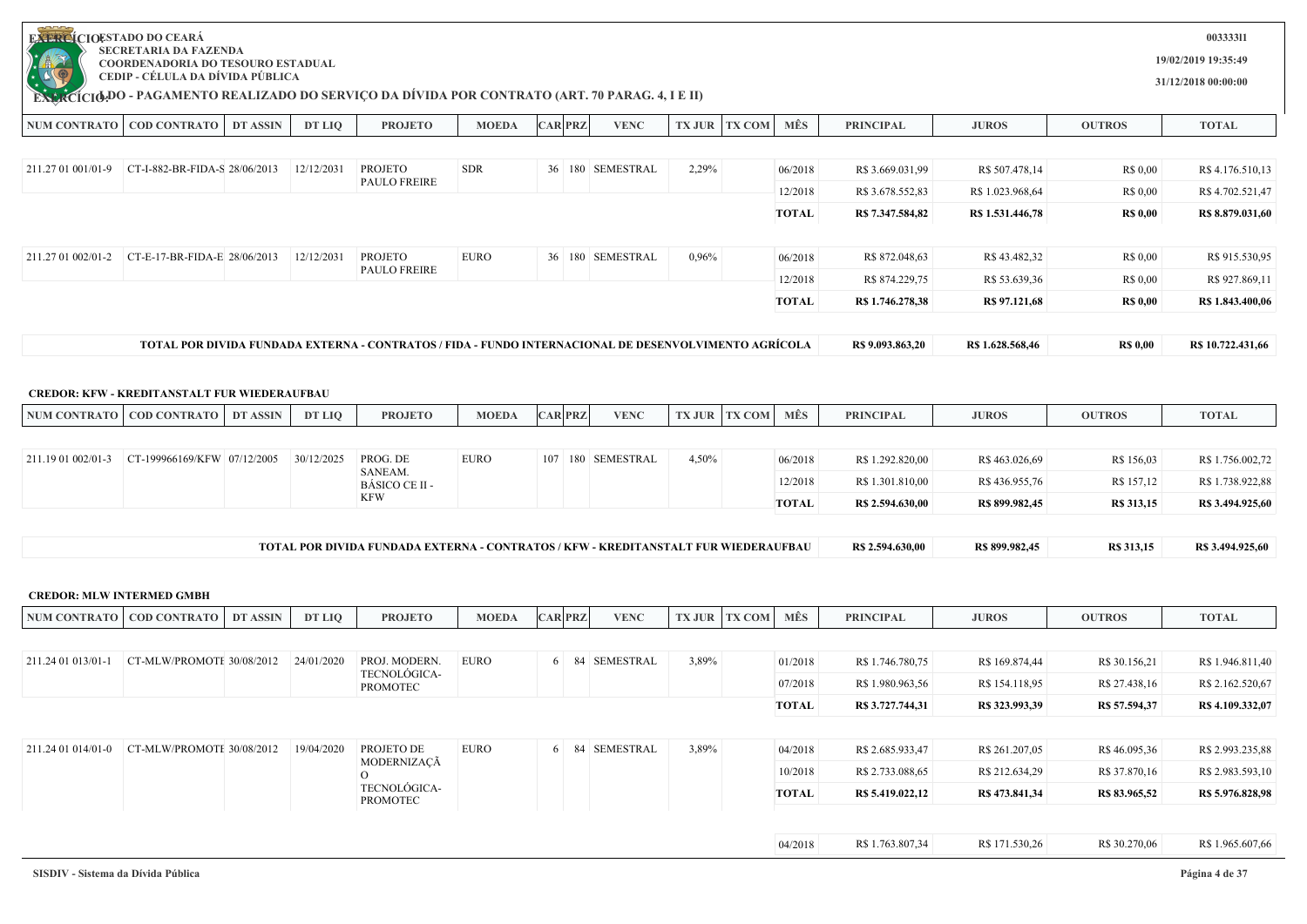

**EXERCIOESTADO DO CEARA SECRETARIA DA FAZENDA COORDENADORIA DO TESOURO ESTADUAL**

**CEDIP - CÉLULA DA DÍVIDA PÚBLICA**

**003333l1**

**19/02/2019 19:35:49**

**31/12/2018 00:00:00**

|                    | 211.24 01 015/01-3 CT-MLW/PROMOTE 30/08/2012              | 19/04/2020 | PROJETO DE                           | <b>EURO</b> | 6 | 84 SEMESTRAL   | 3,89% | 10/2018      | R\$ 1.794.773,35 | R\$ 139.633,37 | R\$ 24.868,70 | R\$ 1.959.275,42 |
|--------------------|-----------------------------------------------------------|------------|--------------------------------------|-------------|---|----------------|-------|--------------|------------------|----------------|---------------|------------------|
|                    |                                                           |            | MODERNIZAÇÃ                          |             |   |                |       | <b>TOTAL</b> | R\$ 3.558.580,69 | R\$ 311.163,63 | R\$ 55.138,76 | R\$ 3.924.883,08 |
|                    |                                                           |            | TECNOLÓGICA-<br><b>PROMOTEC</b>      |             |   |                |       |              |                  |                |               |                  |
|                    |                                                           |            |                                      |             |   |                |       |              |                  |                |               |                  |
| 211.24 01 016/01-7 | CT-MLW/PROMOTE 30/08/2012                                 | 19/04/2020 | PROJETO DE                           | <b>EURO</b> |   | 6 84 SEMESTRAL | 3,89% | 04/2018      | R\$ 1.217.971,16 | R\$ 118.447,70 | R\$ 20.902,53 | R\$ 1.357.321,39 |
|                    |                                                           |            | MODERNIZAÇÃ<br>$\Omega$              |             |   |                |       | 10/2018      | R\$ 1.239.354,29 | R\$ 96.421,73  | R\$ 17.172,71 | R\$ 1.352.948,73 |
|                    |                                                           |            |                                      |             |   |                |       | <b>TOTAL</b> | R\$ 2.457.325,45 | R\$ 214.869,43 | R\$ 38.075,24 | R\$ 2.710.270,12 |
|                    |                                                           |            |                                      |             |   |                |       |              |                  |                |               |                  |
| 211.24 01 017/01-0 | CT-MLW/PROMOTE 30/08/2012                                 | 17/09/2020 | PROJETO DE                           | <b>EURO</b> |   | 6 84 SEMESTRAL | 3,89% | 03/2018      | R\$ 1.288.556,01 | R\$ 150.374,49 | R\$ 26.536,68 | R\$ 1.465.467,18 |
|                    |                                                           |            | MODERNIZAÇÃ<br>$\Omega$              |             |   |                |       | 09/2018      | R\$ 1.545.886,68 | R\$ 150.337,49 | R\$ 26.530,14 | R\$ 1.722.754,31 |
|                    |                                                           |            | TECNOLÓGICA-<br><b>PROMOTEC</b>      |             |   |                |       | <b>TOTAL</b> | R\$ 2.834,442,69 | R\$ 300.711,98 | R\$ 53.066,82 | R\$ 3.188.221,49 |
|                    |                                                           |            |                                      |             |   |                |       |              |                  |                |               |                  |
| 211.24 01 018/01-4 | CT-MLW/PROMOTE 30/08/2012                                 | 09/10/2020 | MODERNIZAÇÃ                          | <b>EURO</b> |   | 6 84 SEMESTRAL | 3,89% | 04/2018      | R\$ 1.683.404,97 | R\$ 196.453,37 | R\$ 34.668,24 | R\$ 1.914.526,58 |
|                    |                                                           |            | $\mathbf{O}$<br>TECNOLÓGICA-         |             |   |                |       | 10/2018      | R\$ 1.851.415,22 | R\$ 180.050,15 | R\$ 31.773,57 | R\$ 2.063.238,94 |
|                    |                                                           |            | <b>PROMOTEC</b>                      |             |   |                |       | <b>TOTAL</b> | R\$ 3.534.820,19 | R\$ 376.503,52 | R\$ 66.441,81 | R\$ 3.977.765,52 |
|                    |                                                           |            |                                      |             |   |                |       |              |                  |                |               |                  |
| 211.24 01 019/01-8 | CT-MLW/PROMOTE 30/08/2012                                 | 30/10/2020 | MODERNIZAÇÃ                          | <b>EURO</b> |   | 6 84 SEMESTRAL | 3,89% | 04/2018      | R\$ 2.552.603,69 | R\$ 297.888,82 | R\$ 52.568,61 | R\$ 2.903.061,12 |
|                    |                                                           |            | $\overline{O}$<br><b>TECNOLÓGICA</b> |             |   |                |       | 10/2018      | R\$ 2.504.779,73 | R\$ 243.589,84 | R\$43.305,50  | R\$ 2.791.675,07 |
|                    |                                                           |            | - PROMOTEC                           |             |   |                |       | <b>TOTAL</b> | R\$ 5.057.383,42 | R\$ 541.478,66 | R\$ 95.874,11 | R\$ 5.694.736,19 |
|                    |                                                           |            |                                      |             |   |                |       |              |                  |                |               |                  |
| 211.24 01 020/01-0 | CT-MLW/PROMOTE 30/08/2012                                 | 13/12/2020 | MODERNIZAÇÃ                          | <b>EURO</b> |   | 6 84 SEMESTRAL | 3,89% | 06/2018      | R\$ 1.992.325,18 | R\$ 232.504,36 | R\$42.994,93  | R\$ 2.267.824,47 |
|                    |                                                           |            | $\Omega$<br><b>TECNOLÓGICA</b>       |             |   |                |       | 12/2018      | R\$ 2.014.975,54 | R\$ 195.956,37 | R\$ 34.580,54 | R\$ 2.245.512,45 |
|                    |                                                           |            | - PROMOTEC                           |             |   |                |       | <b>TOTAL</b> | R\$4.007.300,72  | R\$428.460,73  | R\$ 77.575,47 | R\$ 4.513.336,92 |
|                    |                                                           |            |                                      |             |   |                |       |              |                  |                |               |                  |
|                    |                                                           |            | PROMOTEC II                          | <b>EURO</b> |   | 0 84 SEMESTRAL | 2,92% | 06/2018      | R\$ 1.192.414,51 | R\$ 226.320,27 | R\$ 39.938,91 | R\$ 1.458.673,69 |
|                    |                                                           |            |                                      |             |   |                |       | 12/2018      | R\$ 1.200.706,32 | R\$ 210.363,75 | R\$ 37.123,05 | R\$ 1.448.193,12 |
|                    |                                                           |            |                                      |             |   |                |       | <b>TOTAL</b> | R\$ 2.393.120,83 | R\$436.684,02  | R\$ 77.061,96 | R\$ 2.906.866,81 |
|                    |                                                           |            |                                      |             |   |                |       |              |                  |                |               |                  |
| 211.24 01 022/01-7 | PROMOTEC II-TCP( 11/05/2016   13/12/2024                  |            | PROMOTEC II                          | <b>EURO</b> |   | 0 84 SEMESTRAL | 2,92% | 06/2018      | R\$ 1.176.365,87 | R\$ 240.449,17 | R\$44.464,10  | R\$ 1.461.279,14 |
|                    |                                                           |            |                                      |             |   |                |       | 12/2018      | R\$ 1.189.739,74 | R\$ 225.812,60 | R\$ 39.849,32 | R\$ 1.455.401,66 |
|                    |                                                           |            |                                      |             |   |                |       | <b>TOTAL</b> | R\$ 2.366.105,61 | R\$ 466.261,77 | R\$ 84.313,42 | R\$ 2.916.680,80 |
|                    |                                                           |            |                                      |             |   |                |       |              |                  |                |               |                  |
|                    | 211.24 01 023/01-0 PROMOTEC II-TCP( 11/05/2016 21/12/2024 |            | PROMOTEC II                          | <b>EURO</b> |   | 0 84 SEMESTRAL | 2,92% | 06/2018      | R\$ 1.666.384,59 | R\$ 340.609,02 | R\$ 60.430,01 | R\$ 2.067.423,62 |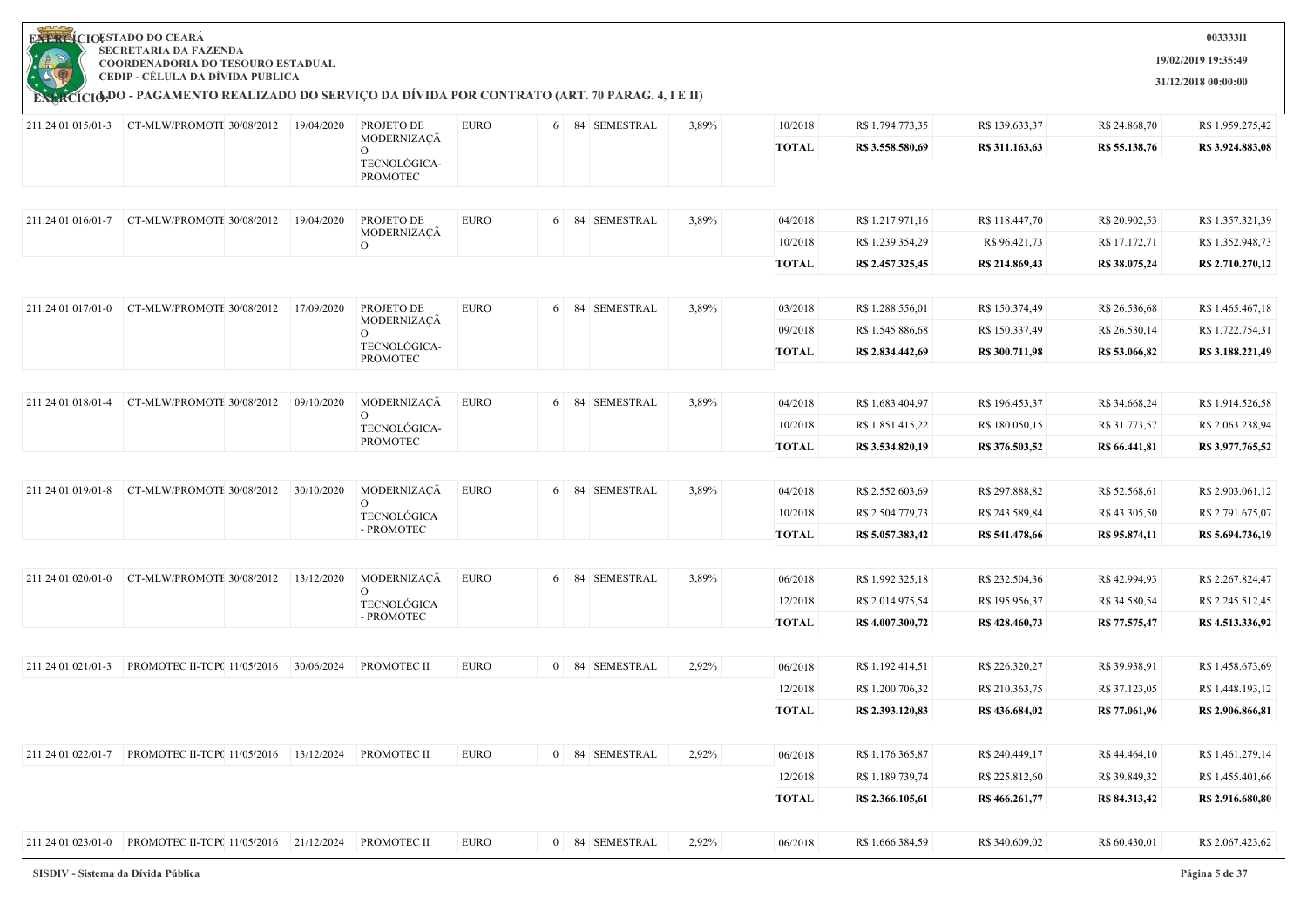|                                 | <b>COORDENADORIA DO TESOURO ESTADUAL</b><br>CEDIP - CÉLULA DA DÍVIDA PÚBLICA<br><b>EXACÍCIO DO - PAGAMENTO REALIZADO DO SERVIÇO DA DÍVIDA POR CONTRATO (ART. 70 PARAG. 4, I E II)</b> |                 |               |                                                                                         |                                                                  |                |                                              |       |                      |                         |                             |                                       |                           | 31/12/2018 00:00:00                                                                                |
|---------------------------------|---------------------------------------------------------------------------------------------------------------------------------------------------------------------------------------|-----------------|---------------|-----------------------------------------------------------------------------------------|------------------------------------------------------------------|----------------|----------------------------------------------|-------|----------------------|-------------------------|-----------------------------|---------------------------------------|---------------------------|----------------------------------------------------------------------------------------------------|
|                                 |                                                                                                                                                                                       |                 |               |                                                                                         |                                                                  |                |                                              |       |                      | 12/2018                 | R\$ 1.701.538,77            | R\$ 322.952,04                        | R\$ 56.991,54             | R\$ 2.081.482,35                                                                                   |
|                                 |                                                                                                                                                                                       |                 |               |                                                                                         |                                                                  |                |                                              |       |                      | <b>TOTAL</b>            | R\$ 3.367.923,36            | R\$ 663.561,06                        | R\$ 117.421,55            | R\$ 4.148.905,97                                                                                   |
|                                 | 211.24 01 024/01-4 PROMOTEC II-TCP( 11/05/2016 21/03/2025 PROMOTEC II                                                                                                                 |                 |               |                                                                                         | <b>EURO</b>                                                      |                | 0 84 SEMESTRAL                               | 2,92% |                      | 09/2018                 | R\$ 1.852.854,59            | R\$ 378.723,48                        | R\$ 67.168,49             | R\$ 2.298.746,56                                                                                   |
|                                 |                                                                                                                                                                                       |                 |               |                                                                                         |                                                                  |                |                                              |       |                      | <b>TOTAL</b>            | R\$ 1.852.854,59            | R\$ 378.723,48                        | R\$ 67.168,49             | R\$ 2.298.746,56                                                                                   |
|                                 |                                                                                                                                                                                       |                 |               |                                                                                         | TOTAL POR DIVIDA FUNDADA EXTERNA - CONTRATOS / MLW INTERMED GMBH |                |                                              |       |                      |                         | R\$ 40.576.623,98           | R\$ 4.916.253,01                      | R\$ 873.697,52            | R\$46.366.574,51                                                                                   |
|                                 | CREDOR: THE OVERSEAS ECON. COOPER. FUND DO JAPAO                                                                                                                                      |                 |               |                                                                                         |                                                                  |                |                                              |       |                      |                         |                             |                                       |                           |                                                                                                    |
|                                 | NUM CONTRATO COD CONTRATO                                                                                                                                                             | <b>DT ASSIN</b> | <b>DT LIQ</b> | <b>PROJETO</b>                                                                          | <b>MOEDA</b>                                                     | <b>CAR PRZ</b> | <b>VENC</b>                                  |       | <b>TX JUR TX COM</b> | MÊS                     | <b>PRINCIPAL</b>            | <b>JUROS</b>                          | <b>OUTROS</b>             | <b>TOTAL</b>                                                                                       |
|                                 |                                                                                                                                                                                       |                 |               |                                                                                         |                                                                  |                |                                              |       |                      |                         |                             |                                       |                           |                                                                                                    |
| 211.23 01 002/01-3 CTE-BZ-P12/B |                                                                                                                                                                                       | 01/08/1997      | 20/08/2022    | <b>ENERGIA</b><br>EÓLICA NO CE                                                          | <b>IENE</b>                                                      |                | 93 222 SEMESTRAL                             | 2,30% |                      | 02/2018                 | R\$ 173.983,70              | R\$ 20.172,57                         | R\$ 2.327,26              | R\$ 196.483,53                                                                                     |
|                                 |                                                                                                                                                                                       |                 |               |                                                                                         |                                                                  |                |                                              |       |                      | 08/2018                 | R\$ 202.705,00              | R\$ 20.807,51                         | R\$ 2.531,78              | R\$ 226.044,29                                                                                     |
|                                 |                                                                                                                                                                                       |                 |               |                                                                                         |                                                                  |                |                                              |       |                      | <b>TOTAL</b>            | R\$ 376.688,70              | R\$40.980,08                          | R\$ 4.859,04              | R\$422.527,82                                                                                      |
|                                 |                                                                                                                                                                                       |                 |               |                                                                                         |                                                                  |                |                                              |       |                      |                         |                             |                                       |                           |                                                                                                    |
|                                 |                                                                                                                                                                                       |                 |               |                                                                                         |                                                                  |                |                                              |       |                      |                         |                             |                                       |                           |                                                                                                    |
|                                 |                                                                                                                                                                                       |                 |               | TOTAL POR DIVIDA FUNDADA EXTERNA - CONTRATOS / THE OVERSEAS ECON. COOPER. FUND DO JAPAO |                                                                  |                |                                              |       |                      |                         | R\$ 376.688,70              | R\$ 40.980,08                         | R\$ 4.859,04              | R\$422.527,82                                                                                      |
|                                 |                                                                                                                                                                                       |                 |               |                                                                                         |                                                                  |                | TOTAL POR DIVIDA FUNDADA EXTERNA - CONTRATOS |       |                      |                         | R\$ 328.161.246,56          | R\$ 180.538.691,52                    | R\$ 7.808.540,80          | R\$ 516.508.478,88                                                                                 |
|                                 | CLASSIFICAÇÃO DA DÍVIDA: DIVIDA FUNDADA INTERNA - CONTRATOS<br><b>CREDOR: BB - BANCO DO BRASIL S/A</b>                                                                                |                 |               |                                                                                         |                                                                  |                |                                              |       |                      |                         |                             |                                       |                           |                                                                                                    |
|                                 | NUM CONTRATO   COD CONTRATO   DT ASSIN                                                                                                                                                |                 | DT LIQ        | <b>PROJETO</b>                                                                          | <b>MOEDA</b>                                                     | <b>CAR PRZ</b> | <b>VENC</b>                                  |       | <b>TX JUR TX COM</b> | MÊS                     | <b>PRINCIPAL</b>            | <b>JUROS</b>                          | <b>OUTROS</b>             | <b>TOTAL</b>                                                                                       |
|                                 |                                                                                                                                                                                       |                 |               |                                                                                         |                                                                  |                |                                              |       |                      |                         |                             |                                       |                           |                                                                                                    |
|                                 | 111.04 01 013/01-8 CT-BB-Amort. Dívida 22/11/2017 22/11/2027                                                                                                                          |                 |               | AMORTIZAÇÃO<br>DA DÍVIDA                                                                | <b>REAL</b>                                                      |                | 12 108 SEMESTRAL                             | 7,67% |                      | 05/2018                 | R\$ 0,00                    | R\$43.780.277,90                      | R\$ 63.888,89             |                                                                                                    |
|                                 |                                                                                                                                                                                       |                 |               | PÚBLICA<br><b>ESTADUAL</b>                                                              |                                                                  |                |                                              |       |                      | 11/2018<br><b>TOTAL</b> | R\$ 0,00<br><b>R\$ 0,00</b> | R\$43.913.354,53<br>R\$ 87.693.632,43 | R\$ 0,00<br>R\$ 63.888,89 |                                                                                                    |
|                                 |                                                                                                                                                                                       |                 |               |                                                                                         |                                                                  |                |                                              |       |                      |                         |                             |                                       |                           |                                                                                                    |
| 111.04 01 014/01-1              | PROINVESTE - BB - 22/12/2017                                                                                                                                                          |                 | 15/02/2043    | PROINVESTE -                                                                            | 314-URTJLP                                                       | 49 253 MENSAL  |                                              | 7,10% |                      | 01/2018                 | R\$ 0,00                    | R\$ 0,00                              | R\$ 7.251.523,70          |                                                                                                    |
|                                 |                                                                                                                                                                                       |                 |               | BB                                                                                      |                                                                  |                |                                              |       |                      | 04/2018                 | R\$ 0,00                    | R\$17.088.240,28                      | R\$ 0,00                  | R\$43.844.166,79<br>R\$43.913.354,53<br>R\$ 87.757.521,32<br>R\$ 7.251.523,70<br>R\$ 17.088.240,28 |
|                                 |                                                                                                                                                                                       |                 |               |                                                                                         |                                                                  |                |                                              |       |                      | 07/2018                 | R\$ 0,00                    | R\$ 12.732.101,97                     | R\$ 0,00                  |                                                                                                    |
|                                 |                                                                                                                                                                                       |                 |               |                                                                                         |                                                                  |                |                                              |       |                      | 10/2018                 | R\$ 0,00                    | R\$ 12.751.077,91                     | R\$ 0,00                  | R\$ 12.732.101,97<br>R\$ 12.751.077,91                                                             |

**ESTADO DO CEARÁ SECRETARIA DA FAZENDA**

**EXERCÍCIOE** 

**003333l1**

**19/02/2019 19:35:49**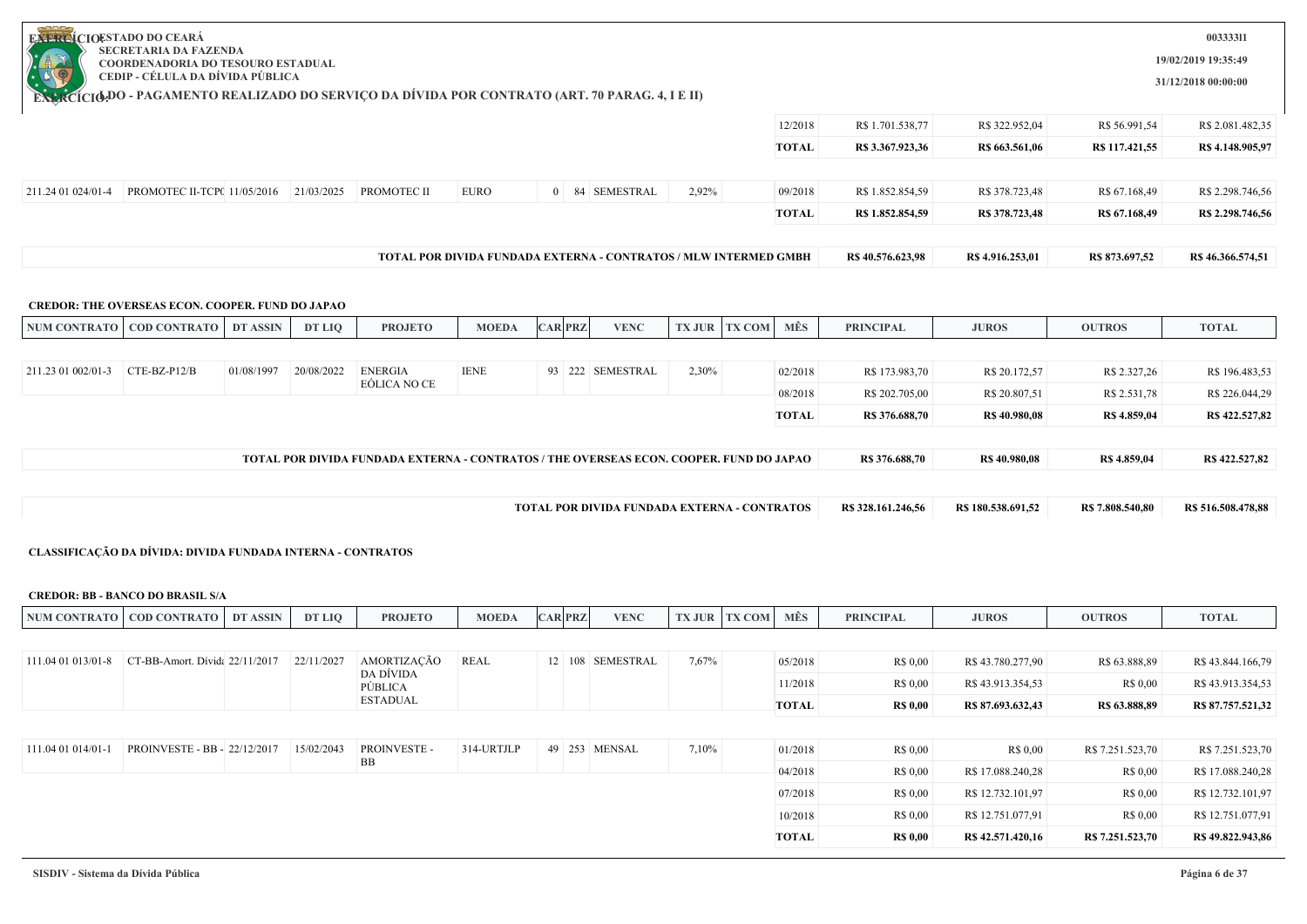

**EXERCÍCIODO - PAGAMENTO REALIZADO DO SERVIÇO DA DIVIDA POR CONTRATO (ART. 70 PARAG. 4, I E II)** 

**003333l1**

**19/02/2019 19:35:49**

**31/12/2018 00:00:00**

| 111.04 01 015/01-5 | CT-5-7-CPAC-MCM 22/12/2017 | 15/08/2034 | CPAC - PMCMV | 314-URTJLP | 48 151 MENSAL | 8,10%                                                                   | 01/2018      | R\$ 0.00        | R\$ 0.00           | R\$ 574.884,05   | R\$ 574.884,05     |
|--------------------|----------------------------|------------|--------------|------------|---------------|-------------------------------------------------------------------------|--------------|-----------------|--------------------|------------------|--------------------|
|                    |                            |            | $-BB$        |            |               |                                                                         | 04/2018      | R\$ 0.00        | R\$ 1.540.704,05   | R\$ 0.00         | R\$ 1.540.704,05   |
|                    |                            |            |              |            |               |                                                                         | 07/2018      | R\$ 0.00        | R\$ 1.147.485,85   | R\$ 0,00         | R\$ 1.147.485,85   |
|                    |                            |            |              |            |               |                                                                         | 10/2018      | R\$ 0.00        | R\$ 1.149.196,06   | R\$ 0,00         | R\$ 1.149.196,06   |
|                    |                            |            |              |            |               |                                                                         | <b>TOTAL</b> | <b>R\$ 0,00</b> | R\$ 3.837.385,96   | R\$ 574.884,05   | R\$ 4.412,270,01   |
|                    |                            |            |              |            |               |                                                                         |              |                 |                    |                  |                    |
|                    |                            |            |              |            |               | TOTAL POR DIVIDA FUNDADA INTERNA - CONTRATOS / BB - BANCO DO BRASIL S/A |              | <b>R\$ 0,00</b> | R\$ 134.102.438,55 | R\$ 7.890.296,64 | R\$ 141.992.735,19 |

#### **CREDOR: BNB - BANCO DO NORDESTE DO BRASIL**

| <b>NUM CONTRATO</b> | <b>COD CONTRATO</b> | DT ASSIN   | DT LIQ     | <b>PROJETO</b> | <b>MOEDA</b> | <b>CAR PRZ</b> | <b>VENC</b>   | <b>TX JUR</b> | <b>TX COM</b> | MÊS              | <b>PRINCIPAL</b> | <b>JUROS</b>   | <b>OUTROS</b> | <b>TOTAL</b>     |
|---------------------|---------------------|------------|------------|----------------|--------------|----------------|---------------|---------------|---------------|------------------|------------------|----------------|---------------|------------------|
|                     |                     |            |            |                |              |                |               |               |               |                  |                  |                |               |                  |
| 111.05 01 001/01-6  | CT-96000101-001     | 04/01/1996 | 10/12/2019 | PRODETUR I     | DÓLAR        |                | 48 252 MENSAL | 4,51%         |               | $1,00\%$ 01/2018 | R\$ 210.565,96   | R\$ 19.696,42  | R\$ 4.710,00  | R\$ 234.972,38   |
|                     |                     |            |            | <b>BNB</b>     |              |                |               |               |               | 02/2018          | R\$ 211.013,49   | R\$ 18.915,88  | R\$ 4.540,46  | R\$ 234.469,83   |
|                     |                     |            |            |                |              |                |               |               |               | 03/2018          | R\$ 211.467,48   | R\$ 16.163,23  | R\$ 3.990,66  | R\$ 231.621,37   |
|                     |                     |            |            |                |              |                |               |               |               | 04/2018          | R\$ 221.772,98   | R\$ 17.438,33  | R\$4.394,50   | R\$ 243.605,81   |
|                     |                     |            |            |                |              |                |               |               |               | 05/2018          | R\$ 230.664,66   | R\$ 16.716,59  | R\$ 4.247,80  | R\$ 251.629,05   |
|                     |                     |            |            |                |              |                |               |               |               | 06/2018          | R\$ 239.400,63   | R\$ 17.031,65  | R\$ 4.336,41  | R\$ 260.768,69   |
|                     |                     |            |            |                |              |                |               |               |               | 07/2018          | R\$ 249.381,92   | R\$ 16.265,81  | R\$ 4.181,75  | R\$ 269.829,48   |
|                     |                     |            |            |                |              |                |               |               |               | 08/2018          | R\$ 249.511,63   | R\$ 15.882,50  | R\$ 4.094,89  | R\$ 269.489,02   |
|                     |                     |            |            |                |              |                |               |               |               | 09/2018          | R\$ 265.952,45   | R\$ 15.933,26  | R\$ 4.138,39  | R\$ 286.024,10   |
|                     |                     |            |            |                |              |                |               |               |               | 10/2018          | R\$ 243.272,54   | R\$ 13.222,86  | R\$ 3.478,30  | R\$ 259.973,70   |
|                     |                     |            |            |                |              |                |               |               |               | 11/2018          | R\$ 243.065,02   | R\$ 12.741,86  | R\$ 3.368,55  | R\$ 259.175,43   |
|                     |                     |            |            |                |              |                |               |               |               | 12/2018          | R\$ 253.649,39   | R\$ 11.948,70  | R\$ 3.208,87  | R\$ 268.806,96   |
|                     |                     |            |            |                |              |                |               |               |               | TOTAL            | R\$ 2.829.718,15 | R\$ 191.957,09 | R\$ 48.690,58 | R\$ 3.070.365,82 |
|                     |                     |            |            |                |              |                |               |               |               |                  |                  |                |               |                  |
| 111.05 01 002/01-0  | CT-96000101-002     | 04/01/1996 | 10/12/2020 | PRODETUR I -   | DÓLAR        |                | 43 269 MENSAL | 4,51%         |               | $1,00\%$ 01/2018 | R\$455.409,39    | R\$42.600,83   | R\$ 10.215,22 | R\$ 508.225,44   |

| 111.05 01 002/01-0 | CT-96000101-002 | 04/01/1996 | 10/12/2020 | PRODETUR I - | DÓLAR | 43 269 MENSAL | 4,51% | $1,00\%$ 01/2018 | R\$ 455.409,39 | R\$42.600,83  | R\$ 10.215,22 | R\$ 508.225,44 |
|--------------------|-----------------|------------|------------|--------------|-------|---------------|-------|------------------|----------------|---------------|---------------|----------------|
|                    |                 |            |            | BNB          |       |               |       | 02/2018          | R\$ 456.377,26 | R\$40.912,56  | R\$ 9.848,54  | R\$ 507.138,36 |
|                    |                 |            |            |              |       |               |       | 03/2018          | R\$457.359,13  | R\$ 34.958,90 | R\$ 8.659,45  | R\$ 500.977,48 |
|                    |                 |            |            |              |       |               |       | 04/2018          | R\$479.647,75  | R\$ 37.716,70 | R\$ 9.534,34  | R\$ 526.898,79 |
|                    |                 |            |            |              |       |               |       | 05/2018          | R\$498.878,55  | R\$ 36.155,67 | R\$ 9.218,14  | R\$ 544.252,36 |
|                    |                 |            |            |              |       |               |       | 06/2018          | R\$ 517.772,67 | R\$ 36.837,04 | R\$ 9.410,90  | R\$ 564.020,61 |
|                    |                 |            |            |              |       |               |       | 07/2018          | R\$ 539.360,03 | R\$ 35.180,57 | R\$ 9.077,75  | R\$ 583.618,35 |
|                    |                 |            |            |              |       |               |       | 08/2018          | R\$ 539.640,55 | R\$ 34.351,48 | R\$ 8.889,89  | R\$ 582.881,92 |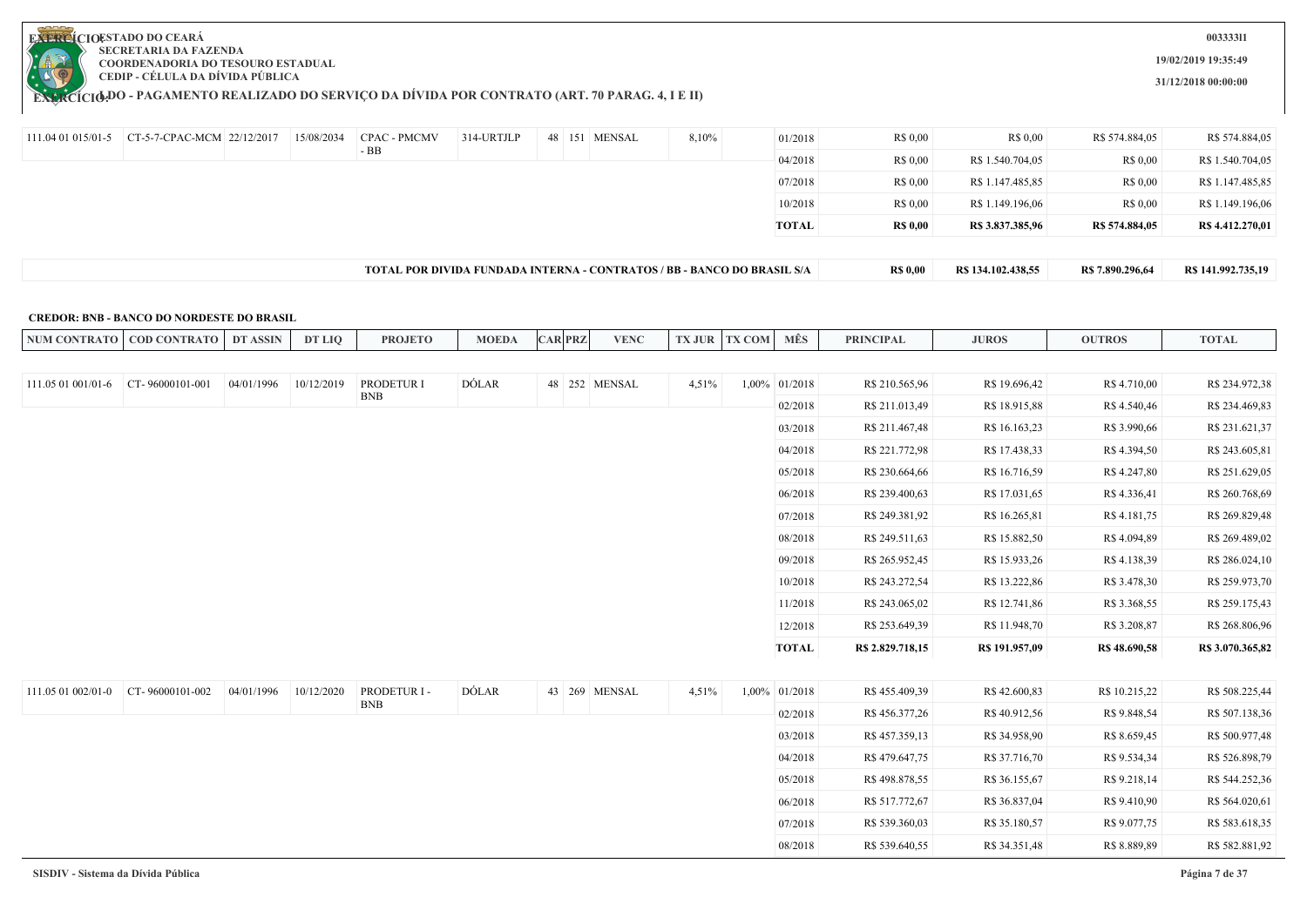**19/02/2019 19:35:49**

**31/12/2018 00:00:00**

**EXERCIOESTADO DO CEARA SECRETARIA DA FAZENDA COORDENADORIA DO TESOURO ESTADUAL CEDIP - CÉLULA DA DÍVIDA PÚBLICA**

| R\$ 28.598,92<br>R\$ 7.555,41<br>R\$ 562.301,05<br>10/2018<br>R\$ 526.146,72<br>R\$ 525.697,90<br>R\$ 27.558,54<br>11/2018<br>R\$ 7.318,06<br>12/2018<br>R\$ 548.589,64<br>R\$ 25.842,98<br>R\$ 6.974,08<br><b>TOTAL</b><br>R\$ 415.175,34<br>R\$ 105.687,93<br>R\$ 6.640.941,41<br>R\$ 6.120.078,14<br>DÓLAR<br>CT-98000101/0001 -1 13/01/1998<br>10/11/2019<br>PRODETUR I -<br>6 258 MENSAL<br>4,51%<br>1,00% 01/2018<br>R\$ 142.700,25<br>R\$ 13.347,64<br>R\$ 3.188,64<br>111.05 01 003/01-3<br><b>BNB</b><br>02/2018<br>R\$ 143.003,53<br>R\$ 12.818,67<br>R\$ 3.073,73<br>R\$ 158.895,93<br>03/2018<br>R\$ 143.311,19<br>R\$ 10.953,28<br>R\$ 2.701,14<br>R\$ 156.965,61<br>R\$ 150.295,22<br>R\$ 11.817,35<br>R\$ 2.974,67<br>04/2018<br>R\$ 165.087,24<br>R\$ 156.321,09<br>R\$ 11.328,25<br>R\$ 2.875,10<br>R\$ 170.524,44<br>05/2018<br>06/2018<br>R\$ 162.241,47<br>R\$ 11.541,73<br>R\$ 2.935,00<br>07/2018<br>R\$ 169.005,76<br>R\$ 11.022,73<br>R\$ 2.830,05<br>R\$ 182.858,54<br>R\$ 169.093,66<br>R\$ 10.762,96<br>R\$ 2.771,18<br>08/2018<br>09/2018<br>R\$ 180.235,59<br>R\$ 10.797,32<br>R\$ 2.800,41<br>10/2018<br>R\$ 164.865,44<br>R\$ 8.960,58<br>R\$ 2.353,41<br>R\$ 176.179,43<br>11/2018<br>R\$ 164.724,81<br>R\$ 8.634,61<br>R\$ 2.279,06<br>12/2018<br>R\$ 171.897,82<br>R\$ 8.097,09<br>R\$ 2.170,69<br><b>TOTAL</b><br>R\$ 1.917.695,83<br>R\$ 130.082,21<br>R\$ 32.953,08<br>R\$ 2.080.731,12<br>DÓLAR<br>111.05 01 004/01-7 CT-98000101/002-3° 19/01/1998<br>10/12/2019<br>PRODETUR I -<br>14 248 MENSAL<br>4,51%<br>2,50% 01/2018<br>R\$ 100.797,19<br>R\$ 9.426,71<br>R\$ 5.325,62<br><b>BNB</b><br>02/2018<br>R\$ 101.011,39<br>R\$ 9.053,13<br>R\$ 5.122,08<br>03/2018<br>R\$ 101.228,71<br>R\$ 7.737,68<br>R\$4.464,67<br>R\$ 113.431,06<br>R\$ 106.161,91<br>R\$ 8.345,94<br>R\$ 4.931,61<br>04/2018<br>R\$ 110.418,35<br>R\$ 4.742,95<br>05/2018<br>R\$ 8.000,47<br>06/2018<br>R\$ 114.600,24<br>R\$ 8.151,26<br>R\$ 4.836,10<br>07/2018<br>R\$ 119.378,25<br>R\$ 7.784,69<br>R\$4.636,34<br>R\$ 119.440,32<br>R\$ 7.601,24<br>R\$ 4.532,20<br>08/2018<br>09/2018<br>R\$ 127.310,48<br>R\$ 7.625,49<br>R\$4.560,06<br>R\$ 139.496,03<br>10/2018<br>R\$ 6.328,29<br>R\$ 3.803,61<br>R\$ 116.453,70<br>11/2018<br>R\$ 116.354,35<br>R\$ 6.098,05<br>R\$ 3.672,62<br>R\$ 126.125,02<br>R\$ 5.718,44<br>12/2018<br>R\$ 121.421,05<br>R\$ 3.466,00<br><b>TOTAL</b><br>R\$ 1.354.575,94<br>R\$ 91.871,39<br>R\$ 54.093,86<br>R\$ 1.500.541,19 |  |  |  |  | 09/2018 | R\$ 575.198,55 | R\$ 34.461,15 | R\$ 8.986,15 | R\$ 618.645,85 |
|--------------------------------------------------------------------------------------------------------------------------------------------------------------------------------------------------------------------------------------------------------------------------------------------------------------------------------------------------------------------------------------------------------------------------------------------------------------------------------------------------------------------------------------------------------------------------------------------------------------------------------------------------------------------------------------------------------------------------------------------------------------------------------------------------------------------------------------------------------------------------------------------------------------------------------------------------------------------------------------------------------------------------------------------------------------------------------------------------------------------------------------------------------------------------------------------------------------------------------------------------------------------------------------------------------------------------------------------------------------------------------------------------------------------------------------------------------------------------------------------------------------------------------------------------------------------------------------------------------------------------------------------------------------------------------------------------------------------------------------------------------------------------------------------------------------------------------------------------------------------------------------------------------------------------------------------------------------------------------------------------------------------------------------------------------------------------------------------------------------------------------------------------------------------------------------------------------------------------------------------------------------------------------------------------------------------------------------------------------------------------------------------------------------------------------------------------------------------------------|--|--|--|--|---------|----------------|---------------|--------------|----------------|
|                                                                                                                                                                                                                                                                                                                                                                                                                                                                                                                                                                                                                                                                                                                                                                                                                                                                                                                                                                                                                                                                                                                                                                                                                                                                                                                                                                                                                                                                                                                                                                                                                                                                                                                                                                                                                                                                                                                                                                                                                                                                                                                                                                                                                                                                                                                                                                                                                                                                                |  |  |  |  |         |                |               |              |                |
|                                                                                                                                                                                                                                                                                                                                                                                                                                                                                                                                                                                                                                                                                                                                                                                                                                                                                                                                                                                                                                                                                                                                                                                                                                                                                                                                                                                                                                                                                                                                                                                                                                                                                                                                                                                                                                                                                                                                                                                                                                                                                                                                                                                                                                                                                                                                                                                                                                                                                |  |  |  |  |         |                |               |              | R\$ 560.574,50 |
|                                                                                                                                                                                                                                                                                                                                                                                                                                                                                                                                                                                                                                                                                                                                                                                                                                                                                                                                                                                                                                                                                                                                                                                                                                                                                                                                                                                                                                                                                                                                                                                                                                                                                                                                                                                                                                                                                                                                                                                                                                                                                                                                                                                                                                                                                                                                                                                                                                                                                |  |  |  |  |         |                |               |              | R\$ 581.406,70 |
|                                                                                                                                                                                                                                                                                                                                                                                                                                                                                                                                                                                                                                                                                                                                                                                                                                                                                                                                                                                                                                                                                                                                                                                                                                                                                                                                                                                                                                                                                                                                                                                                                                                                                                                                                                                                                                                                                                                                                                                                                                                                                                                                                                                                                                                                                                                                                                                                                                                                                |  |  |  |  |         |                |               |              |                |
|                                                                                                                                                                                                                                                                                                                                                                                                                                                                                                                                                                                                                                                                                                                                                                                                                                                                                                                                                                                                                                                                                                                                                                                                                                                                                                                                                                                                                                                                                                                                                                                                                                                                                                                                                                                                                                                                                                                                                                                                                                                                                                                                                                                                                                                                                                                                                                                                                                                                                |  |  |  |  |         |                |               |              |                |
|                                                                                                                                                                                                                                                                                                                                                                                                                                                                                                                                                                                                                                                                                                                                                                                                                                                                                                                                                                                                                                                                                                                                                                                                                                                                                                                                                                                                                                                                                                                                                                                                                                                                                                                                                                                                                                                                                                                                                                                                                                                                                                                                                                                                                                                                                                                                                                                                                                                                                |  |  |  |  |         |                |               |              | R\$ 159.236,53 |
|                                                                                                                                                                                                                                                                                                                                                                                                                                                                                                                                                                                                                                                                                                                                                                                                                                                                                                                                                                                                                                                                                                                                                                                                                                                                                                                                                                                                                                                                                                                                                                                                                                                                                                                                                                                                                                                                                                                                                                                                                                                                                                                                                                                                                                                                                                                                                                                                                                                                                |  |  |  |  |         |                |               |              |                |
|                                                                                                                                                                                                                                                                                                                                                                                                                                                                                                                                                                                                                                                                                                                                                                                                                                                                                                                                                                                                                                                                                                                                                                                                                                                                                                                                                                                                                                                                                                                                                                                                                                                                                                                                                                                                                                                                                                                                                                                                                                                                                                                                                                                                                                                                                                                                                                                                                                                                                |  |  |  |  |         |                |               |              |                |
|                                                                                                                                                                                                                                                                                                                                                                                                                                                                                                                                                                                                                                                                                                                                                                                                                                                                                                                                                                                                                                                                                                                                                                                                                                                                                                                                                                                                                                                                                                                                                                                                                                                                                                                                                                                                                                                                                                                                                                                                                                                                                                                                                                                                                                                                                                                                                                                                                                                                                |  |  |  |  |         |                |               |              |                |
|                                                                                                                                                                                                                                                                                                                                                                                                                                                                                                                                                                                                                                                                                                                                                                                                                                                                                                                                                                                                                                                                                                                                                                                                                                                                                                                                                                                                                                                                                                                                                                                                                                                                                                                                                                                                                                                                                                                                                                                                                                                                                                                                                                                                                                                                                                                                                                                                                                                                                |  |  |  |  |         |                |               |              |                |
|                                                                                                                                                                                                                                                                                                                                                                                                                                                                                                                                                                                                                                                                                                                                                                                                                                                                                                                                                                                                                                                                                                                                                                                                                                                                                                                                                                                                                                                                                                                                                                                                                                                                                                                                                                                                                                                                                                                                                                                                                                                                                                                                                                                                                                                                                                                                                                                                                                                                                |  |  |  |  |         |                |               |              | R\$ 176.718,20 |
|                                                                                                                                                                                                                                                                                                                                                                                                                                                                                                                                                                                                                                                                                                                                                                                                                                                                                                                                                                                                                                                                                                                                                                                                                                                                                                                                                                                                                                                                                                                                                                                                                                                                                                                                                                                                                                                                                                                                                                                                                                                                                                                                                                                                                                                                                                                                                                                                                                                                                |  |  |  |  |         |                |               |              |                |
|                                                                                                                                                                                                                                                                                                                                                                                                                                                                                                                                                                                                                                                                                                                                                                                                                                                                                                                                                                                                                                                                                                                                                                                                                                                                                                                                                                                                                                                                                                                                                                                                                                                                                                                                                                                                                                                                                                                                                                                                                                                                                                                                                                                                                                                                                                                                                                                                                                                                                |  |  |  |  |         |                |               |              | R\$ 182.627,80 |
|                                                                                                                                                                                                                                                                                                                                                                                                                                                                                                                                                                                                                                                                                                                                                                                                                                                                                                                                                                                                                                                                                                                                                                                                                                                                                                                                                                                                                                                                                                                                                                                                                                                                                                                                                                                                                                                                                                                                                                                                                                                                                                                                                                                                                                                                                                                                                                                                                                                                                |  |  |  |  |         |                |               |              | R\$ 193.833,32 |
|                                                                                                                                                                                                                                                                                                                                                                                                                                                                                                                                                                                                                                                                                                                                                                                                                                                                                                                                                                                                                                                                                                                                                                                                                                                                                                                                                                                                                                                                                                                                                                                                                                                                                                                                                                                                                                                                                                                                                                                                                                                                                                                                                                                                                                                                                                                                                                                                                                                                                |  |  |  |  |         |                |               |              |                |
|                                                                                                                                                                                                                                                                                                                                                                                                                                                                                                                                                                                                                                                                                                                                                                                                                                                                                                                                                                                                                                                                                                                                                                                                                                                                                                                                                                                                                                                                                                                                                                                                                                                                                                                                                                                                                                                                                                                                                                                                                                                                                                                                                                                                                                                                                                                                                                                                                                                                                |  |  |  |  |         |                |               |              | R\$ 175.638,48 |
|                                                                                                                                                                                                                                                                                                                                                                                                                                                                                                                                                                                                                                                                                                                                                                                                                                                                                                                                                                                                                                                                                                                                                                                                                                                                                                                                                                                                                                                                                                                                                                                                                                                                                                                                                                                                                                                                                                                                                                                                                                                                                                                                                                                                                                                                                                                                                                                                                                                                                |  |  |  |  |         |                |               |              | R\$ 182.165,60 |
|                                                                                                                                                                                                                                                                                                                                                                                                                                                                                                                                                                                                                                                                                                                                                                                                                                                                                                                                                                                                                                                                                                                                                                                                                                                                                                                                                                                                                                                                                                                                                                                                                                                                                                                                                                                                                                                                                                                                                                                                                                                                                                                                                                                                                                                                                                                                                                                                                                                                                |  |  |  |  |         |                |               |              |                |
|                                                                                                                                                                                                                                                                                                                                                                                                                                                                                                                                                                                                                                                                                                                                                                                                                                                                                                                                                                                                                                                                                                                                                                                                                                                                                                                                                                                                                                                                                                                                                                                                                                                                                                                                                                                                                                                                                                                                                                                                                                                                                                                                                                                                                                                                                                                                                                                                                                                                                |  |  |  |  |         |                |               |              |                |
|                                                                                                                                                                                                                                                                                                                                                                                                                                                                                                                                                                                                                                                                                                                                                                                                                                                                                                                                                                                                                                                                                                                                                                                                                                                                                                                                                                                                                                                                                                                                                                                                                                                                                                                                                                                                                                                                                                                                                                                                                                                                                                                                                                                                                                                                                                                                                                                                                                                                                |  |  |  |  |         |                |               |              | R\$ 115.549,52 |
|                                                                                                                                                                                                                                                                                                                                                                                                                                                                                                                                                                                                                                                                                                                                                                                                                                                                                                                                                                                                                                                                                                                                                                                                                                                                                                                                                                                                                                                                                                                                                                                                                                                                                                                                                                                                                                                                                                                                                                                                                                                                                                                                                                                                                                                                                                                                                                                                                                                                                |  |  |  |  |         |                |               |              | R\$ 115.186,60 |
|                                                                                                                                                                                                                                                                                                                                                                                                                                                                                                                                                                                                                                                                                                                                                                                                                                                                                                                                                                                                                                                                                                                                                                                                                                                                                                                                                                                                                                                                                                                                                                                                                                                                                                                                                                                                                                                                                                                                                                                                                                                                                                                                                                                                                                                                                                                                                                                                                                                                                |  |  |  |  |         |                |               |              |                |
|                                                                                                                                                                                                                                                                                                                                                                                                                                                                                                                                                                                                                                                                                                                                                                                                                                                                                                                                                                                                                                                                                                                                                                                                                                                                                                                                                                                                                                                                                                                                                                                                                                                                                                                                                                                                                                                                                                                                                                                                                                                                                                                                                                                                                                                                                                                                                                                                                                                                                |  |  |  |  |         |                |               |              | R\$ 119.439,46 |
|                                                                                                                                                                                                                                                                                                                                                                                                                                                                                                                                                                                                                                                                                                                                                                                                                                                                                                                                                                                                                                                                                                                                                                                                                                                                                                                                                                                                                                                                                                                                                                                                                                                                                                                                                                                                                                                                                                                                                                                                                                                                                                                                                                                                                                                                                                                                                                                                                                                                                |  |  |  |  |         |                |               |              | R\$ 123.161,77 |
|                                                                                                                                                                                                                                                                                                                                                                                                                                                                                                                                                                                                                                                                                                                                                                                                                                                                                                                                                                                                                                                                                                                                                                                                                                                                                                                                                                                                                                                                                                                                                                                                                                                                                                                                                                                                                                                                                                                                                                                                                                                                                                                                                                                                                                                                                                                                                                                                                                                                                |  |  |  |  |         |                |               |              | R\$ 127.587,60 |
|                                                                                                                                                                                                                                                                                                                                                                                                                                                                                                                                                                                                                                                                                                                                                                                                                                                                                                                                                                                                                                                                                                                                                                                                                                                                                                                                                                                                                                                                                                                                                                                                                                                                                                                                                                                                                                                                                                                                                                                                                                                                                                                                                                                                                                                                                                                                                                                                                                                                                |  |  |  |  |         |                |               |              | R\$ 131.799,28 |
|                                                                                                                                                                                                                                                                                                                                                                                                                                                                                                                                                                                                                                                                                                                                                                                                                                                                                                                                                                                                                                                                                                                                                                                                                                                                                                                                                                                                                                                                                                                                                                                                                                                                                                                                                                                                                                                                                                                                                                                                                                                                                                                                                                                                                                                                                                                                                                                                                                                                                |  |  |  |  |         |                |               |              | R\$ 131.573,76 |
|                                                                                                                                                                                                                                                                                                                                                                                                                                                                                                                                                                                                                                                                                                                                                                                                                                                                                                                                                                                                                                                                                                                                                                                                                                                                                                                                                                                                                                                                                                                                                                                                                                                                                                                                                                                                                                                                                                                                                                                                                                                                                                                                                                                                                                                                                                                                                                                                                                                                                |  |  |  |  |         |                |               |              |                |
|                                                                                                                                                                                                                                                                                                                                                                                                                                                                                                                                                                                                                                                                                                                                                                                                                                                                                                                                                                                                                                                                                                                                                                                                                                                                                                                                                                                                                                                                                                                                                                                                                                                                                                                                                                                                                                                                                                                                                                                                                                                                                                                                                                                                                                                                                                                                                                                                                                                                                |  |  |  |  |         |                |               |              | R\$ 126.585,60 |
|                                                                                                                                                                                                                                                                                                                                                                                                                                                                                                                                                                                                                                                                                                                                                                                                                                                                                                                                                                                                                                                                                                                                                                                                                                                                                                                                                                                                                                                                                                                                                                                                                                                                                                                                                                                                                                                                                                                                                                                                                                                                                                                                                                                                                                                                                                                                                                                                                                                                                |  |  |  |  |         |                |               |              |                |
|                                                                                                                                                                                                                                                                                                                                                                                                                                                                                                                                                                                                                                                                                                                                                                                                                                                                                                                                                                                                                                                                                                                                                                                                                                                                                                                                                                                                                                                                                                                                                                                                                                                                                                                                                                                                                                                                                                                                                                                                                                                                                                                                                                                                                                                                                                                                                                                                                                                                                |  |  |  |  |         |                |               |              |                |
|                                                                                                                                                                                                                                                                                                                                                                                                                                                                                                                                                                                                                                                                                                                                                                                                                                                                                                                                                                                                                                                                                                                                                                                                                                                                                                                                                                                                                                                                                                                                                                                                                                                                                                                                                                                                                                                                                                                                                                                                                                                                                                                                                                                                                                                                                                                                                                                                                                                                                |  |  |  |  |         |                |               |              | R\$ 130.605,49 |

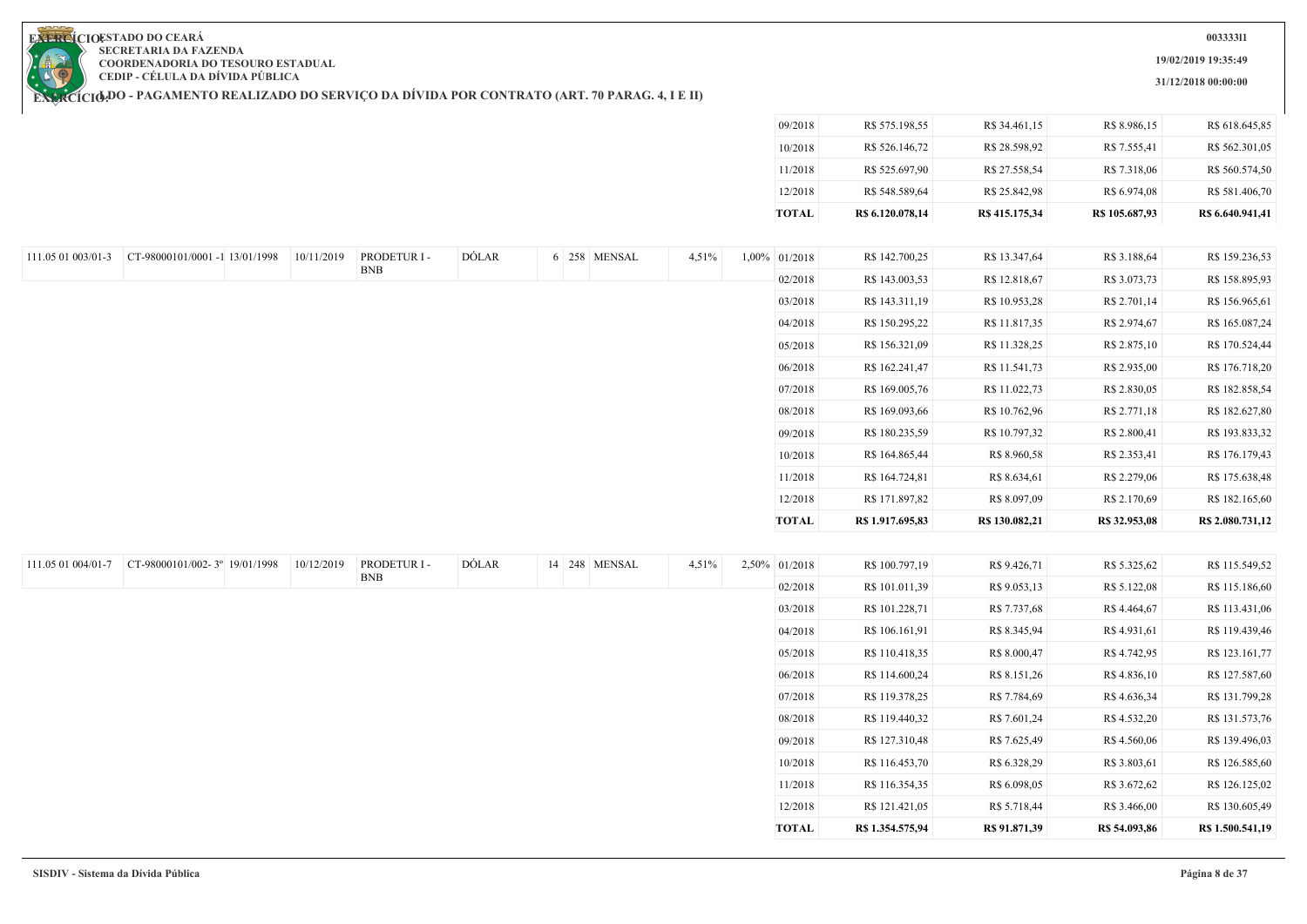

## **EXERCÍCIODO - PAGAMENTO REALIZADO DO SERVIÇO DA DIVIDA POR CONTRATO (ART. 70 PARAG. 4, I E II)**

**003333l1**

**19/02/2019 19:35:49**

**31/12/2018 00:00:00**

|                    | 111.05 01 005/01-0 CT-98000101/002-2° 19/01/1998 | 10/12/2019 | PRODETUR I - | DÓLAR        | 23 240 MENSAL | 4,51% | 2,50% 01/2018 | R\$ 14.414,13  | R\$ 1.429,53  | R\$ 805,99    | R\$ 16.649,65  |
|--------------------|--------------------------------------------------|------------|--------------|--------------|---------------|-------|---------------|----------------|---------------|---------------|----------------|
|                    |                                                  |            | <b>BNB</b>   |              |               |       | 02/2018       | R\$ 14.444,77  | R\$ 1.376,28  | R\$ 776,98    | R\$ 16.598,03  |
|                    |                                                  |            |              |              |               |       | 03/2018       | R\$ 14.475,84  | R\$ 1.179,48  | R\$ 678,80    | R\$ 16.334,12  |
|                    |                                                  |            |              |              |               |       | 04/2018       | R\$ 15.181,30  | R\$ 1.275,95  | R\$ 752,02    | R\$ 17.209,27  |
|                    |                                                  |            |              |              |               |       | 05/2018       | R\$ 15.789,97  | R\$ 1.227,09  | R\$ 725,34    | R\$ 17.742,40  |
|                    |                                                  |            |              |              |               |       | 06/2018       | R\$ 16.387,99  | R\$ 1.254,66  | R\$ 742,07    | R\$ 18.384,72  |
|                    |                                                  |            |              |              |               |       | 07/2018       | R\$ 17.071,25  | R\$ 1.202,97  | R\$ 713,91    | R\$ 18.988,13  |
|                    |                                                  |            |              |              |               |       | 08/2018       | R\$ 17.080,13  | R\$ 1.179,77  | R\$ 700,75    | R\$ 18.960,65  |
|                    |                                                  |            |              |              |               |       | 09/2018       | R\$ 18.205,57  | R\$ 1.189,35  | R\$ 708,20    | R\$ 20.103,12  |
|                    |                                                  |            |              |              |               |       | 10/2018       | R\$ 16.653,03  | R\$ 992,50    | R\$ 593,59    | R\$ 18.239,12  |
|                    |                                                  |            |              |              |               |       | 11/2018       | R\$ 16.638,83  | R\$ 962,42    | R\$ 576,47    | R\$ 18.177,72  |
|                    |                                                  |            |              |              |               |       | 12/2018       | R\$ 17.363,37  | R\$ 909,02    | R\$ 547,42    | R\$ 18.819,81  |
|                    |                                                  |            |              |              |               |       | <b>TOTAL</b>  | R\$ 193.706,18 | R\$ 14.179,02 | R\$ 8.321,54  | R\$ 216.206,74 |
|                    |                                                  |            |              |              |               |       |               |                |               |               |                |
| 111.05 01 006/01-4 | CT-98000101/002-4° 19/01/1998                    | 10/12/2019 | PRODETUR I - | <b>DÓLAR</b> | 11 254 MENSAL | 4,51% | 2,50% 01/2018 | R\$ 62.771,91  | R\$ 5.874,85  | R\$ 3.365,60  | R\$ 72.012,36  |
|                    |                                                  |            | <b>BNB</b>   |              |               |       | 02/2018       | R\$ 62.905,31  | R\$ 5.642,01  | R\$ 3.238,85  | R\$ 71.786,17  |
|                    |                                                  |            |              |              |               |       | 03/2018       | R\$ 63.040,64  | R\$ 4.822,21  | R\$ 2.829,27  | R\$ 70.692,12  |
|                    |                                                  |            |              |              |               |       | 04/2018       | R\$ 66.112,83  | R\$ 5.201,29  | R\$ 3.122,53  | R\$ 74.436,65  |
|                    |                                                  |            |              |              |               |       | 05/2018       | R\$ 68.763,51  | R\$4.986,00   | R\$ 3.006,95  | R\$ 76.756,46  |
|                    |                                                  |            |              |              |               |       | 06/2018       | R\$ 71.367,82  | R\$ 5.079,96  | R\$ 3.066,90  | R\$ 79.514,68  |
|                    |                                                  |            |              |              |               |       | 07/2018       | R\$ 74.343,34  | R\$ 4.851,52  | R\$ 2.944,62  | R\$ 82.139,48  |
|                    |                                                  |            |              |              |               |       | 08/2018       | R\$ 74.382,02  | R\$ 4.737,18  | R\$ 2.879,78  | R\$ 81.998,98  |
|                    |                                                  |            |              |              |               |       | 09/2018       | R\$ 79.283,18  | R\$ 4.752,29  | R\$ 2.900,75  | R\$ 86.936,22  |
|                    |                                                  |            |              |              |               |       | 10/2018       | R\$ 72.522,07  | R\$ 3.943,86  | R\$ 2.424,31  | R\$ 78.890,24  |
|                    |                                                  |            |              |              |               |       | 11/2018       | R\$ 72.460,21  | R\$ 3.800,37  | R\$ 2.342,61  | R\$ 78.603,19  |
|                    |                                                  |            |              |              |               |       | 12/2018       | R\$ 75.615,52  | R\$ 3.563,77  | R\$ 2.216,17  | R\$ 81.395,46  |
|                    |                                                  |            |              |              |               |       | <b>TOTAL</b>  | R\$ 843.568,36 | R\$ 57.255,31 | R\$ 34.338,34 | R\$ 935.162,01 |
|                    |                                                  |            |              |              |               |       |               |                |               |               |                |
| 111.05 01 008/01-1 | CT-98000101/002-5° 26/03/1998                    | 10/12/2019 | PRODETUR I-  | DÓLAR        | 24 240 MENSAL | 4,51% | 2,50% 01/2018 | R\$ 1.296,30   | R\$ 121,24    | R\$ 68,50     | R\$ 1.486,04   |
|                    |                                                  |            | <b>BNB</b>   |              |               |       | 02/2018       | R\$ 1.299,05   | R\$ 116,43    | R\$ 65,88     | R\$ 1.481,36   |
|                    |                                                  |            |              |              |               |       | 03/2018       | R\$ 1.301,85   | R\$ 99,51     | R\$ 57,42     | R\$ 1.458,78   |
|                    |                                                  |            |              |              |               |       | 04/2018       | R\$ 1.365,29   | R\$ 107,34    | R\$ 63,44     | R\$ 1.536,07   |
|                    |                                                  |            |              |              |               |       | 05/2018       | R\$ 1.420,03   | R\$ 102,89    | R\$ 61,01     | R\$ 1.583,93   |
|                    |                                                  |            |              |              |               |       |               |                |               |               |                |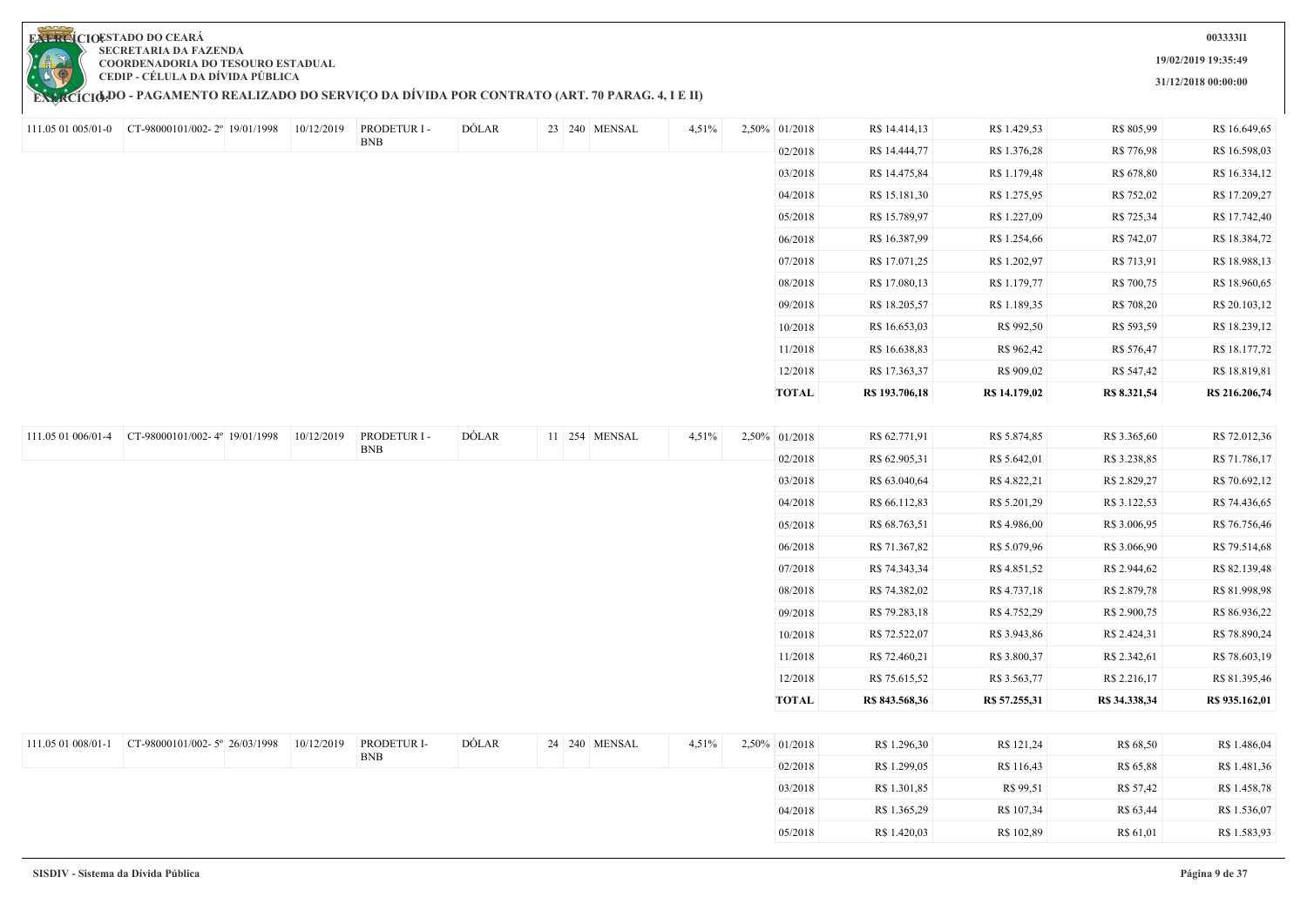**19/02/2019 19:35:49**

**31/12/2018 00:00:00**

**EXERCIOESTADO DO CEARA SECRETARIA DA FAZENDA COORDENADORIA DO TESOURO ESTADUAL CEDIP - CÉLULA DA DÍVIDA PÚBLICA**

**EXERCÍCIODO - PAGAMENTO REALIZADO DO SERVIÇO DA DIVIDA POR CONTRATO (ART. 70 PARAG. 4, I E II)** 

| TOTAL   | R\$ 17,420,47 | R\$ 1.181,55 | R\$ 695,78 | R\$ 19.297,80 |
|---------|---------------|--------------|------------|---------------|
| 12/2018 | R\$ 1.561,53  | R\$ 73,54    | R\$ 44,59  | R\$ 1.679,66  |
| 11/2018 | R\$ 1.496,37  | R\$ 78,43    | R\$47,24   | R\$ 1.622,04  |
| 10/2018 | R\$ 1.497,65  | R\$ 81,39    | R\$48,92   | R\$ 1.627,96  |
| 09/2018 | R\$ 1.637,27  | R\$ 98,07    | R\$ 58,65  | R\$ 1.793,99  |
| 08/2018 | R\$ 1.536,06  | R\$ 97,76    | R\$ 58,29  | R\$ 1.692,11  |
| 07/2018 | R\$ 1.535,26  | R\$ 100,12   | R\$ 59,64  | R\$ 1.695,02  |
| 06/2018 | R\$ 1.473,81  | R\$ 104,83   | R\$ 62,20  | R\$ 1.640,84  |
|         |               |              |            |               |

09/2018 R\$ 6.155,57 R\$ 368,73 R\$ 220,86 R\$ 6.745,16 10/2018 R\$ 5.630,64 R\$ 306,01 R\$ 184,25 R\$ 6.120,90

| 111.05 01 009/01-5 | CT-98000101/002 - 6' 26/03/1998 | 10/12/2019 | PRODETUR I - | DÓLAR | 11 251 MENSAL | 4,51% | 2,50% 01/2018 | R\$ 2.364,65  | R\$ 221,16   | R\$ 125,03   | R\$ 2.710,84  |
|--------------------|---------------------------------|------------|--------------|-------|---------------|-------|---------------|---------------|--------------|--------------|---------------|
|                    |                                 |            | <b>BNB</b>   |       |               |       | 02/2018       | R\$ 2.369,68  | R\$ 212,39   | R\$ 120,26   | R\$ 2.702,33  |
|                    |                                 |            |              |       |               |       | 03/2018       | R\$ 2.374,78  | R\$ 181,53   | R\$ 104,83   | R\$ 2.661,14  |
|                    |                                 |            |              |       |               |       | 04/2018       | R\$ 2.490,51  | R\$ 195,80   | R\$ 115,79   | R\$ 2.802,10  |
|                    |                                 |            |              |       |               |       | 05/2018       | R\$ 2.590,36  | R\$ 187,70   | R\$ 111,37   | R\$ 2.889,43  |
|                    |                                 |            |              |       |               |       | 06/2018       | R\$ 2.688,47  | R\$ 191,24   | R\$ 113,56   | R\$ 2.993,27  |
|                    |                                 |            |              |       |               |       | 07/2018       | R\$ 2.800,56  | R\$ 182,64   | R\$ 108,88   | R\$ 3.092,08  |
|                    |                                 |            |              |       |               |       | 08/2018       | R\$ 2.802,01  | R\$ 178,33   | R\$ 106,44   | R\$ 3.086,78  |
|                    |                                 |            |              |       |               |       | 09/2018       | R\$ 2.986,64  | R\$ 178,90   | R\$ 107,10   | R\$ 3.272,64  |
|                    |                                 |            |              |       |               |       | 10/2018       | R\$ 2.731,95  | R\$ 148,47   | R\$ 89,34    | R\$ 2.969,76  |
|                    |                                 |            |              |       |               |       | 11/2018       | R\$ 2.729,62  | R\$ 143,07   | R\$ 86,27    | R\$ 2.958,96  |
|                    |                                 |            |              |       |               |       | 12/2018       | R\$ 2.848,48  | R\$ 134,16   | R\$ 81,43    | R\$ 3.064,07  |
|                    |                                 |            |              |       |               |       | <b>TOTAL</b>  | R\$ 31.777,71 | R\$ 2.155,39 | R\$ 1.270,30 | R\$ 35.203,40 |
|                    |                                 |            |              |       |               |       |               |               |              |              |               |
| 111.05 01 010/01-7 | CT-98000101/002 - 7' 24/04/1998 | 10/12/2019 | PRODETUR I - | DÓLAR | 12 251 MENSAL | 4,51% | 2,50% 01/2018 | R\$ 4.873,63  | R\$ 455,83   | R\$ 257,79   | R\$ 5.587,25  |
|                    |                                 |            | <b>BNB</b>   |       |               |       | 02/2018       | R\$4.883,99   | R\$437,76    | R\$ 247,95   | R\$ 5.569,70  |
|                    |                                 |            |              |       |               |       | 03/2018       | R\$ 4.894,50  | R\$ 374,15   | R\$ 216,17   | R\$ 5.484,82  |
|                    |                                 |            |              |       |               |       | 04/2018       | R\$ 5.133,02  | R\$403,57    | R\$ 238,76   | R\$ 5.775,35  |
|                    |                                 |            |              |       |               |       | 05/2018       | R\$ 5.338,82  | R\$ 386,86   | R\$ 229,65   | R\$ 5.955,33  |
|                    |                                 |            |              |       |               |       | 06/2018       | R\$ 5.541,02  | R\$ 394,15   | R\$ 234,16   | R\$ 6.169,33  |
|                    |                                 |            |              |       |               |       | 07/2018       | R\$ 5.772,04  | R\$ 376,43   | R\$ 224,52   | R\$ 6.372,99  |
|                    |                                 |            |              |       |               |       | 08/2018       | R\$ 5.775,05  | R\$ 367,56   | R\$ 219,49   | R\$ 6.362,10  |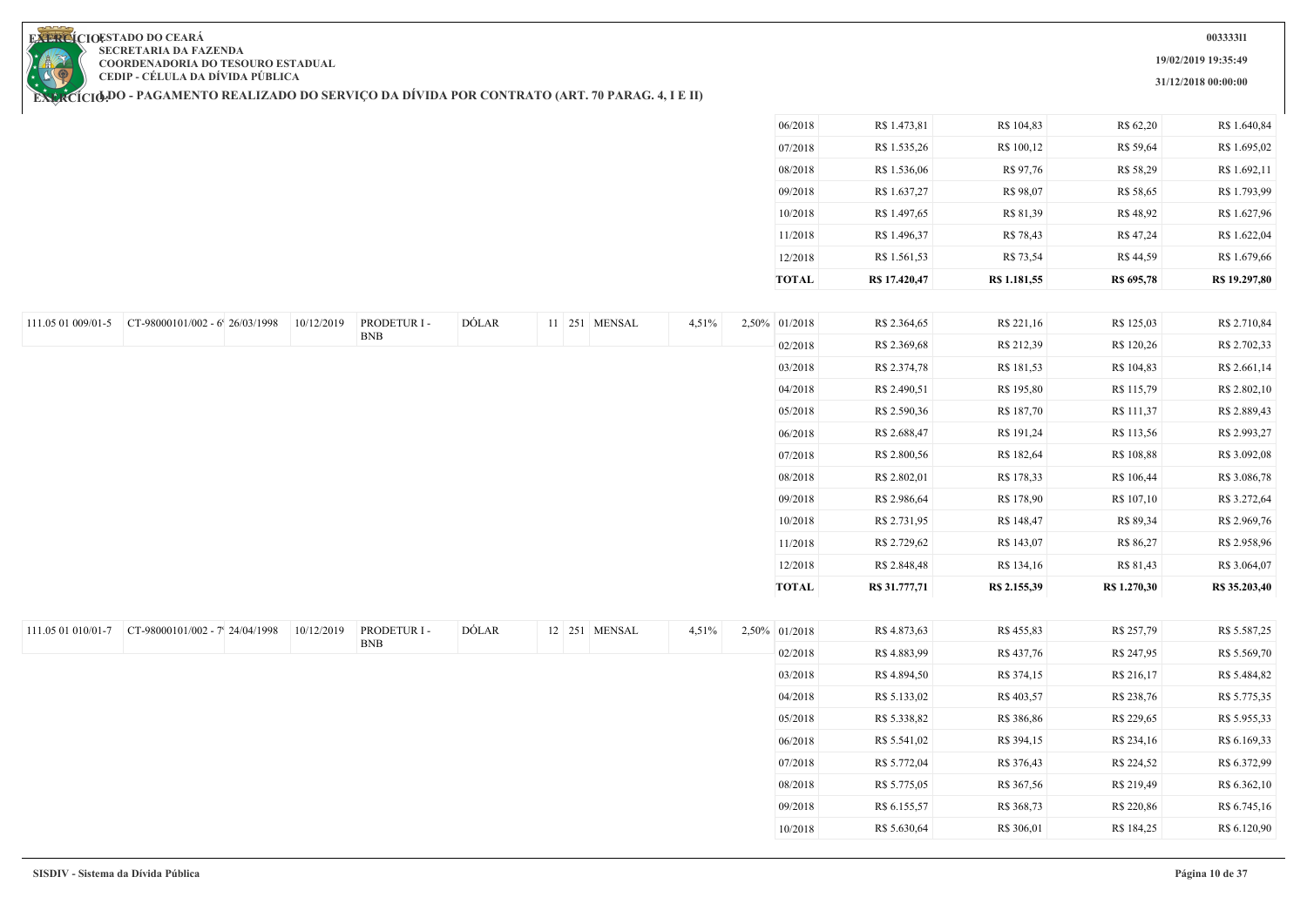**19/02/2019 19:35:49**

**31/12/2018 00:00:00**

11/2018 R\$ 5.625,84 R\$ 294,87 R\$ 177,91 R\$ 6.098,62

**EXERCIOESTADO DO CEARA SECRETARIA DA FAZENDA COORDENADORIA DO TESOURO ESTADUAL CEDIP - CÉLULA DA DÍVIDA PÚBLICA**

|                    |                                                   |            |              |       |               |       | 12/2018       | R\$ 5.870,82   | R\$ 276,52    | R\$ 167,93   | R\$ 6.315,27   |
|--------------------|---------------------------------------------------|------------|--------------|-------|---------------|-------|---------------|----------------|---------------|--------------|----------------|
|                    |                                                   |            |              |       |               |       | <b>TOTAL</b>  | R\$ 65.494,94  | R\$ 4.442,44  | R\$ 2.619,44 | R\$ 72.556,82  |
|                    |                                                   |            |              |       |               |       |               |                |               |              |                |
|                    | 111.05 01 011/01-0 CT-98000101/002 - 8 04/05/1998 | 10/12/2019 | PRODETUR I - | DÓLAR | 4 256 MENSAL  | 4,51% | 2,50% 01/2018 | R\$ 1.899,67   | R\$ 178,63    | R\$ 101,08   | R\$ 2.179,38   |
|                    |                                                   |            | <b>BNB</b>   |       |               |       | 02/2018       | R\$ 1.903,70   | R\$ 171,59    | R\$ 97,24    | R\$ 2.172,53   |
|                    |                                                   |            |              |       |               |       | 03/2018       | R\$ 1.907,80   | R\$ 146,70    | R\$ 84,81    | R\$ 2.139,31   |
|                    |                                                   |            |              |       |               |       | 04/2018       | R\$ 2.000,77   | R\$ 158,27    | R\$ 93,69    | R\$ 2.252,73   |
|                    |                                                   |            |              |       |               |       | 05/2018       | R\$ 2.080,99   | R\$ 151,77    | R\$ 90,14    | R\$ 2.322,90   |
|                    |                                                   |            |              |       |               |       | 06/2018       | R\$ 2.159,81   | R\$ 154,68    | R\$ 91,95    | R\$ 2.406,44   |
|                    |                                                   |            |              |       |               |       | 07/2018       | R\$ 2.249,85   | R\$ 147,78    | R\$ 88,20    | R\$ 2.485,83   |
|                    |                                                   |            |              |       |               |       | 08/2018       | R\$ 2.251,02   | R\$ 144,36    | R\$ 86,25    | R\$ 2.481,63   |
|                    |                                                   |            |              |       |               |       | 09/2018       | R\$ 2.399,35   | R\$ 144,89    | R\$ 86,83    | R\$ 2.631,07   |
|                    |                                                   |            |              |       |               |       | 10/2018       | R\$ 2.194,74   | R\$ 120,30    | R\$ 72,48    | R\$ 2.387,52   |
|                    |                                                   |            |              |       |               |       | 11/2018       | R\$ 2.192,86   | R\$ 116,00    | R\$ 70,03    | R\$ 2.378,89   |
|                    |                                                   |            |              |       |               |       | 12/2018       | R\$ 2.288,35   | R\$ 108,85    | R\$ 66,15    | R\$ 2.463,35   |
|                    |                                                   |            |              |       |               |       | <b>TOTAL</b>  | R\$ 25.528,91  | R\$ 1.743,82  | R\$ 1.028,85 | R\$ 28.301,58  |
|                    |                                                   |            |              |       |               |       |               |                |               |              |                |
| 111.05 01 012/01-4 | CT-98000101/002 - 9' 06/05/1998                   | 10/12/2019 | PRODETUR I - | DÓLAR | 20 240 MENSAL | 4,51% | 2,50% 01/2018 | R\$ 14.212,29  | R\$ 1.329,18  | R\$ 750,88   | R\$ 16.292,35  |
|                    |                                                   |            | ${\rm BNB}$  |       |               |       | 02/2018       | R\$ 14.242,49  | R\$ 1.276,50  | R\$ 722,18   | R\$ 16.241,17  |
|                    |                                                   |            |              |       |               |       | 03/2018       | R\$ 14.273,13  | R\$ 1.091,03  | R\$ 629,49   | R\$ 15.993,65  |
|                    |                                                   |            |              |       |               |       | 04/2018       | R\$ 14.968,71  | R\$ 1.176,79  | R\$ 695,32   | R\$ 16.840,82  |
|                    |                                                   |            |              |       |               |       | 05/2018       | R\$ 15.568,86  | R\$ 1.128,08  | R\$ 668,72   | R\$ 17.365,66  |
|                    |                                                   |            |              |       |               |       | 06/2018       | R\$ 16.158,50  | R\$ 1.149,34  | R\$ 681,86   | R\$ 17.989,70  |
|                    |                                                   |            |              |       |               |       | 07/2018       | R\$ 16.832,19  | R\$ 1.097,66  | R\$ 653,69   | R\$ 18.583,54  |
|                    |                                                   |            |              |       |               |       | 08/2018       | R\$ 16.840,95  | R\$ 1.071,79  | R\$ 639,00   | R\$ 18.551,74  |
|                    |                                                   |            |              |       |               |       | 09/2018       | R\$ 17.950,63  | R\$ 1.075,21  | R\$ 642,93   | R\$ 19.668,77  |
|                    |                                                   |            |              |       |               |       | 10/2018       | R\$ 16.419,84  | R\$ 892,31    | R\$ 536,27   | R\$ 17.848,42  |
|                    |                                                   |            |              |       |               |       | 11/2018       | R\$ 16.405,83  | R\$ 859,85    | R\$ 517,81   | R\$ 17.783,49  |
|                    |                                                   |            |              |       |               |       | 12/2018       | R\$ 17.120,23  | R\$ 806,32    | R\$ 488,67   | R\$ 18.415,22  |
|                    |                                                   |            |              |       |               |       | <b>TOTAL</b>  | R\$ 190.993,65 | R\$ 12.954,06 | R\$ 7.626,82 | R\$ 211.574,53 |
|                    |                                                   | 10/12/2019 | PRODETUR I - | DÓLAR | 3 256 MENSAL  | 4,51% | 2,50% 01/2018 | R\$ 762,59     | R\$ 71,33     | R\$ 40,37    | R\$ 874,29     |
|                    |                                                   |            | <b>BNB</b>   |       |               |       |               |                |               |              |                |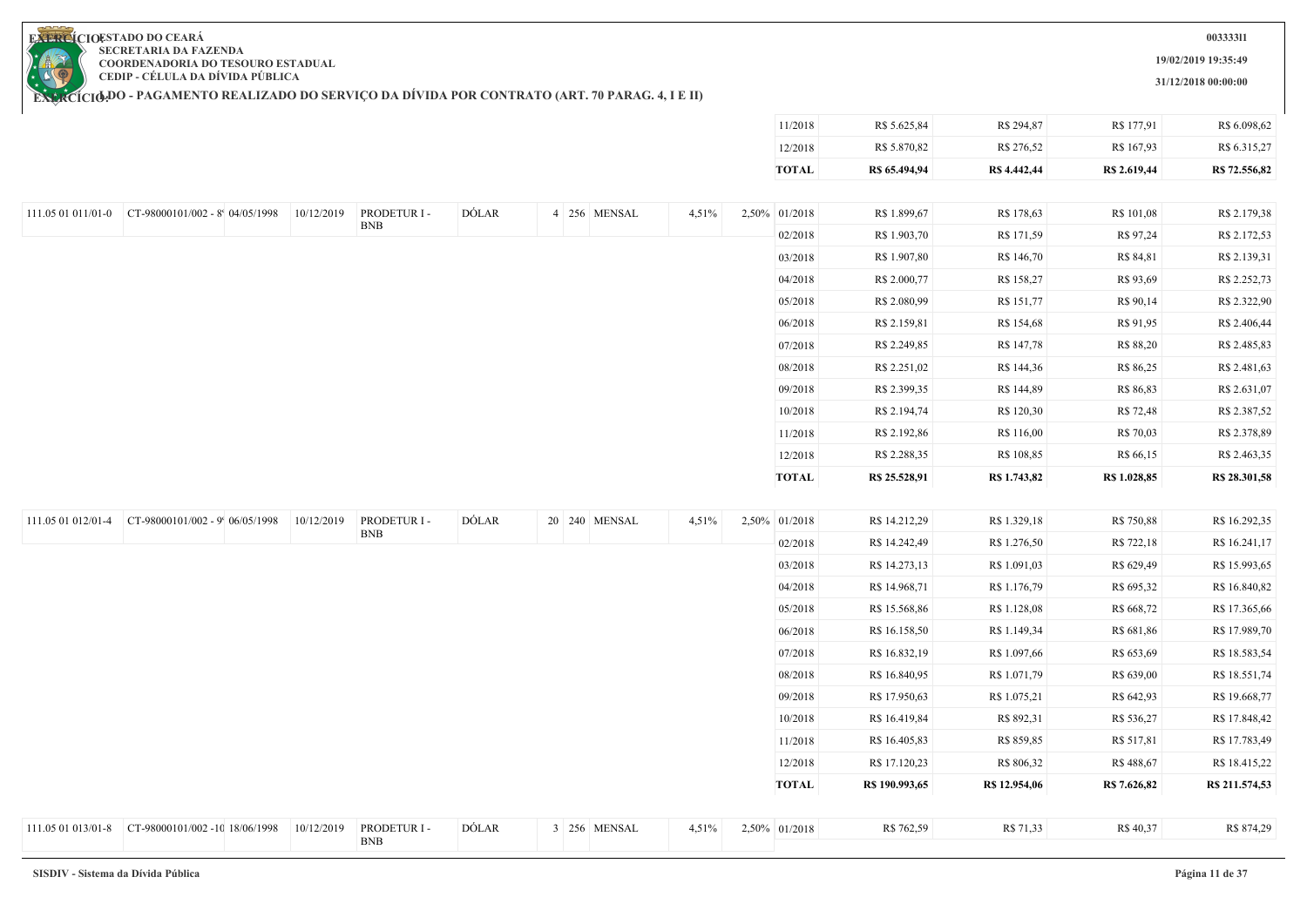**19/02/2019 19:35:49**

**31/12/2018 00:00:00**

**EXERCIOESTADO DO CEARA SECRETARIA DA FAZENDA COORDENADORIA DO TESOURO ESTADUAL CEDIP - CÉLULA DA DÍVIDA PÚBLICA**

| <b>TOTAL</b> | R\$ 10.248,15 | R\$ 695,16 | <b>R\$ 410,28</b> | R\$ 11.353,59 |
|--------------|---------------|------------|-------------------|---------------|
| 12/2018      | R\$ 918,62    | R\$43,27   | R\$ 26,31         | R\$ 988,20    |
| 11/2018      | R\$ 880,29    | R\$ 46,14  | R\$ 27,88         | R\$ 954,31    |
| 10/2018      | R\$ 881,04    | R\$ 47,88  | R\$ 28,87         | R\$ 957,79    |
| 09/2018      | R\$ 963,18    | R\$ 57,70  | R\$ 34,59         | R\$ 1.055,47  |
| 08/2018      | R\$ 903,63    | R\$ 57,52  | R\$ 34,38         | R\$ 995,53    |
| 07/2018      | R\$ 903,16    | R\$ 58,90  | R\$ 35,17         | R\$ 997,23    |
| 06/2018      | R\$ 867,02    | R\$ 61,68  | R\$ 36,67         | R\$ 965,37    |
| 05/2018      | R\$ 835,38    | R\$ 60,54  | R\$ 35,97         | R\$ 931,89    |
| 04/2018      | R\$ 803,18    | R\$ 63,15  | R\$ 37,39         | R\$ 903,72    |
| 03/2018      | R\$ 765,85    | R\$ 58,55  | R\$ 33,85         | R\$ 858,25    |
| 02/2018      | R\$ 764,21    | R\$ 68,50  | R\$ 38,83         | R\$ 871,54    |

| 111.05 01 014/01-1 | CT-98000101/002 -11 18/06/1998 | 10/12/2019 | PRODETUR I-  | DÓLAR | 14 245 MENSAL | 4,51% | 2,50% 01/2018 | R\$ 8.125,68   | R\$ 760,25    | R\$ 432,75   | R\$ 9.318,68   |
|--------------------|--------------------------------|------------|--------------|-------|---------------|-------|---------------|----------------|---------------|--------------|----------------|
|                    |                                |            | <b>BNB</b>   |       |               |       | 02/2018       | R\$ 8.142,95   | R\$ 730,12    | R\$416,34    | R\$ 9.289,41   |
|                    |                                |            |              |       |               |       | 03/2018       | R\$ 8.160,47   | R\$ 632,15    | R\$ 362,90   | R\$ 9.155,52   |
|                    |                                |            |              |       |               |       | 04/2018       | R\$ 8.558,15   | R\$ 700,62    | R\$ 401,14   | R\$ 9.659,91   |
|                    |                                |            |              |       |               |       | 05/2018       | R\$ 8.901,28   | R\$ 671,62    | R\$ 386,07   | R\$ 9.958,97   |
|                    |                                |            |              |       |               |       | 06/2018       | R\$ 9.238,40   | R\$ 684,28    | R\$ 393,71   | R\$ 10.316,39  |
|                    |                                |            |              |       |               |       | 07/2018       | R\$ 9.623,57   | R\$ 653,51    | R\$ 377,76   | R\$ 10.654,84  |
|                    |                                |            |              |       |               |       | 08/2018       | R\$ 9.628,58   | R\$ 638,11    | R\$ 369,36   | R\$ 10.636,05  |
|                    |                                |            |              |       |               |       | 09/2018       | R\$ 10.263,02  | R\$ 629,59    | R\$ 371,86   | R\$ 11.264,47  |
|                    |                                |            |              |       |               |       | 10/2018       | R\$ 9.387,81   | R\$ 510,37    | R\$ 310,51   | R\$ 10.208,69  |
|                    |                                |            |              |       |               |       | 11/2018       | R\$ 9.379,81   | R\$491,80     | R\$ 299,94   | R\$ 10.171,55  |
|                    |                                |            |              |       |               |       | 12/2018       | R\$ 9.788,25   | R\$ 461,19    | R\$ 283,44   | R\$ 10.532,88  |
|                    |                                |            |              |       |               |       | <b>TOTAL</b>  | R\$ 109.197,97 | R\$ 7.563,61  | R\$ 4.405,78 | R\$ 121.167,36 |
|                    |                                |            |              |       |               |       |               |                |               |              |                |
| 111.05 01 015/01-5 | CT-98000101/002-12 01/09/1998  | 10/12/2019 | PRODETUR I - | DÓLAR | 27 240 MENSAL | 4,51% | 2,50% 01/2018 | R\$ 190.319,59 | R\$ 17.775,10 | R\$ 9.995,98 | R\$ 218.090,67 |
|                    |                                |            | <b>BNB</b>   |       |               |       | 02/2018       | R\$ 190.724,07 | R\$ 17.069,84 | R\$ 9.611,63 | R\$ 217.405,54 |
|                    |                                |            |              |       |               |       | 03/2018       | R\$ 191.134,40 | R\$ 14.588,80 | R\$ 8.371,60 | R\$ 214.094,80 |
|                    |                                |            |              |       |               |       | 04/2018       | R\$ 200.449,02 | R\$ 15.734,69 | R\$ 9.249,20 | R\$ 225.432,91 |
|                    |                                |            |              |       |               |       | 05/2018       | R\$ 208.485,73 | R\$ 15.082,50 | R\$ 8.891,01 | R\$ 232.459,24 |
|                    |                                |            |              |       |               |       | 06/2018       | R\$ 216.381,76 | R\$ 15.365,65 | R\$ 9.064,07 | R\$ 240.811,48 |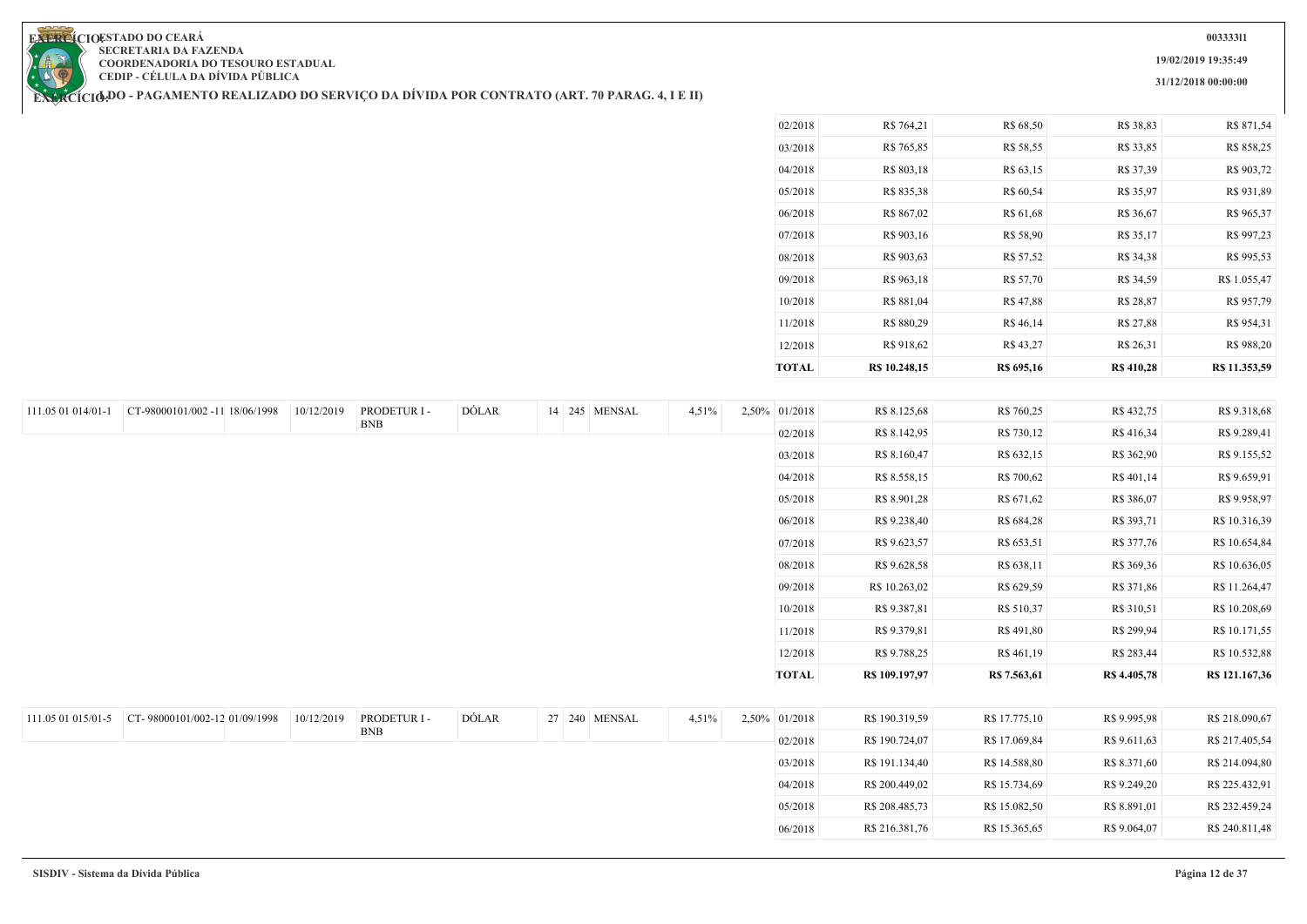**19/02/2019 19:35:49**

**31/12/2018 00:00:00**

**EXERCIOESTADO DO CEARA SECRETARIA DA FAZENDA COORDENADORIA DO TESOURO ESTADUAL CEDIP - CÉLULA DA DÍVIDA PÚBLICA**

|                                                  |            |                            |       |               |       | 07/2018       | R\$ 225.403,30   | R\$ 14.673,54  | R\$ 8.684,74   | R\$ 248.761,58   |
|--------------------------------------------------|------------|----------------------------|-------|---------------|-------|---------------|------------------|----------------|----------------|------------------|
|                                                  |            |                            |       |               |       | 08/2018       | R\$ 225.520,53   | R\$ 14.326,47  | R\$ 8.487,72   | R\$ 248.334,72   |
|                                                  |            |                            |       |               |       | 09/2018       | R\$ 240.380,53   | R\$ 14.370,79  | R\$ 8.535,81   | R\$ 263.287,13   |
|                                                  |            |                            |       |               |       | 10/2018       | R\$ 219.881,34   | R\$ 11.924,82  | R\$ 7.114,45   | R\$ 238.920,61   |
|                                                  |            |                            |       |               |       | 11/2018       | R\$ 219.693,78   | R\$ 11.489,55  | R\$ 6.866,85   | R\$ 238.050,18   |
|                                                  |            |                            |       |               |       | 12/2018       | R\$ 229.260,44   | R\$ 10.772,71  | R\$ 6.474,30   | R\$ 246.507,45   |
|                                                  |            |                            |       |               |       | <b>TOTAL</b>  | R\$ 2.557.634,49 | R\$ 173.174,46 | R\$ 101.347,36 | R\$ 2.832.156,31 |
|                                                  |            |                            |       |               |       |               |                  |                |                |                  |
| 111.05 01 017/01-2 CT-98000101/002-14 10/11/1998 | 10/12/2019 | PRODETUR I -               | DÓLAR | 13 240 MENSAL | 4,51% | 2,50% 01/2018 | R\$ 2.001,04     | R\$ 188,02     | R\$ 115,57     | R\$ 2.304,63     |
|                                                  |            | <b>BNB</b>                 |       |               |       | 02/2018       | R\$ 2.005,29     | R\$ 180,57     | R\$ 111,53     | R\$ 2.297,39     |
|                                                  |            |                            |       |               |       | 03/2018       | R\$ 2.009,61     | R\$ 154,33     | R\$ 98,45      | R\$ 2.262,39     |
|                                                  |            |                            |       |               |       | 04/2018       | R\$ 2.107,54     | R\$ 166,47     | R\$ 108,21     | R\$ 2.382,22     |
|                                                  |            |                            |       |               |       | 05/2018       | R\$ 2.192,04     | R\$ 159,58     | R\$ 104,85     | R\$ 2.456,47     |
|                                                  |            |                            |       |               |       | 06/2018       | R\$ 2.275,06     | R\$ 162,58     | R\$ 107,09     | R\$ 2.544,73     |
|                                                  |            |                            |       |               |       | 07/2018       | R\$ 2.369,92     | R\$ 155,27     | R\$ 103,55     | R\$ 2.628,74     |
|                                                  |            |                            |       |               |       | 08/2018       | R\$ 2.371,15     | R\$ 151,61     | R\$ 101,48     | R\$ 2.624,24     |
|                                                  |            |                            |       |               |       | 09/2018       | R\$ 2.527,39     | R\$ 152,10     | R\$ 102,76     | R\$ 2.782,25     |
|                                                  |            |                            |       |               |       | 10/2018       | R\$ 2.311,86     | R\$ 126,22     | R\$ 86,67      | R\$ 2.524,75     |
|                                                  |            |                            |       |               |       | 11/2018       | R\$ 2.309,88     | R\$ 121,63     | R\$ 84,05      | R\$ 2.515,56     |
|                                                  |            |                            |       |               |       | 12/2018       | R\$ 2.410,47     | R\$ 114,06     | R\$ 80,40      | R\$ 2.604,93     |
|                                                  |            |                            |       |               |       | <b>TOTAL</b>  | R\$ 26.891,25    | R\$ 1.832,44   | R\$ 1.204,61   | R\$ 29.928,30    |
|                                                  |            |                            |       |               |       |               |                  |                |                |                  |
|                                                  | 10/12/2019 | PRODETUR I -<br><b>BNB</b> | DÓLAR | 9 240 MENSAL  | 4,51% | 2,50% 01/2018 | R\$ 8.115,14     | R\$ 761,10     | R\$ 452,88     | R\$ 9.329,12     |
|                                                  |            |                            |       |               |       | 02/2018       | R\$ 8.132,39     | R\$ 730,94     | R\$436,49      | R\$ 9.299,82     |
|                                                  |            |                            |       |               |       | 03/2018       | R\$ 8.149,88     | R\$ 624,73     | R\$ 383,47     | R\$ 9.158,08     |
|                                                  |            |                            |       |               |       | 04/2018       | R\$ 8.547,05     | R\$ 673,84     | R\$ 422,28     | R\$ 9.643,17     |
|                                                  |            |                            |       |               |       | 05/2018       | R\$ 8.889,74     | R\$ 645,95     | R\$ 408,02     | R\$ 9.943,71     |
|                                                  |            |                            |       |               |       | 06/2018       | R\$ 9.226,42     | R\$ 658,12     | R\$416,49      | R\$ 10.301,03    |
|                                                  |            |                            |       |               |       | 07/2018       | R\$ 9.611,10     | R\$ 628,53     | R\$ 401,45     | R\$ 10.641,08    |
|                                                  |            |                            |       |               |       | 08/2018       | R\$ 9.616,09     | R\$ 613,72     | R\$ 393,05     | R\$ 10.622,86    |
|                                                  |            |                            |       |               |       | 09/2018       | R\$ 10.249,72    | R\$ 615,68     | R\$ 397,10     | R\$ 11.262,50    |
|                                                  |            |                            |       |               |       | 10/2018       | R\$ 9.375,64     | R\$ 510,94     | R\$ 333,55     | R\$ 10.220,13    |
|                                                  |            |                            |       |               |       | 11/2018       | R\$ 9.367,64     | R\$492,36      | R\$ 322,96     | R\$ 10.182,96    |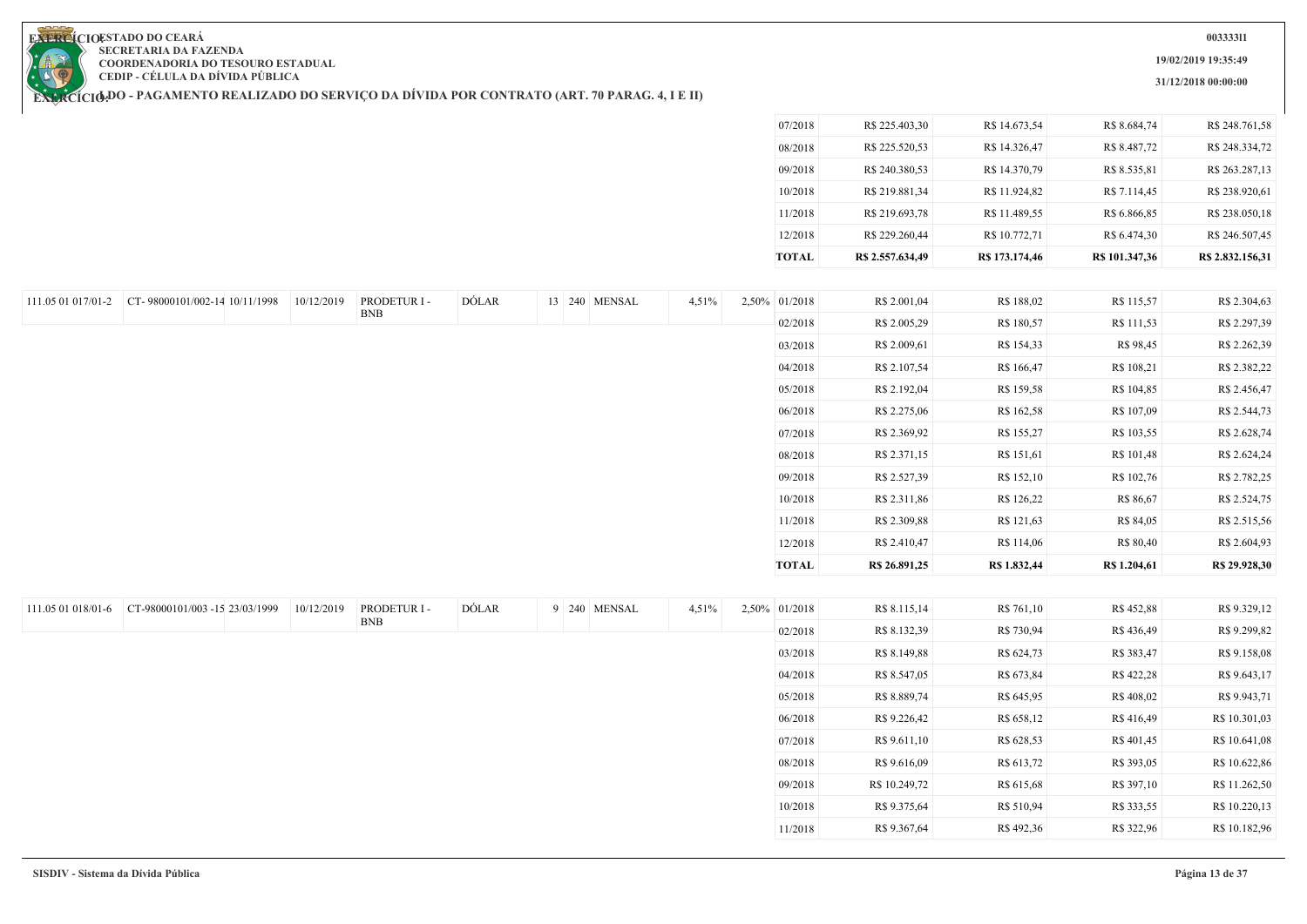**19/02/2019 19:35:49**

**31/12/2018 00:00:00**

12/2018 R\$ 9.775,56 R\$ 461,71 R\$ 307,42 R\$ 10.544,69

**EXERCIOESTADO DO CEARA SECRETARIA DA FAZENDA COORDENADORIA DO TESOURO ESTADUAL CEDIP - CÉLULA DA DÍVIDA PÚBLICA**

|                                                  |            |                            |       |              |       | <b>TOTAL</b>  | R\$ 109.056,37 | R\$ 7.417,62  | R\$ 4.675,16  | R\$ 121.149,15 |
|--------------------------------------------------|------------|----------------------------|-------|--------------|-------|---------------|----------------|---------------|---------------|----------------|
|                                                  |            |                            |       |              |       |               |                |               |               |                |
| 111.05 01 019/01-0 CT-98000101/003-16 22/03/1999 | 10/12/2019 | PRODETUR I -<br><b>BNB</b> | DÓLAR | 9 240 MENSAL | 4,51% | 2,50% 01/2018 | R\$ 15.421,36  | R\$ 1.442,92  | R\$ 822,20    | R\$ 17.686,48  |
|                                                  |            |                            |       |              |       | 02/2018       | R\$ 15.454,13  | R\$ 1.385,73  | R\$ 791,05    | R\$ 17.630,91  |
|                                                  |            |                            |       |              |       | 03/2018       | R\$ 15.487,38  | R\$ 1.184,38  | R\$ 690,45    | R\$ 17.362,21  |
|                                                  |            |                            |       |              |       | 04/2018       | R\$ 16.242,13  | R\$ 1.277,49  | R\$ 762,26    | R\$ 18.281,88  |
|                                                  |            |                            |       |              |       | 05/2018       | R\$ 16.893,34  | R\$ 1.224,61  | R\$ 733,68    | R\$ 18.851,63  |
|                                                  |            |                            |       |              |       | 06/2018       | R\$ 17.533,15  | R\$ 1.247,69  | R\$ 748,23    | R\$ 19.529,07  |
|                                                  |            |                            |       |              |       | 07/2018       | R\$ 18.264,15  | R\$ 1.191,59  | R\$ 717,99    | R\$ 20.173,73  |
|                                                  |            |                            |       |              |       | 08/2018       | R\$ 18.273,65  | R\$ 1.163,51  | R\$ 702,05    | R\$ 20.139,21  |
|                                                  |            |                            |       |              |       | 09/2018       | R\$ 19.477,74  | R\$ 1.167,22  | R\$ 706,86    | R\$ 21.351,82  |
|                                                  |            |                            |       |              |       | 10/2018       | R\$ 17.816,71  | R\$ 968,66    | R\$ 590,33    | R\$ 19.375,70  |
|                                                  |            |                            |       |              |       | 11/2018       | R\$ 17.801,51  | R\$ 933,42    | R\$ 570,28    | R\$ 19.305,21  |
|                                                  |            |                            |       |              |       | 12/2018       | R\$ 18.576,69  | R\$ 875,32    | R\$ 538,99    | R\$ 19.991,00  |
|                                                  |            |                            |       |              |       | <b>TOTAL</b>  | R\$ 207.241,94 | R\$ 14.062,54 | R\$ 8.374,37  | R\$ 229.678,85 |
|                                                  |            |                            |       |              |       |               |                |               |               |                |
| 111.05 01 021/01-5 CT-98000101/003-18 11/06/1999 | 10/12/2019 | PRODETUR I -               | DÓLAR | 6 240 MENSAL | 4,51% | 2,50% 01/2018 | R\$ 25.219,14  | R\$ 2.358,14  | R\$ 1.327,56  | R\$ 28.904,84  |
|                                                  |            | <b>BNB</b>                 |       |              |       | 02/2018       | R\$ 25.272,74  | R\$ 2.264,69  | R\$ 1.276,62  | R\$ 28.814,05  |
|                                                  |            |                            |       |              |       | 03/2018       | R\$ 25.327,11  | R\$ 1.935,63  | R\$ 1.112,17  | R\$ 28.374,91  |
|                                                  |            |                            |       |              |       | 04/2018       | R\$ 26.561,39  | R\$ 2.087,79  | R\$ 1.228,74  | R\$ 29.877,92  |
|                                                  |            |                            |       |              |       | 05/2018       | R\$ 27.626,33  | R\$ 2.001,38  | R\$ 1.181,36  | R\$ 30.809,07  |
|                                                  |            |                            |       |              |       | 06/2018       | R\$ 28.672,63  | R\$ 2.039,09  | R\$ 1.204,46  | R\$ 31.916,18  |
|                                                  |            |                            |       |              |       | 07/2018       | R\$ 29.868,07  | R\$ 1.947,40  | R\$ 1.154,28  | R\$ 32.969,75  |
|                                                  |            |                            |       |              |       | 08/2018       | R\$ 29.883,60  | R\$ 1.901,51  | R\$ 1.128,22  | R\$ 32.913,33  |
|                                                  |            |                            |       |              |       | 09/2018       | R\$ 31.852,69  | R\$ 1.907,58  | R\$ 1.134,82  | R\$ 34.895,09  |
|                                                  |            |                            |       |              |       | 10/2018       | R\$ 29.136,35  | R\$ 1.583,08  | R\$ 946,10    | R\$ 31.665,53  |
|                                                  |            |                            |       |              |       | 11/2018       | R\$ 29.111,50  | R\$ 1.525,49  | R\$ 913,33    | R\$ 31.550,32  |
|                                                  |            |                            |       |              |       | 12/2018       | R\$ 30.379,17  | R\$ 1.430,52  | R\$ 861,41    | R\$ 32.671,10  |
|                                                  |            |                            |       |              |       | <b>TOTAL</b>  | R\$ 338.910,72 | R\$ 22.982,30 | R\$ 13.469,07 | R\$ 375.362,09 |
|                                                  |            | PRODETUR I -               | DÓLAR |              |       |               |                |               |               |                |
| 111.05 01 022/01-9 CT-98000101/003-19 11/06/1999 | 10/02/2020 | <b>BNB</b>                 |       | 8 240 MENSAL | 4,51% | 2,50% 01/2018 | R\$ 3.212,44   | R\$ 305,09    | R\$ 222,10    | R\$ 3.739,63   |
|                                                  |            |                            |       |              |       | 02/2018       | R\$ 3.219,27   | R\$ 293,00    | R\$ 215,62    | R\$ 3.727,89   |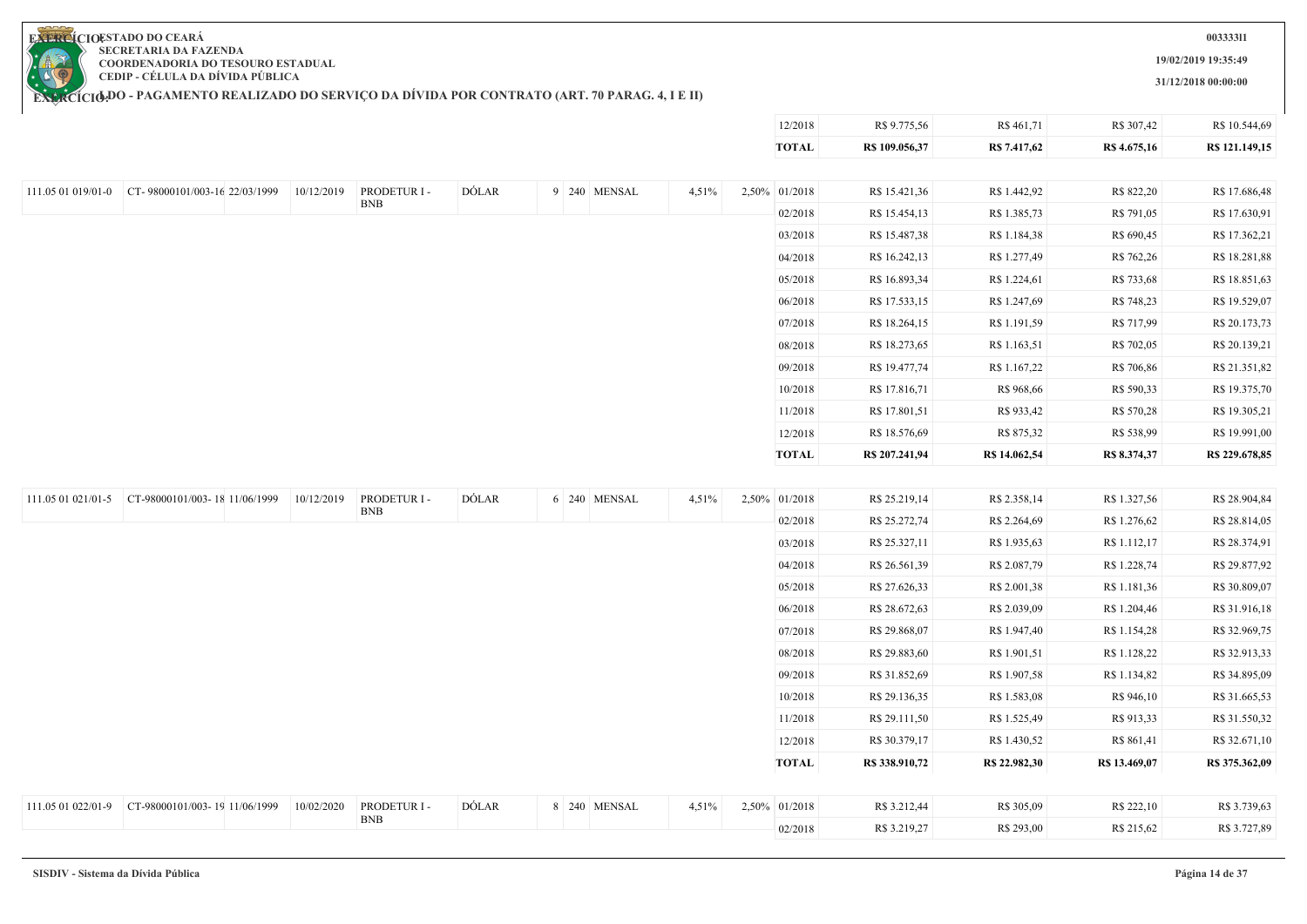**19/02/2019 19:35:49**

**31/12/2018 00:00:00**

**EXERCIOESTADO DO CEARA SECRETARIA DA FAZENDA COORDENADORIA DO TESOURO ESTADUAL CEDIP - CÉLULA DA DÍVIDA PÚBLICA**

**EXERCÍCIODO - PAGAMENTO REALIZADO DO SERVIÇO DA DIVIDA POR CONTRATO (ART. 70 PARAG. 4, I E II)** 

| 10/2018<br>11/2018<br>12/2018 | R\$ 3.711,42<br>R\$ 3.708,25<br>R\$ 3.869,73 | R\$ 204,82<br>R\$ 197,36<br>R\$ 185,08 | R\$ 180,58<br>R\$ 176,29<br>R\$ 172,11 | R\$4.096,82<br>R\$4.081,90<br>R\$4.226,92 |
|-------------------------------|----------------------------------------------|----------------------------------------|----------------------------------------|-------------------------------------------|
|                               |                                              |                                        |                                        |                                           |
|                               |                                              |                                        |                                        |                                           |
|                               |                                              |                                        |                                        |                                           |
| 09/2018                       | R\$4.057,43                                  | R\$ 246,80                             | R\$ 210,42                             | R\$ 4.514,65                              |
| 08/2018                       | R\$ 3.806,60                                 | R\$ 246,01                             | R\$ 205,63                             | R\$4.258,24                               |
| 07/2018                       | R\$ 3.804,63                                 | R\$ 251,95                             | R\$ 208,97                             | R\$ 4.265,55                              |
| 06/2018                       | R\$ 3.652,35                                 | R\$ 263,81                             | R\$ 213,07                             | R\$ 4.129,23                              |
| 05/2018                       | R\$ 3.519,07                                 | R\$ 258,93                             | R\$ 208,00                             | R\$ 3.986,00                              |
| 04/2018                       | R\$ 3.383,42                                 | R\$ 270,11                             | R\$ 212,00                             | R\$ 3.865,53                              |
| 03/2018                       | R\$ 3.226,19                                 | R\$ 250,43                             | R\$ 194,46                             | R\$ 3.671,08                              |

07/2018 R\$ 131.645,04 R\$ 8.569,54 R\$ 4.869,06 R\$ 145.083,64

| 111.05 01 023/01-2 | CT-98000101/003 -20 17/11/1999 | 10/12/2019 | PRODETUR I - | DÓLAR |  | 1 232 MENSAL  | 4,51% | 2,50% 01/2018 | R\$ 82.600,39    | R\$ 7.711,30  | R\$4.209,23   | R\$ 94.520,92    |
|--------------------|--------------------------------|------------|--------------|-------|--|---------------|-------|---------------|------------------|---------------|---------------|------------------|
|                    |                                |            | <b>BNB</b>   |       |  |               |       | 02/2018       | R\$ 82.775,94    | R\$ 7.405,70  | R\$4.042,41   | R\$ 94.224,05    |
|                    |                                |            |              |       |  |               |       | 03/2018       | R\$ 82.954,03    | R\$ 6.329,64  | R\$ 3.504,34  | R\$ 92.788,01    |
|                    |                                |            |              |       |  |               |       | 04/2018       | R\$ 86.996,65    | R\$ 6.827,21  | R\$ 3.879,10  | R\$ 97.702,96    |
|                    |                                |            |              |       |  |               |       | 05/2018       | R\$ 90.484,66    | R\$ 6.544,64  | R\$ 3.718,55  | R\$ 100.747,85   |
|                    |                                |            |              |       |  |               |       | 06/2018       | R\$ 93.911,61    | R\$ 6.667,98  | R\$ 3.788,63  | R\$ 104.368,22   |
|                    |                                |            |              |       |  |               |       | 07/2018       | R\$ 97.827,04    | R\$ 6.368,14  | R\$ 3.618,26  | R\$ 107.813,44   |
|                    |                                |            |              |       |  |               |       | 08/2018       | R\$ 97.877,92    | R\$ 6.218,06  | R\$ 3.532,99  | R\$ 107.628,97   |
|                    |                                |            |              |       |  |               |       | 09/2018       | R\$ 104.327,29   | R\$ 6.237,91  | R\$ 3.544,27  | R\$ 114.109,47   |
|                    |                                |            |              |       |  |               |       | 10/2018       | R\$ 95.430,46    | R\$ 5.176,78  | R\$ 2.941,35  | R\$ 103.548,59   |
|                    |                                |            |              |       |  |               |       | 11/2018       | R\$ 95.349,05    | R\$ 4.988,45  | R\$ 2.834,35  | R\$ 103.171,85   |
|                    |                                |            |              |       |  |               |       | 12/2018       | R\$ 99.501,07    | R\$ 4.677,91  | R\$ 2.657,91  | R\$ 106.836,89   |
|                    |                                |            |              |       |  |               |       | <b>TOTAL</b>  | R\$ 1.110.036,11 | R\$ 75.153,72 | R\$ 42.271,39 | R\$ 1.227.461,22 |
|                    |                                |            |              |       |  |               |       |               |                  |               |               |                  |
| 111.05 01 024/01-6 | CT-2000101/001AD.(04/07/2002   | 10/04/2020 | PRODETUR I - | DÓLAR |  | 25 191 MENSAL | 4,51% | 2,50% 01/2018 | R\$ 111.154,67   | R\$ 10.377,03 | R\$ 5.664,32  | R\$ 127.196,02   |
|                    |                                |            | <b>BNB</b>   |       |  |               |       | 02/2018       | R\$ 111.390,91   | R\$ 9.965,79  | R\$ 5.439,84  | R\$ 126.796,54   |
|                    |                                |            |              |       |  |               |       | 03/2018       | R\$ 111.630,56   | R\$ 8.517,74  | R\$ 4.715,76  | R\$ 124.864,06   |
|                    |                                |            |              |       |  |               |       | 04/2018       | R\$ 117.070,68   | R\$ 9.187,32  | R\$ 5.220,07  | R\$ 131.478,07   |
|                    |                                |            |              |       |  |               |       | 05/2018       | R\$ 121.764,47   | R\$ 8.807,07  | R\$ 5.004,02  | R\$ 135.575,56   |
|                    |                                |            |              |       |  |               |       | 06/2018       | R\$ 126.376,07   | R\$ 8.973,04  | R\$ 5.098,32  | R\$ 140.447,43   |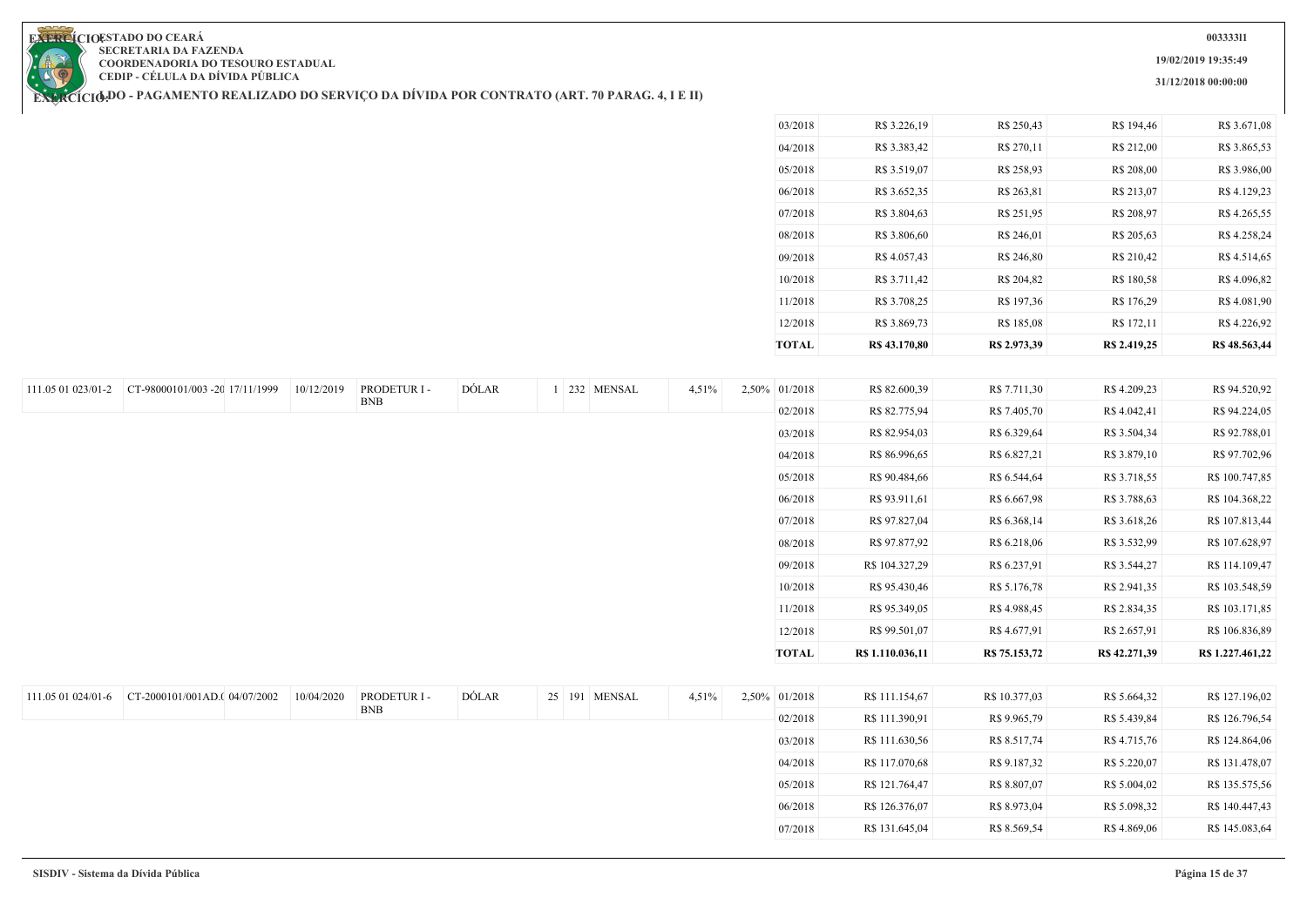**19/02/2019 19:35:49**

**31/12/2018 00:00:00**

**EXERCIOESTADO DO CEARA SECRETARIA DA FAZENDA COORDENADORIA DO TESOURO ESTADUAL CEDIP - CÉLULA DA DÍVIDA PÚBLICA**

**EXERCÍCIODO - PAGAMENTO REALIZADO DO SERVIÇO DA DIVIDA POR CONTRATO (ART. 70 PARAG. 4, I E II)** 

|                    |                             |            |                             |              | TOTAL POR DIVIDA FUNDADA INTERNA - CONTRATOS / BNB - BANCO DO NORDESTE DO BRASIL |       |               | R\$ 31.529.575,54 | R\$ 4.560.613,09 | R\$ 3.056.061,95 | R\$ 39.146.250,58 |
|--------------------|-----------------------------|------------|-----------------------------|--------------|----------------------------------------------------------------------------------|-------|---------------|-------------------|------------------|------------------|-------------------|
|                    |                             |            |                             |              |                                                                                  |       |               |                   |                  |                  |                   |
|                    |                             |            |                             |              |                                                                                  |       | <b>TOTAL</b>  | R\$ 7.607.840,43  | R\$ 2.035.583,07 | R\$ 1.442.668,32 | R\$ 11.086.091,82 |
|                    |                             |            | <b>BNB</b>                  |              |                                                                                  |       | 09/2018       | R\$ 4.231.733,49  | R\$ 1.197.363,98 | R\$ 770.739,36   | R\$ 6.199.836,83  |
| 111.05 01 026/01-3 | CT-SUBC/02-PRODE 20/10/2005 | 27/09/2027 | PRODETUR II -               | <b>DÓLAR</b> | 43 244 SEMESTRAL                                                                 | 3,78% | 2,00% 03/2018 | R\$ 3.376.106,94  | R\$ 838.219,09   | R\$ 671.928,96   | R\$4.886.254,99   |
|                    |                             |            |                             |              |                                                                                  |       | <b>TOTAL</b>  | R\$ 4.325.022,56  | R\$ 1.195.043,47 | R\$ 1.080.605,62 | R\$ 6.600.671,65  |
|                    |                             |            |                             |              |                                                                                  |       | 09/2018       | R\$ 2.405.721,17  | R\$ 718.516,82   | R\$ 632.382,79   | R\$ 3.756.620,78  |
| 111.05 01 025/01-0 | CT-SUBC/01 PROD. 25/08/2005 | 27/09/2027 | PRODETUR II -<br><b>BNB</b> | DÓLAR        | 38 244 SEMESTRAL                                                                 | 3,78% | 2,00% 03/2018 | R\$ 1.919.301,39  | R\$476.526,65    | R\$448.222,83    | R\$ 2.844.050,87  |
|                    |                             |            |                             |              |                                                                                  |       |               |                   |                  |                  |                   |
|                    |                             |            |                             |              |                                                                                  |       | <b>TOTAL</b>  | R\$ 1.493.766,47  | R\$ 101.133,69   | R\$ 56.884,22    | R\$ 1.651.784,38  |
|                    |                             |            |                             |              |                                                                                  |       | 12/2018       | R\$ 133.897,77    | R\$ 6.295,02     | R\$ 3.576,72     | R\$ 143.769,51    |
|                    |                             |            |                             |              |                                                                                  |       | 11/2018       | R\$ 128.310,44    | R\$ 6.712,91     | R\$ 3.814,16     | R\$ 138.837,51    |
|                    |                             |            |                             |              |                                                                                  |       | 10/2018       | R\$ 128.419,98    | R\$ 6.966,34     | R\$ 3.958,15     | R\$ 139.344,47    |
|                    |                             |            |                             |              |                                                                                  |       | 09/2018       | R\$ 140.392,37    | R\$ 8.394,30     | R\$ 4.769,49     | R\$ 153.556,16    |
|                    |                             |            |                             |              |                                                                                  |       | 08/2018       | R\$ 131.713,51    | R\$ 8.367,59     | R\$ 4.754,31     | R\$ 144.835,41    |

#### **CREDOR: BNDES-BANCO NACIONAL DE DES.ECON.SOCIAL**

| <b>NUM CONTRATO</b> | <b>COD CONTRATO</b> | DT ASSIN   | DT LIQ     | <b>PROJETO</b>              | <b>MOEDA</b> | <b>CAR PRZ</b> | <b>VENC</b>   | <b>TX JUR</b> | <b>TX COM</b> | MÊS     | <b>PRINCIPAL</b>  | <b>JUROS</b>     | <b>OUTROS</b>   | <b>TOTAL</b>      |
|---------------------|---------------------|------------|------------|-----------------------------|--------------|----------------|---------------|---------------|---------------|---------|-------------------|------------------|-----------------|-------------------|
|                     |                     |            |            |                             |              |                |               |               |               |         |                   |                  |                 |                   |
| 111.03 01 024/01-0  | CT-0820155.1018     | 06/06/2008 | 15/06/2023 | DEST. A REAL.               | 314-URTJLP   |                | 35 144 MENSAL | 8,00%         |               | 01/2018 | R\$ 1.055.831,43  | R\$463.334,73    | R\$ 0,00        | R\$ 1.519.166,16  |
|                     |                     |            |            | DO 1º EST.DO<br>TREM METRO. |              |                |               |               |               | 02/2018 | R\$ 1.056.475,74  | R\$456.592,97    | R\$ 0,00        | R\$ 1.513.068,71  |
|                     |                     |            |            |                             |              |                |               |               |               | 03/2018 | R\$ 1.057.057,70  | R\$ 406.180,76   | R\$ 0,00        | R\$ 1.463.238,46  |
|                     |                     |            |            |                             |              |                |               |               |               | 04/2018 | R\$ 1.057.660,45  | R\$457.366,22    | R\$ 0,00        | R\$ 1.515.026,67  |
|                     |                     |            |            |                             |              |                |               |               |               | 05/2018 | R\$ 1.058.142,64  | R\$407.996,52    | R\$ 0,00        | R\$ 1.466.139,16  |
|                     |                     |            |            |                             |              |                |               |               |               | 06/2018 | R\$ 1.058.658,09  | R\$429.380,08    | R\$ 0,00        | R\$ 1.488.038,17  |
|                     |                     |            |            |                             |              |                |               |               |               | 07/2018 | R\$ 1.059.157,96  | R\$422.540,48    | R\$ 0,00        | R\$ 1.481.698,44  |
|                     |                     |            |            |                             |              |                |               |               |               | 08/2018 | R\$ 1.059.625,60  | R\$402.240,24    | R\$ 0,00        | R\$ 1.461.865,84  |
|                     |                     |            |            |                             |              |                |               |               |               | 09/2018 | R\$ 1.060.140,02  | R\$422.054,46    | R\$ 0,00        | R\$ 1.482.194,48  |
|                     |                     |            |            |                             |              |                |               |               |               | 10/2018 | R\$ 1.060.736,53  | R\$ 363.013,74   | R\$ 0,00        | R\$ 1.423.750,27  |
|                     |                     |            |            |                             |              |                |               |               |               | 11/2018 | R\$ 1.061.601,15  | R\$ 408.062,50   | R\$ 0,00        | R\$ 1.469.663,65  |
|                     |                     |            |            |                             |              |                |               |               |               | 12/2018 | R\$ 1.062.454,35  | R\$401.976,00    | R\$ 0,00        | R\$ 1.464.430,35  |
|                     |                     |            |            |                             |              |                |               |               |               | TOTAL   | R\$ 12.707.541,66 | R\$ 5.040.738,70 | <b>R\$ 0,00</b> | R\$ 17.748.280,36 |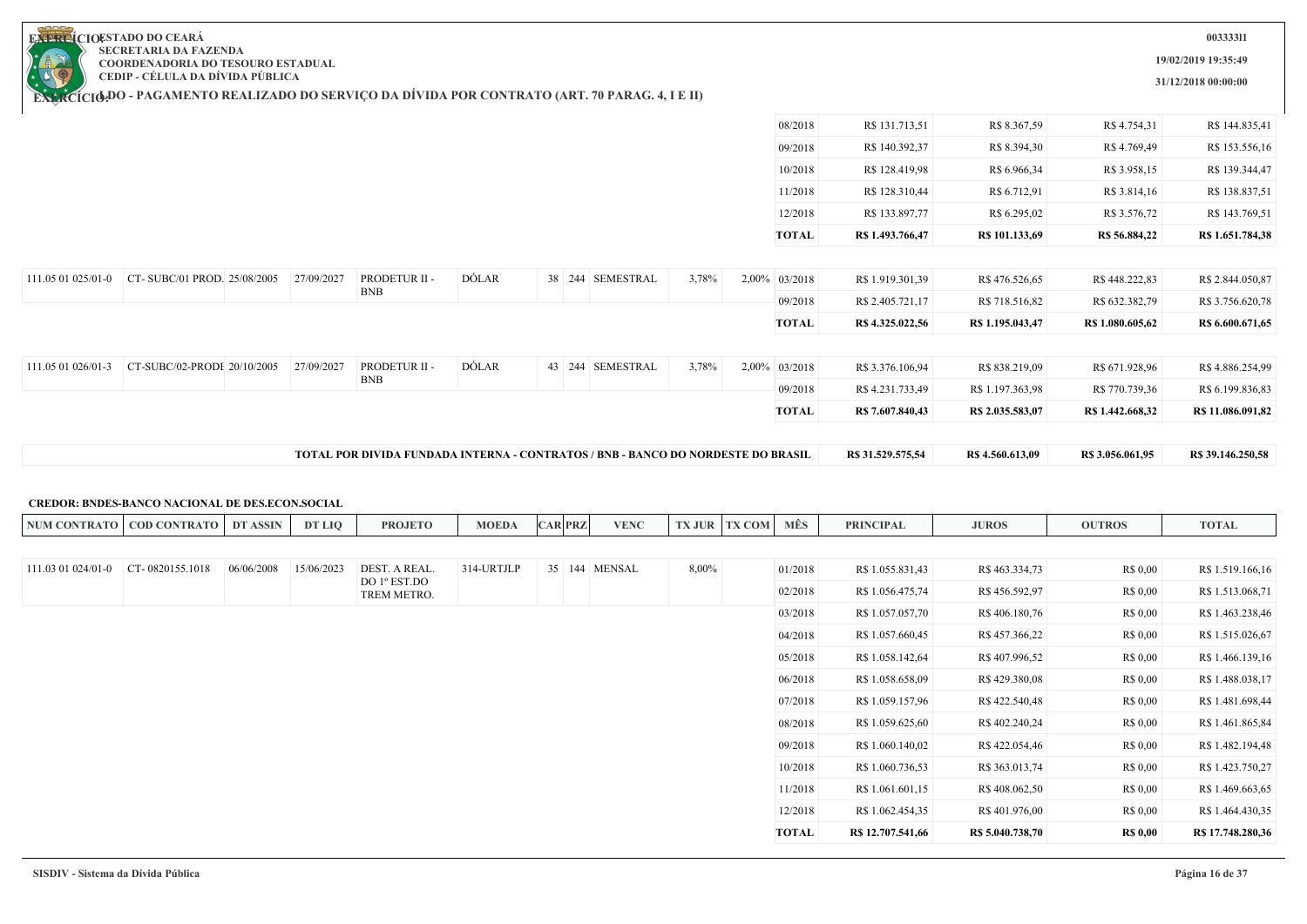**EXERCÍCIODO - PAGAMENTO REALIZADO DO SERVIÇO DA DIVIDA POR CONTRATO (ART. 70 PARAG. 4, I E II)** 

**003333l1**

**19/02/2019 19:35:49**

**31/12/2018 00:00:00**

|                    | 111.03 01 026/01-7 $\vert$ CT-820358-1011/111 14/01/2009 |            | 15/01/2019 AMPLIAÇÃO      | 314-URTJLP |  | 30 90 MENSAL | 8,00% | 01/2018      | R\$ 3.159.357,59  | R\$ 273.085,40   | R\$ 0,00        | R\$ 3.432.442,99  |
|--------------------|----------------------------------------------------------|------------|---------------------------|------------|--|--------------|-------|--------------|-------------------|------------------|-----------------|-------------------|
|                    |                                                          |            | DO PORTO<br>PECEM-TMUT    |            |  |              |       | 02/2018      | R\$ 3.161.285,59  | R\$ 252.232,67   | R\$ 0,00        | R\$ 3.413.518,26  |
|                    |                                                          |            |                           |            |  |              |       | 03/2018      | R\$ 3.163.026,98  | R\$ 208.898,94   | R\$ 0,00        | R\$ 3.371.925,92  |
|                    |                                                          |            |                           |            |  |              |       | 04/2018      | R\$ 3.164.830,57  | R\$ 217.233,97   | R\$ 0,00        | R\$ 3.382.064,54  |
|                    |                                                          |            |                           |            |  |              |       | 05/2018      | R\$ 3.166.273,44  | R\$ 177.219,49   | R\$ 0,00        | R\$ 3.343.492,93  |
|                    |                                                          |            |                           |            |  |              |       | 06/2018      | R\$ 3.167.815,81  | R\$ 168.502,45   | R\$ 0,00        | R\$ 3.336.318,26  |
|                    |                                                          |            |                           |            |  |              |       | 07/2018      | R\$ 3.169.311,56  | R\$ 147.509,28   | R\$ 0,00        | R\$ 3.316.820,84  |
|                    |                                                          |            |                           |            |  |              |       | 08/2018      | R\$ 3.170.710,91  | R\$ 122.402,13   | R\$ 0,00        | R\$ 3.293.113,04  |
|                    |                                                          |            |                           |            |  |              |       | 09/2018      | R\$ 3.172.250,16  | R\$ 108.871,60   | R\$ 0,00        | R\$ 3.281.121,76  |
|                    |                                                          |            |                           |            |  |              |       | 10/2018      | R\$ 3.174.035,09  | R\$ 76.227,63    | R\$ 0,00        | R\$ 3.250.262,72  |
|                    |                                                          |            |                           |            |  |              |       | 11/2018      | R\$ 3.176.622,32  | R\$ 65.413,02    | R\$ 0,00        | R\$ 3.242.035,34  |
|                    |                                                          |            |                           |            |  |              |       | 12/2018      | R\$ 3.179.175,33  | R\$46.368,12     | R\$ 0,00        | R\$ 3.225.543,45  |
|                    |                                                          |            |                           |            |  |              |       | <b>TOTAL</b> | R\$ 38.024.695,35 | R\$ 1.863.964,70 | <b>R\$ 0,00</b> | R\$ 39.888.660,05 |
|                    |                                                          |            |                           |            |  |              |       |              |                   |                  |                 |                   |
| 111.03 01 028/01-4 | CT-1020010-1010 CE 19/04/2010                            | 15/05/2018 | <b>CENTRO DE</b>          | 314-URTJLP |  | 25 72 MENSAL | 8,80% | 01/2018      | R\$ 2.203.069,76  | R\$ 89.037,06    | R\$ 0,00        | R\$ 2.292.106,82  |
|                    |                                                          |            | <b>EVENTOS</b>            |            |  |              |       | 02/2018      | R\$ 2.204.414,16  | R\$ 71.273,12    | R\$ 0,00        | R\$ 2.275.687,28  |
|                    |                                                          |            |                           |            |  |              |       | 03/2018      | R\$ 2.205.628,47  | R\$48.290,03     | R\$ 0,00        | R\$ 2.253.918,50  |
|                    |                                                          |            |                           |            |  |              |       | 04/2018      | R\$ 2.206.886,14  | R\$ 36.832,93    | R\$ 0,00        | R\$ 2.243.719,07  |
|                    |                                                          |            |                           |            |  |              |       | 05/2018      | R\$ 2.207.892,28  | R\$ 16.691,67    | R\$ 0,00        | R\$ 2.224.583,95  |
|                    |                                                          |            |                           |            |  |              |       | <b>TOTAL</b> | R\$ 11.027.890,81 | R\$ 262.124,81   | <b>R\$ 0,00</b> | R\$ 11.290.015,62 |
|                    |                                                          |            |                           |            |  |              |       |              |                   |                  |                 |                   |
| 111.03 01 029/01-8 | CT-10201561015 TSI 19/04/2010                            | 15/05/2020 | <b>OBRAS NO</b>           | 314-URTJLP |  | 31 90 MENSAL | 7,90% | 01/2018      | R\$ 21.501,52     | R\$4.096,06      | R\$ 0,00        | R\$ 25.597,58     |
|                    |                                                          |            | TERM. PORT.DE<br>PECEM EM |            |  |              |       | 02/2018      | R\$ 21.514,64     | R\$ 3.957,23     | R\$ 0,00        | R\$ 25.471,87     |
|                    |                                                          |            | <b>SGA-TSID</b>           |            |  |              |       | 03/2018      | R\$ 21.526,48     | R\$ 3.447,18     | R\$ 0,00        | R\$ 24.973,66     |
|                    |                                                          |            |                           |            |  |              |       | 04/2018      | R\$ 21.538,77     | R\$ 3.797,98     | R\$ 0,00        | R\$ 25.336,75     |
|                    |                                                          |            |                           |            |  |              |       | 05/2018      | R\$ 21.548,58     | R\$ 3.309,86     | R\$ 0,00        | R\$ 24.858,44     |
|                    |                                                          |            |                           |            |  |              |       | 06/2018      | R\$ 21.559,08     | R\$ 3.398,91     | R\$ 0,00        | R\$ 24.957,99     |
|                    |                                                          |            |                           |            |  |              |       | 07/2018      | R\$ 21.569,25     | R\$ 3.258,84     | R\$ 0,00        | R\$ 24.828,09     |
|                    |                                                          |            |                           |            |  |              |       | 08/2018      | R\$ 21.578,79     | R\$ 3.017,40     | R\$ 0,00        | R\$ 24.596,19     |
|                    |                                                          |            |                           |            |  |              |       | 09/2018      | R\$ 21.589,26     | R\$ 3.074,79     | R\$ 0,00        | R\$ 24.664,05     |
|                    |                                                          |            |                           |            |  |              |       | 10/2018      | R\$ 21.601,41     | R\$ 2.562,35     | R\$ 0,00        | R\$ 24.163,76     |
|                    |                                                          |            |                           |            |  |              |       | 11/2018      | R\$ 21.619,01     | R\$ 2.785,78     | R\$ 0,00        | R\$ 24.404,79     |
|                    |                                                          |            |                           |            |  |              |       | 12/2018      | R\$ 21.636,39     | R\$ 2.659,46     | R\$ 0,00        | R\$ 24.295,85     |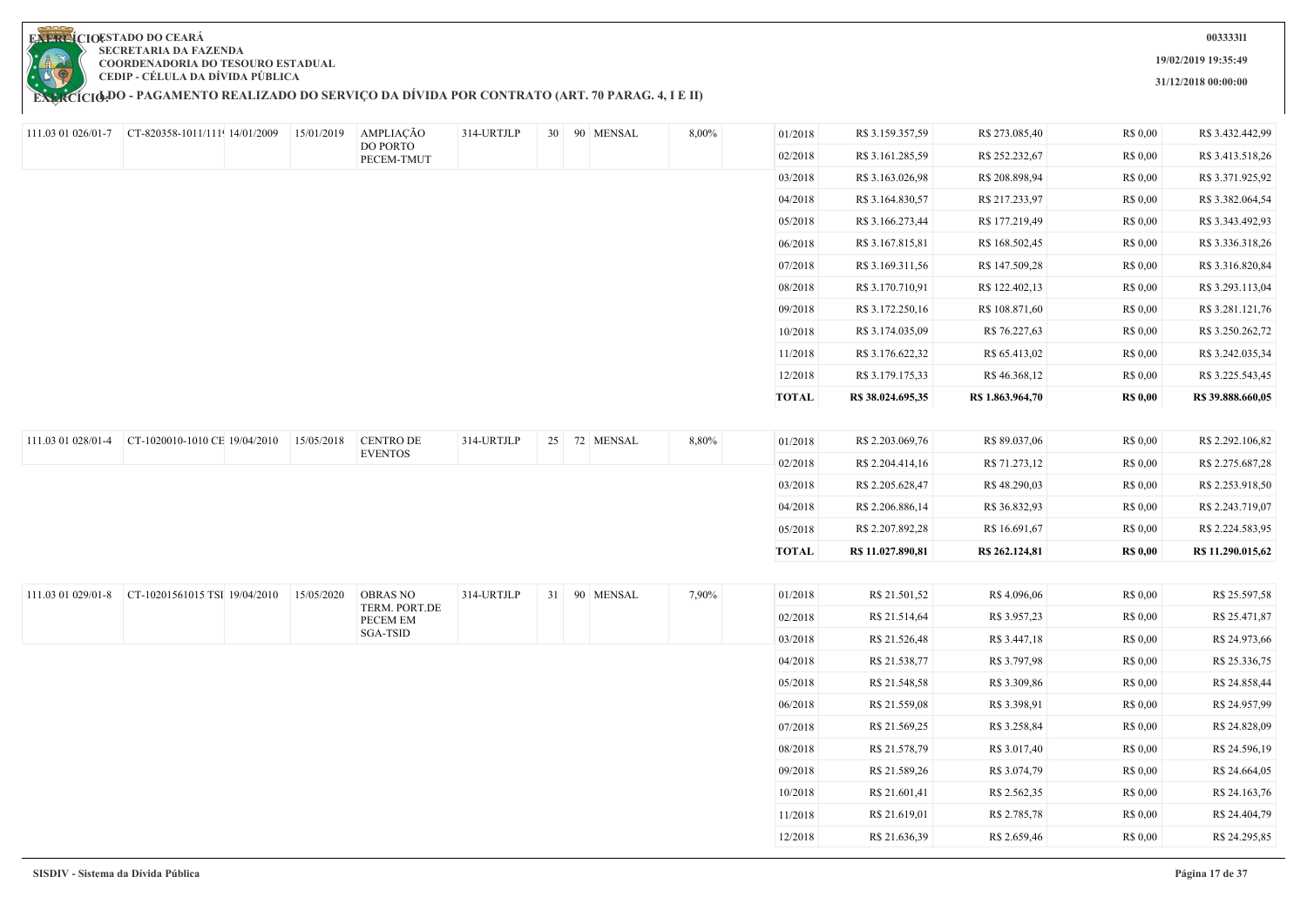**19/02/2019 19:35:49**

**31/12/2018 00:00:00**

**TOTAL R\$ 258.783,18 R\$ 39.365,84 R\$ 0,00 R\$ 298.149,02**

**EXERCIOESTADO DO CEARA SECRETARIA DA FAZENDA COORDENADORIA DO TESOURO ESTADUAL CEDIP - CÉLULA DA DÍVIDA PÚBLICA**

| 314-URTJLP<br>31 90 MENSAL<br>7,90%<br>01/2018<br>R\$ 118.060,35<br>R\$ 22.490,61<br>111.03 01 030/01-0<br>CT-10201561023/136 19/04/2010<br>15/05/2020<br><b>DESTIN. AOS</b><br>SERVIÇ. E<br>02/2018<br>R\$ 21.728,33<br>R\$ 118.132,39<br><b>OBRAS P/</b><br><b>MONTAG - TSID</b><br>03/2018<br>R\$ 118.197,47<br>R\$ 18.927,79<br>04/2018<br>R\$ 118.264,87<br>R\$ 20.853,88<br>05/2018<br>R\$ 118.318,78<br>R\$ 18.173,77<br>06/2018<br>R\$ 118.376,42<br>R\$ 18.662,75<br>07/2018<br>R\$ 118.432,32<br>R\$ 17.893,59<br>08/2018<br>R\$ 118.484,61<br>R\$ 16.567,94<br>R\$ 118.542,13<br>R\$ 16.883,01<br>09/2018<br>10/2018<br>R\$ 118.608,83<br>R\$ 14.069,38<br>11/2018<br>R\$ 118.705,51<br>R\$ 15.296,16<br>R\$ 118.800,90<br>R\$ 14.602,52<br>12/2018<br><b>TOTAL</b><br>R\$ 1.420.924,58<br>R\$ 216.149,73<br>DESTIN. À<br><b>REAL</b><br>111.03 01 031/01-3<br>CT-10201561031/137 19/04/2010<br>15/05/2020<br>31 90 MENSAL<br>4,50%<br>01/2018<br>R\$ 969.642,66<br>R\$ 106.798,39<br><b>AQUISI. DOS</b><br>02/2018<br>R\$ 969.642,66<br>R\$ 103.115,68<br><b>TRANSP. DE</b><br><b>CORREIA-TSID</b><br>03/2018<br>R\$ 969.642,66<br>R\$ 89.772,43<br>R\$ 969.642,66<br>R\$ 98.825,98<br>04/2018<br>05/2018<br>R\$ 969.642,66<br>R\$ 86.104,27 | R\$ 0,00<br>R\$ 140.550,96           |
|----------------------------------------------------------------------------------------------------------------------------------------------------------------------------------------------------------------------------------------------------------------------------------------------------------------------------------------------------------------------------------------------------------------------------------------------------------------------------------------------------------------------------------------------------------------------------------------------------------------------------------------------------------------------------------------------------------------------------------------------------------------------------------------------------------------------------------------------------------------------------------------------------------------------------------------------------------------------------------------------------------------------------------------------------------------------------------------------------------------------------------------------------------------------------------------------------------------------------------------------------------|--------------------------------------|
|                                                                                                                                                                                                                                                                                                                                                                                                                                                                                                                                                                                                                                                                                                                                                                                                                                                                                                                                                                                                                                                                                                                                                                                                                                                          |                                      |
|                                                                                                                                                                                                                                                                                                                                                                                                                                                                                                                                                                                                                                                                                                                                                                                                                                                                                                                                                                                                                                                                                                                                                                                                                                                          | R\$ 0,00<br>R\$ 139.860,72           |
|                                                                                                                                                                                                                                                                                                                                                                                                                                                                                                                                                                                                                                                                                                                                                                                                                                                                                                                                                                                                                                                                                                                                                                                                                                                          | R\$ 0,00<br>R\$ 137.125,26           |
|                                                                                                                                                                                                                                                                                                                                                                                                                                                                                                                                                                                                                                                                                                                                                                                                                                                                                                                                                                                                                                                                                                                                                                                                                                                          | R\$ 0,00<br>R\$ 139.118,75           |
|                                                                                                                                                                                                                                                                                                                                                                                                                                                                                                                                                                                                                                                                                                                                                                                                                                                                                                                                                                                                                                                                                                                                                                                                                                                          | R\$ 0,00<br>R\$ 136.492,55           |
|                                                                                                                                                                                                                                                                                                                                                                                                                                                                                                                                                                                                                                                                                                                                                                                                                                                                                                                                                                                                                                                                                                                                                                                                                                                          | R\$ 137.039,17<br>R\$ 0,00           |
|                                                                                                                                                                                                                                                                                                                                                                                                                                                                                                                                                                                                                                                                                                                                                                                                                                                                                                                                                                                                                                                                                                                                                                                                                                                          | R\$ 0,00<br>R\$ 136.325,91           |
|                                                                                                                                                                                                                                                                                                                                                                                                                                                                                                                                                                                                                                                                                                                                                                                                                                                                                                                                                                                                                                                                                                                                                                                                                                                          | R\$ 0,00<br>R\$ 135.052,55           |
|                                                                                                                                                                                                                                                                                                                                                                                                                                                                                                                                                                                                                                                                                                                                                                                                                                                                                                                                                                                                                                                                                                                                                                                                                                                          | R\$ 0,00<br>R\$ 135.425,14           |
|                                                                                                                                                                                                                                                                                                                                                                                                                                                                                                                                                                                                                                                                                                                                                                                                                                                                                                                                                                                                                                                                                                                                                                                                                                                          | R\$ 0,00<br>R\$ 132.678,21           |
|                                                                                                                                                                                                                                                                                                                                                                                                                                                                                                                                                                                                                                                                                                                                                                                                                                                                                                                                                                                                                                                                                                                                                                                                                                                          | R\$ 0.00<br>R\$ 134.001,67           |
|                                                                                                                                                                                                                                                                                                                                                                                                                                                                                                                                                                                                                                                                                                                                                                                                                                                                                                                                                                                                                                                                                                                                                                                                                                                          | R\$ 0,00<br>R\$ 133.403,42           |
|                                                                                                                                                                                                                                                                                                                                                                                                                                                                                                                                                                                                                                                                                                                                                                                                                                                                                                                                                                                                                                                                                                                                                                                                                                                          | <b>R\$ 0,00</b><br>R\$ 1.637.074,31  |
|                                                                                                                                                                                                                                                                                                                                                                                                                                                                                                                                                                                                                                                                                                                                                                                                                                                                                                                                                                                                                                                                                                                                                                                                                                                          |                                      |
|                                                                                                                                                                                                                                                                                                                                                                                                                                                                                                                                                                                                                                                                                                                                                                                                                                                                                                                                                                                                                                                                                                                                                                                                                                                          | R\$ 0,00<br>R\$ 1.076.441,05         |
|                                                                                                                                                                                                                                                                                                                                                                                                                                                                                                                                                                                                                                                                                                                                                                                                                                                                                                                                                                                                                                                                                                                                                                                                                                                          | R\$ 0,00<br>R\$ 1.072.758,34         |
|                                                                                                                                                                                                                                                                                                                                                                                                                                                                                                                                                                                                                                                                                                                                                                                                                                                                                                                                                                                                                                                                                                                                                                                                                                                          | R\$ 0,00<br>R\$ 1.059.415,09         |
|                                                                                                                                                                                                                                                                                                                                                                                                                                                                                                                                                                                                                                                                                                                                                                                                                                                                                                                                                                                                                                                                                                                                                                                                                                                          | R\$ 0.00<br>R\$ 1.068.468,64         |
|                                                                                                                                                                                                                                                                                                                                                                                                                                                                                                                                                                                                                                                                                                                                                                                                                                                                                                                                                                                                                                                                                                                                                                                                                                                          | R\$ 0,00<br>R\$ 1.055.746,93         |
| 06/2018<br>R\$ 969.642,67<br>R\$ 88.384,87                                                                                                                                                                                                                                                                                                                                                                                                                                                                                                                                                                                                                                                                                                                                                                                                                                                                                                                                                                                                                                                                                                                                                                                                               | R\$ 0,00<br>R\$ 1.058.027,54         |
| R\$ 84.702,16<br>07/2018<br>R\$ 969.642,67                                                                                                                                                                                                                                                                                                                                                                                                                                                                                                                                                                                                                                                                                                                                                                                                                                                                                                                                                                                                                                                                                                                                                                                                               | R\$ 0,00<br>R\$ 1.054.344,83         |
| R\$ 969.642,67<br>08/2018<br>R\$ 78.395,61                                                                                                                                                                                                                                                                                                                                                                                                                                                                                                                                                                                                                                                                                                                                                                                                                                                                                                                                                                                                                                                                                                                                                                                                               | R\$ 0,00<br>R\$ 1.048.038,28         |
| 09/2018<br>R\$ 969.797,82<br>R\$ 79.833,76                                                                                                                                                                                                                                                                                                                                                                                                                                                                                                                                                                                                                                                                                                                                                                                                                                                                                                                                                                                                                                                                                                                                                                                                               | R\$ 0,00<br>R\$ 1.049.631,58         |
| 10/2018<br>R\$ 969.797,83<br>R\$ 66.508,73                                                                                                                                                                                                                                                                                                                                                                                                                                                                                                                                                                                                                                                                                                                                                                                                                                                                                                                                                                                                                                                                                                                                                                                                               | R\$ 0,00<br>R\$ 1.036.306,56         |
| 11/2018<br>R\$ 969.797,83<br>R\$ 72.230,55                                                                                                                                                                                                                                                                                                                                                                                                                                                                                                                                                                                                                                                                                                                                                                                                                                                                                                                                                                                                                                                                                                                                                                                                               | R\$ 0,00<br>R\$ 1.042.028,38         |
| R\$ 966.539,66<br>12/2018<br>R\$ 68.923,11                                                                                                                                                                                                                                                                                                                                                                                                                                                                                                                                                                                                                                                                                                                                                                                                                                                                                                                                                                                                                                                                                                                                                                                                               | R\$ 0,00<br>R\$ 1.035.462,77         |
| <b>TOTAL</b><br>R\$ 11.633.074,45<br>R\$ 1.023.595,54                                                                                                                                                                                                                                                                                                                                                                                                                                                                                                                                                                                                                                                                                                                                                                                                                                                                                                                                                                                                                                                                                                                                                                                                    | <b>R\$ 0,00</b><br>R\$ 12.656.669,99 |
|                                                                                                                                                                                                                                                                                                                                                                                                                                                                                                                                                                                                                                                                                                                                                                                                                                                                                                                                                                                                                                                                                                                                                                                                                                                          |                                      |
| DEST.AQUIS.<br><b>REAL</b><br>31 90 MENSAL<br>111.03 01 032/01-7<br>CT-10201561040 SC 19/04/2010<br>15/05/2020<br>4,50%<br>01/2018<br>R\$ 234.411,35<br>R\$ 25.818,54                                                                                                                                                                                                                                                                                                                                                                                                                                                                                                                                                                                                                                                                                                                                                                                                                                                                                                                                                                                                                                                                                    | R\$ 0,00<br>R\$ 260.229,89           |
| <b>DOS</b><br>02/2018<br>R\$ 234.411,35<br>R\$ 24.928,24<br>SIST.ELETR. DE                                                                                                                                                                                                                                                                                                                                                                                                                                                                                                                                                                                                                                                                                                                                                                                                                                                                                                                                                                                                                                                                                                                                                                               | R\$ 259.339,59<br>R\$ 0,00           |
| AUTOM. - TSID<br>03/2018<br>R\$ 234.411,35<br>R\$ 21.702,50                                                                                                                                                                                                                                                                                                                                                                                                                                                                                                                                                                                                                                                                                                                                                                                                                                                                                                                                                                                                                                                                                                                                                                                              | R\$ 0,00<br>R\$ 256.113,85           |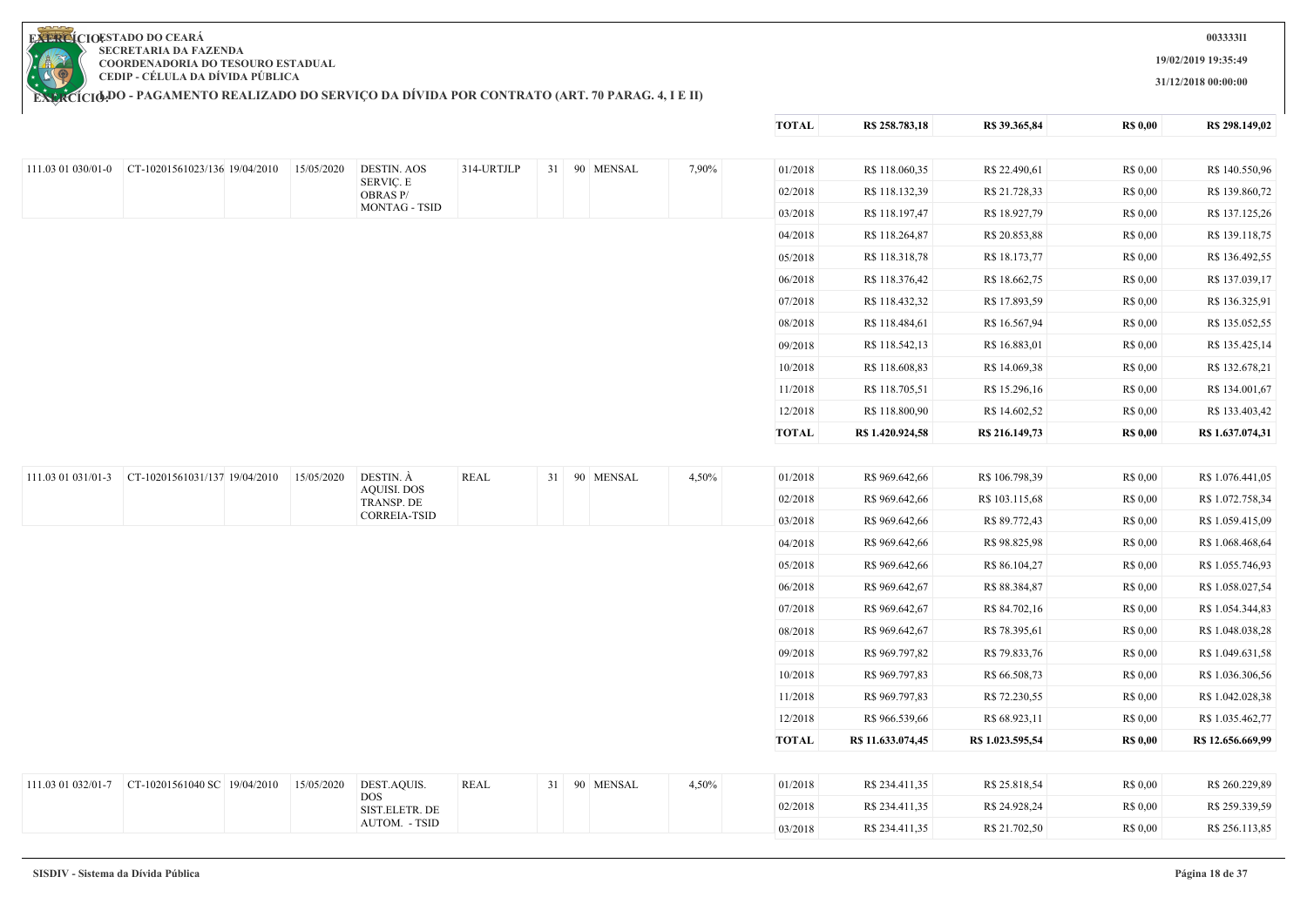**19/02/2019 19:35:49**

**31/12/2018 00:00:00**

**EXERCIOESTADO DO CEARA SECRETARIA DA FAZENDA COORDENADORIA DO TESOURO ESTADUAL CEDIP - CÉLULA DA DÍVIDA PÚBLICA**

111.03 01 034/01-4 CT-1020246.1103 CE 22/06/2010 15/07/2020 CENTROS DE

**EXERCÍCIODO - PAGAMENTO REALIZADO DO SERVIÇO DA DIVIDA POR CONTRATO (ART. 70 PARAG. 4, I E II)** 

EDUCAÇÃO INFANTIL-CEIS

| R\$ 20.815,73<br>R\$ 255.227,09<br>R\$ 0,00<br>R\$ 234,411,36<br>05/2018<br>R\$ 255.778,43<br>R\$ 234.411,36<br>R\$ 21.367,07<br>R\$ 0,00<br>06/2018<br>R\$ 0,00<br>07/2018<br>R\$ 20.476,77<br>R\$ 254.888,13<br>R\$ 234,411,36<br>R\$ 0,00<br>08/2018<br>R\$ 234.411,37<br>R\$ 18.952,16<br>R\$ 253.363,53<br>R\$ 234,411.38<br>R\$ 19.296,75<br>R\$ 253,708.13<br>R\$ 0,00<br>09/2018<br>R\$ 234,411.38<br>R\$ 16.075,92<br>R\$ 0,00<br>R\$ 250.487,30<br>10/2018<br>11/2018<br>R\$ 17.458,96<br>R\$ 0,00<br>R\$ 251.870,34<br>R\$ 234.411,38<br>12/2018<br>R\$ 234,411.38<br>R\$ 16.659.62<br>R\$ 0.00<br>R\$ 251,071.00 | R\$ 3.060.379.85 |
|------------------------------------------------------------------------------------------------------------------------------------------------------------------------------------------------------------------------------------------------------------------------------------------------------------------------------------------------------------------------------------------------------------------------------------------------------------------------------------------------------------------------------------------------------------------------------------------------------------------------------|------------------|
|                                                                                                                                                                                                                                                                                                                                                                                                                                                                                                                                                                                                                              |                  |
|                                                                                                                                                                                                                                                                                                                                                                                                                                                                                                                                                                                                                              |                  |
|                                                                                                                                                                                                                                                                                                                                                                                                                                                                                                                                                                                                                              |                  |
|                                                                                                                                                                                                                                                                                                                                                                                                                                                                                                                                                                                                                              |                  |
|                                                                                                                                                                                                                                                                                                                                                                                                                                                                                                                                                                                                                              |                  |
|                                                                                                                                                                                                                                                                                                                                                                                                                                                                                                                                                                                                                              |                  |
|                                                                                                                                                                                                                                                                                                                                                                                                                                                                                                                                                                                                                              |                  |
|                                                                                                                                                                                                                                                                                                                                                                                                                                                                                                                                                                                                                              |                  |
| R\$ 23.891,21<br>R\$ 0.00<br>R\$ 258.302,57<br>R\$ 234.411,36<br>04/2018                                                                                                                                                                                                                                                                                                                                                                                                                                                                                                                                                     |                  |

| <b>TOTAL</b> | R\$ 9.669.974,03 | R\$ 1.581.292,88 | <b>R\$ 0,00</b> | R\$ 11.251.266,91 |
|--------------|------------------|------------------|-----------------|-------------------|
| 12/2018      | R\$ 939.412,94   | R\$ 127.673,59   | R\$ 0.00        | R\$ 1.067.086,53  |
| 11/2018      | R\$ 938.660,09   | R\$ 132.740,12   | R\$ 0,00        | R\$ 1.071.400,21  |
| 10/2018      | R\$ 832.875,80   | R\$ 108.675,30   | R\$ 0,00        | R\$ 941.551,10    |
| 09/2018      | R\$ 832.407,43   | R\$ 129.843,91   | R\$ 0.00        | R\$ 962.251,34    |
| 08/2018      | R\$ 832.003,52   | R\$ 126.917,15   | R\$ 0.00        | R\$ 958.920,67    |
| 07/2018      | R\$ 831.636,33   | R\$ 136.575,48   | R\$ 0,00        | R\$ 968.211,81    |
| 06/2018      | R\$ 831.243,85   | R\$ 141.971,46   | R\$ 0.00        | R\$ 973.215,31    |
| 05/2018      | R\$ 830.839,12   | R\$ 142.043,06   | R\$ 0.00        | R\$ 972.882,18    |
| 04/2018      | R\$ 725.626,74   | R\$ 137.793,62   | R\$ 0,00        | R\$ 863.420,36    |
| 03/2018      | R\$ 725.213,22   | R\$ 126.570,95   | R\$ 0,00        | R\$ 851.784,17    |
| 02/2018      | R\$ 675.233,40   | R\$ 133.068,25   | R\$ 0.00        | R\$ 808.301,65    |
| 01/2018      | R\$ 674.821,59   | R\$ 137.419,99   | R\$ 0.00        | R\$ 812.241,58    |
|              |                  |                  |                 |                   |

| $111.03$ 01 035/01-8 CT-1021701.1010-A 07/12/2010 | 15/12/2025 | <b>COMPLEXO DA</b> | 314-URTJLP | 36 144 | <b>MENSAL</b> | 7,90% | 01/2018 | R\$ 2.512.884,02 | R\$ 1.584.684,97 | R\$ 0,00 | R\$4.097.568,99  |
|---------------------------------------------------|------------|--------------------|------------|--------|---------------|-------|---------|------------------|------------------|----------|------------------|
|                                                   |            | ARENA DO<br>CAST.  |            |        |               |       | 02/2018 | R\$ 2.514.417,49 | R\$ 1.569.134,81 | R\$ 0,00 | R\$ 4.083.552,30 |
|                                                   |            | PROCOPA 2014       |            |        |               |       | 03/2018 | R\$ 2.515.802,56 | R\$ 1.402.595,15 | R\$ 0,00 | R\$ 3.918.397,71 |
|                                                   |            |                    |            |        |               |       | 04/2018 | R\$ 2.517.237,10 | R\$ 1.587.686,88 | R\$ 0,00 | R\$4.104.923,98  |
|                                                   |            |                    |            |        |               |       | 05/2018 | R\$ 2.518.384,73 | R\$ 1.423.511,93 | R\$ 0.00 | R\$ 3.941.896,66 |
|                                                   |            |                    |            |        |               |       | 06/2018 | R\$ 2.519.611,50 | R\$ 1.506.170,84 | R\$ 0,00 | R\$ 4.025.782,34 |
|                                                   |            |                    |            |        |               |       | 07/2018 | R\$ 2.520.801,18 | R\$ 1.490.322,87 | R\$ 0,00 | R\$ 4.011.124,05 |
|                                                   |            |                    |            |        |               |       | 08/2018 | R\$ 2.521.914,18 | R\$ 1.426.606,50 | R\$ 0.00 | R\$ 3.948.520,68 |
|                                                   |            |                    |            |        |               |       |         |                  |                  |          |                  |

314-URTJLP 42 78 MENSAL 7,90%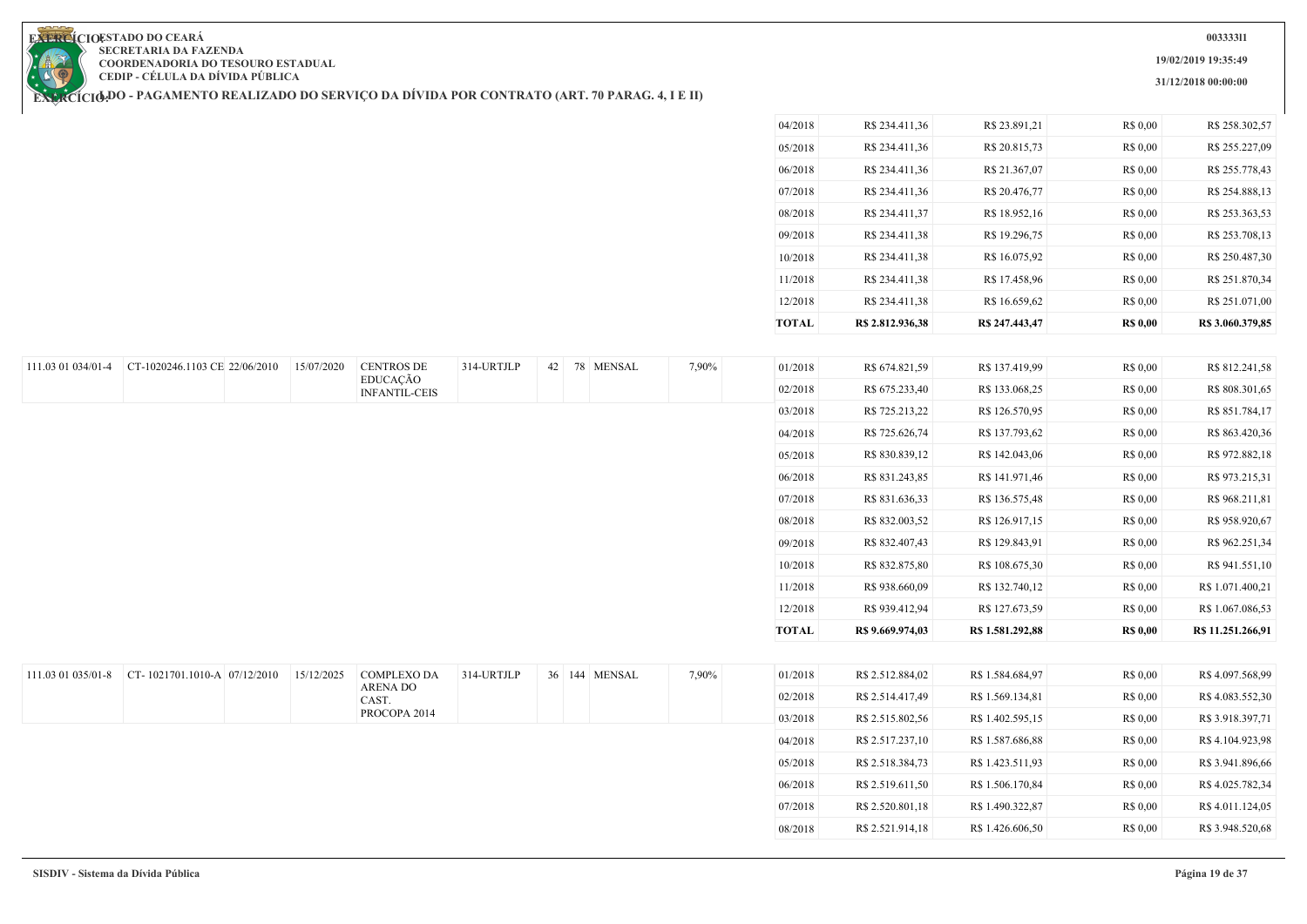**19/02/2019 19:35:49**

**31/12/2018 00:00:00**

**EXERCIOESTADO DO CEARA SECRETARIA DA FAZENDA COORDENADORIA DO TESOURO ESTADUAL CEDIP - CÉLULA DA DÍVIDA PÚBLICA**

|                    |                                |            |                                  |                |                   |       | 09/2018      | R\$ 2.523.138,49  | R\$ 1.505.849,42  | R\$ 0,00        | R\$4.028.987,91    |
|--------------------|--------------------------------|------------|----------------------------------|----------------|-------------------|-------|--------------|-------------------|-------------------|-----------------|--------------------|
|                    |                                |            |                                  |                |                   |       | 10/2018      | R\$ 2.524.558,18  | R\$ 1.302.664,45  | R\$ 0,00        | R\$ 3.827.222,63   |
|                    |                                |            |                                  |                |                   |       | 11/2018      | R\$ 2.526.616,00  | R\$ 1.473.653,84  | R\$ 0,00        | R\$4.000.269,84    |
|                    |                                |            |                                  |                |                   |       | 12/2018      | R\$ 2.528.646,61  | R\$ 1.459.716,67  | R\$ 0,00        | R\$ 3.988.363,28   |
|                    |                                |            |                                  |                |                   |       | <b>TOTAL</b> | R\$ 30.244.012,04 | R\$ 17.732.598,33 | <b>R\$ 0,00</b> | R\$ 47.976.610,37  |
|                    |                                |            |                                  |                |                   |       |              |                   |                   |                 |                    |
| 111.03 01 037/01-3 | CT-13209671/019-Sul 28/11/2013 | 15/12/2023 | <b>BNDES</b>                     | 314-URTJLP     | 24 96 MENSAL      | 7,90% | 01/2018      | R\$ 6.217.321,55  | R\$ 2.949.760,20  | R\$ 0,00        | R\$ 9.167.081,75   |
|                    |                                |            | ESTADOS-<br>SUBCRÉDITO A         |                |                   |       | 02/2018      | R\$ 6.221.115,63  | R\$ 2.901.522,11  | R\$ 0,00        | R\$ 9.122.637,74   |
|                    |                                |            |                                  |                |                   |       | 03/2018      | R\$ 6.279.735,31  | R\$ 2.598.300,06  | R\$ 0,00        | R\$ 8.878.035,37   |
|                    |                                |            |                                  |                |                   |       | 04/2018      | R\$ 6.283.316,08  | R\$ 2.940.328,03  | R\$ 0,00        | R\$ 9.223.644,11   |
|                    |                                |            |                                  |                |                   |       | 05/2018      | R\$ 6.286.180,70  | R\$ 2.626.316,01  | R\$ 0,00        | R\$ 8.912.496,71   |
|                    |                                |            |                                  |                |                   |       | 06/2018      | R\$ 6.289.242,88  | R\$ 2.768.040,44  | R\$ 0,00        | R\$ 9.057.283,32   |
|                    |                                |            |                                  |                |                   |       | 07/2018      | R\$ 6.292.212,45  | R\$ 2.728.013,88  | R\$ 0,00        | R\$ 9.020.226,33   |
|                    |                                |            |                                  |                |                   |       | 08/2018      | R\$ 6.300.928,76  | R\$ 2.602.408,82  | R\$ 0,00        | R\$ 8.903.337,58   |
|                    |                                |            |                                  |                |                   |       | 09/2018      | R\$ 6.308.671,18  | R\$ 2.738.266,11  | R\$ 0,00        | R\$ 9.046.937,29   |
|                    |                                |            |                                  |                |                   |       | 10/2018      | R\$ 6.312.220,89  | R\$ 2.358.580,27  | R\$ 0,00        | R\$ 8.670.801,16   |
|                    |                                |            |                                  |                |                   |       | 11/2018      | R\$ 6.317.366,11  | R\$ 2.656.351,37  | R\$ 0,00        | R\$ 8.973.717,48   |
|                    |                                |            |                                  |                |                   |       | 12/2018      | R\$ 6.022.837,93  | R\$ 2.620.490,90  | R\$ 0,00        | R\$ 8.643.328,83   |
|                    |                                |            |                                  |                |                   |       | <b>TOTAL</b> | R\$ 75.131.149,47 | R\$ 32.488.378,20 | <b>R\$ 0,00</b> | R\$ 107.619.527,67 |
|                    |                                |            |                                  |                |                   |       |              |                   |                   |                 |                    |
| 111.03 01 038/01-7 | CT-13209671/027.Sul 28/11/2013 | 15/12/2026 | <b>BNDES</b>                     | 143-           | 24   132   MENSAL | 3,40% | 01/2018      | R\$ 1.446.842,86  | R\$ 394.397,79    | R\$ 0,00        | R\$ 1.841.240,65   |
|                    |                                |            | ESTADOS -<br><b>SUBCRÉDITO B</b> | <b>UMSELIC</b> |                   |       | 02/2018      | R\$ 1.454.882,72  | R\$434.326,14     | R\$ 0,00        | R\$ 1.889.208,86   |
|                    |                                |            |                                  |                |                   |       | 03/2018      | R\$ 1.462.335,87  | R\$411.855,20     | R\$ 0,00        | R\$ 1.874.191,07   |
|                    |                                |            |                                  |                |                   |       | 04/2018      | R\$ 1.469.997,56  | R\$430.635,79     | R\$ 0,00        | R\$ 1.900.633,35   |
|                    |                                |            |                                  |                |                   |       | 05/2018      | R\$ 1.477.252,46  | R\$408.206,22     | R\$ 0,00        | R\$ 1.885.458,68   |
|                    |                                |            |                                  |                |                   |       | 06/2018      | R\$ 1.485.275,43  | R\$447.170,39     | R\$ 0,00        | R\$ 1.932.445,82   |
|                    |                                |            |                                  |                |                   |       | 07/2018      | R\$ 1.492.972,37  | R\$424.870,08     | R\$ 0,00        | R\$ 1.917.842,45   |
|                    |                                |            |                                  |                |                   |       | 08/2018      | R\$ 1.501.449,87  | R\$443.262,54     | R\$ 0,00        | R\$ 1.944.712,41   |
|                    |                                |            |                                  |                |                   |       | 09/2018      | R\$ 1.509.435,46  | R\$421.132,50     | R\$ 0,00        | R\$ 1.930.567,96   |
|                    |                                |            |                                  |                |                   |       | 10/2018      | R\$ 1.516.512,13  | R\$ 378.939,99    | R\$ 0,00        | R\$ 1.895.452,12   |
|                    |                                |            |                                  |                |                   |       | 11/2018      | R\$ 1.524.748,42  | R\$436.770,29     | R\$ 0,00        | R\$ 1.961.518,71   |
|                    |                                |            |                                  |                |                   |       | 12/2018      | R\$ 1.512.482,33  | R\$434.950,39     | R\$ 0,00        | R\$ 1.947.432,72   |
|                    |                                |            |                                  |                |                   |       | <b>TOTAL</b> | R\$ 17.854.187,48 | R\$5.066.517,32   | <b>R\$ 0,00</b> | R\$ 22.920.704,80  |
|                    |                                |            |                                  |                |                   |       |              |                   |                   |                 |                    |

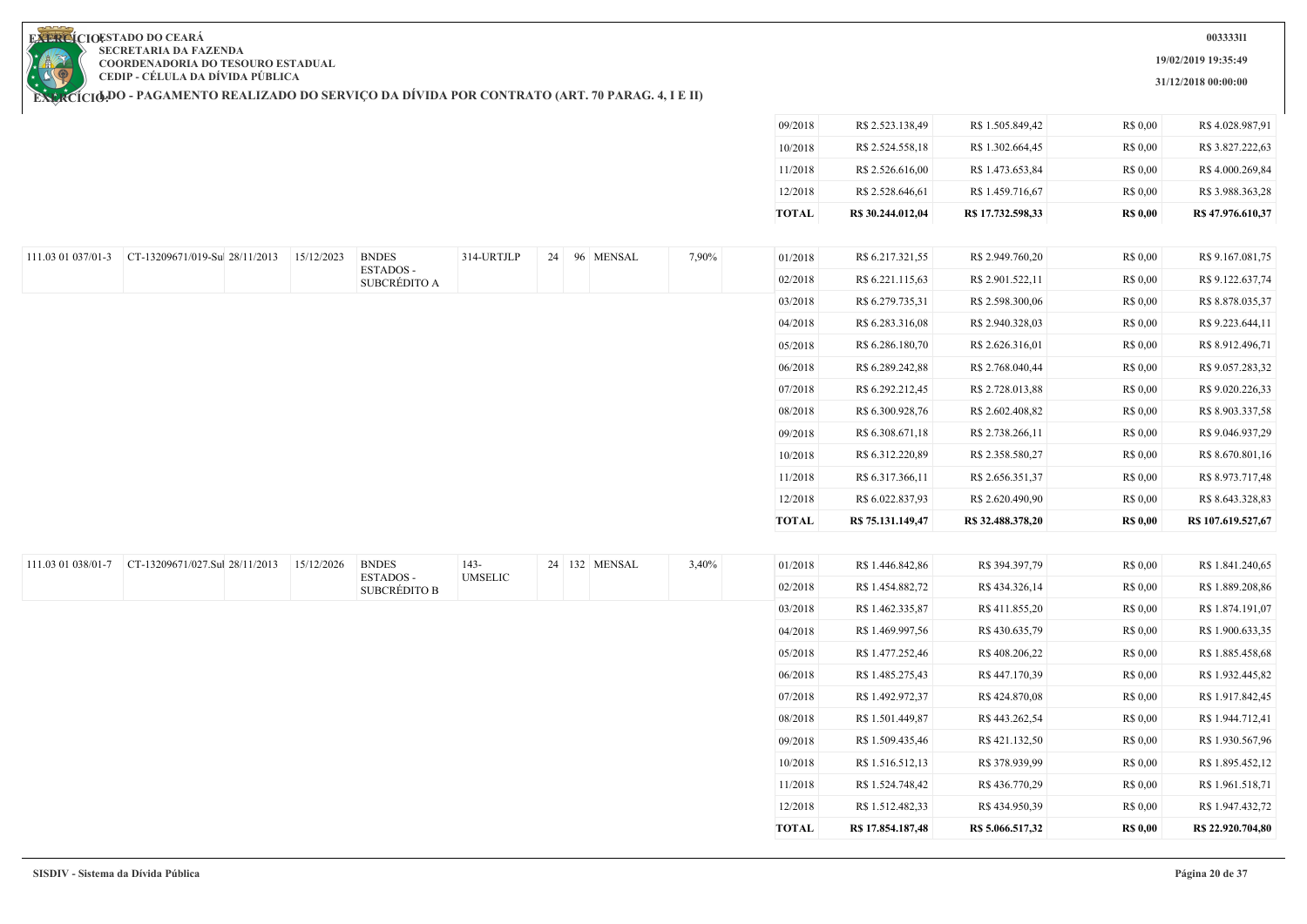

**003333l1**

**19/02/2019 19:35:49**

**31/12/2018 00:00:00**

|                    | 111.03 01 039/01-0 CT-13211911-P.PECI 26/02/2014 15/03/2026 |            | AMPLIAÇÃO<br>PORTO DO              | 314-URTJLP  |  | 37 108 MENSAL | 7,90% | 01/2018      | R\$ 5.485.092,63  | R\$ 3.567.125,77  | R\$ 0,00        | R\$ 9.052.218,40   |
|--------------------|-------------------------------------------------------------|------------|------------------------------------|-------------|--|---------------|-------|--------------|-------------------|-------------------|-----------------|--------------------|
|                    |                                                             |            | PECÉM - TMUT-                      |             |  |               |       | 02/2018      | R\$ 5.488.439,87  | R\$ 3.533.249,03  | R\$ 0,00        | R\$ 9.021.688,90   |
|                    |                                                             |            | $2^a$ ETAPA                        |             |  |               |       | 03/2018      | R\$ 5.491.463,18  | R\$ 3.159.277,22  | R\$ 0,00        | R\$ 8.650.740,40   |
|                    |                                                             |            |                                    |             |  |               |       | 04/2018      | R\$ 5.494.594,48  | R\$ 3.577.376,60  | R\$ 0,00        | R\$ 9.071.971,08   |
|                    |                                                             |            |                                    |             |  |               |       | 05/2018      | R\$ 5.497.099,52  | R\$ 3.208.547,06  | R\$ 0,00        | R\$ 8.705.646,58   |
|                    |                                                             |            |                                    |             |  |               |       | 06/2018      | R\$ 5.499.777,31  | R\$ 3.396.035,50  | R\$ 0,00        | R\$ 8.895.812,81   |
|                    |                                                             |            |                                    |             |  |               |       | 07/2018      | R\$ 5.502.374,12  | R\$ 3.361.493,90  | R\$ 0,00        | R\$ 8.863.868,02   |
|                    |                                                             |            |                                    |             |  |               |       | 08/2018      | R\$ 5.504.803,57  | R\$ 3.218.944,91  | R\$ 0,00        | R\$ 8.723.748,48   |
|                    |                                                             |            |                                    |             |  |               |       | 09/2018      | R\$ 5.672.357,20  | R\$ 3.459.336,74  | R\$ 0,00        | R\$ 9.131.693,94   |
|                    |                                                             |            |                                    |             |  |               |       | 10/2018      | R\$ 5.675.548,86  | R\$ 3.029.551,23  | R\$ 0,00        | R\$ 8.705.100,09   |
|                    |                                                             |            |                                    |             |  |               |       | 11/2018      | R\$ 5.680.175,13  | R\$ 3.428.542,35  | R\$ 0,00        | R\$ 9.108.717,48   |
|                    |                                                             |            |                                    |             |  |               |       | 12/2018      | R\$ 5.684.737,80  | R\$ 3.394.061,98  | R\$ 0,00        | R\$ 9.078.799,78   |
|                    |                                                             |            |                                    |             |  |               |       | <b>TOTAL</b> | R\$ 66.676.463,67 | R\$40.333.542,29  | <b>R\$ 0,00</b> | R\$ 107.010.005,96 |
|                    |                                                             |            |                                    |             |  |               |       |              |                   |                   |                 |                    |
| 111.03 01 040/01-2 | CT-14.2.0412.1LLME 19/09/2014                               | 15/10/2048 | <b>IMPLANT. DA</b><br>LINHA LESTE  | <b>REAL</b> |  | 61 348 MENSAL | 9,99% | 10/2018      | R\$ 0,00          | R\$ 0,00          | R\$ 3.000,00    | R\$ 3.000,00       |
|                    |                                                             |            | MET. DE                            |             |  |               |       | <b>TOTAL</b> | <b>R\$ 0,00</b>   | <b>R\$ 0,00</b>   | R\$ 3.000,00    | R\$ 3.000,00       |
|                    |                                                             |            | <b>FORTALEZA</b>                   |             |  |               |       |              |                   |                   |                 |                    |
|                    | CT-14206291019 TS2 29/09/2014                               |            |                                    | 314-URTJLP  |  |               |       |              |                   |                   |                 | R\$ 2.943.680,52   |
| 111.03 01 041/01-6 |                                                             | 15/10/2025 | TRANSPORT.DE<br><b>CORREIAS DO</b> |             |  | 24 108 MENSAL | 8,00% | 01/2018      | R\$ 1.811.489,02  | R\$ 1.132.191,50  | R\$ 0,00        |                    |
|                    |                                                             |            | TSID - 2ª ETAPA<br>-SUBC A         |             |  |               |       | 02/2018      | R\$ 1.812.594,46  | R\$ 1.120.830,47  | R\$ 0,00        | R\$ 2.933.424,93   |
|                    |                                                             |            |                                    |             |  |               |       | 03/2018      | R\$ 1.813.592,95  | R\$ 1.001.770,71  | R\$ 0,00        | R\$ 2.815.363,66   |
|                    |                                                             |            |                                    |             |  |               |       | 04/2018      | R\$ 1.814.627,08  | R\$ 1.133.459,63  | R\$ 0,00        | R\$ 2.948.086,71   |
|                    |                                                             |            |                                    |             |  |               |       | 05/2018      | R\$ 1.815.454,37  | R\$ 1.016.127,97  | R\$ 0,00        | R\$ 2.831.582,34   |
|                    |                                                             |            |                                    |             |  |               |       | 06/2018      | R\$ 1.816.338,73  | R\$ 1.074.838,42  | R\$ 0,00        | R\$ 2.891.177,15   |
|                    |                                                             |            |                                    |             |  |               |       | 07/2018      | R\$ 1.817.196,35  | R\$ 1.063.263,39  | R\$ 0,00        | R\$ 2.880.459,74   |
|                    |                                                             |            |                                    |             |  |               |       | 08/2018      | R\$ 1.817.998,68  | R\$ 1.017.639,29  | R\$ 0,00        | R\$ 2.835.637,97   |
|                    |                                                             |            |                                    |             |  |               |       | 09/2018      | R\$ 1.818.881,25  | R\$ 1.073.692,88  | R\$ 0,00        | R\$ 2.892.574,13   |
|                    |                                                             |            |                                    |             |  |               |       | 10/2018      | R\$ 1.819.904,69  | R\$ 928.770,17    | R\$ 0,00        | R\$ 2.748.674,86   |
|                    |                                                             |            |                                    |             |  |               |       | 11/2018      | R\$ 1.821.388,14  | R\$ 1.050.168,69  | R\$ 0,00        | R\$ 2.871.556,83   |
|                    |                                                             |            |                                    |             |  |               |       | 12/2018      | R\$ 1.822.851,98  | R\$ 1.039.978,25  | R\$ 0,00        | R\$ 2.862.830,23   |
|                    |                                                             |            |                                    |             |  |               |       | <b>TOTAL</b> | R\$ 21.802.317,70 | R\$ 12.652.731,37 | <b>R\$ 0,00</b> | R\$ 34.455.049,07  |
|                    |                                                             |            |                                    |             |  |               |       |              |                   |                   |                 |                    |
| 111.03 01 042/01-0 | CT-10203041-PEFII- 15/12/2017                               | 15/06/2030 | PROG. EMERG.<br>FINANC.PEF II      | 314-URTJLP  |  | 49 101 MENSAL | 7,10% | 01/2018      | R\$4.726.941,06   | R\$ 840.071,96    | R\$ 0,00        | R\$ 5.567.013,02   |
|                    |                                                             |            |                                    |             |  |               |       |              |                   |                   |                 |                    |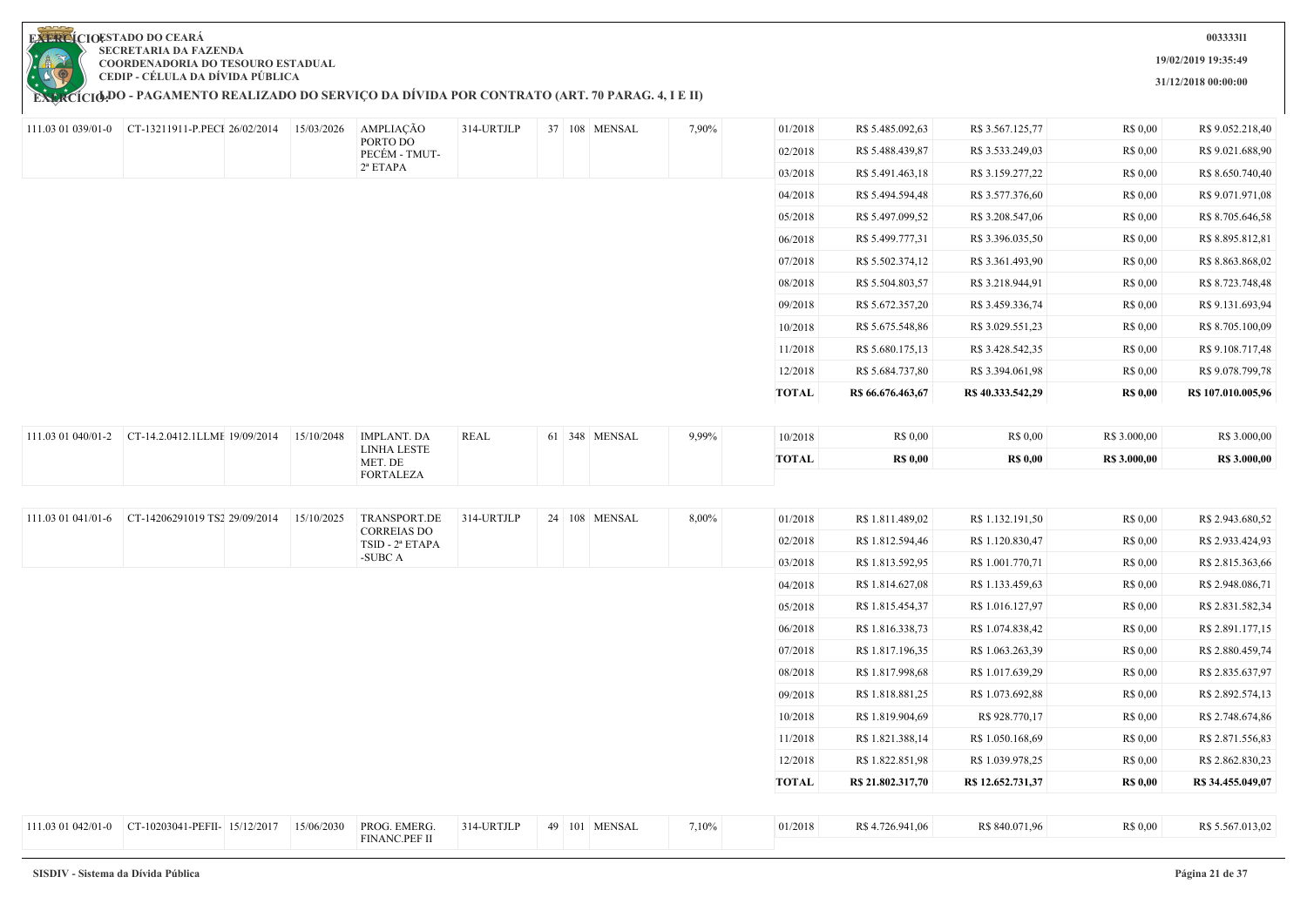**19/02/2019 19:35:49**

**31/12/2018 00:00:00**

**EXERCIOESTADO DO CEARA SECRETARIA DA FAZENDA COORDENADORIA DO TESOURO ESTADUAL CEDIP - CÉLULA DA DÍVIDA PÚBLICA**

**EXERCÍCIODO - PAGAMENTO REALIZADO DO SERVIÇO DA DIVIDA POR CONTRATO (ART. 70 PARAG. 4, I E II)** 

| R\$ 0,00<br>R\$ 2.401.705,06<br>04/2018<br>R\$ 0.00<br>R\$ 0,00<br>R\$ 2.405.105,57<br>R\$ 0.00<br>07/2018<br>10/2018<br>R\$ 0.00<br>R\$ 2.408.690,14<br>R\$ 0.00<br><b>TOTAL</b><br>R\$ 4.726.941,06<br>R\$ 8.055.572,73<br><b>R\$</b> 0,00<br>CT-12211291-PROIN 15/12/2017<br>314-URTJLP<br>7,10%<br>R\$ 1.280.881,37<br>15/01/2043<br><b>PROINVESTE -</b><br>49 252 MENSAL<br>R\$ 1.194.580,12<br>R\$ 0.00<br>111.03 01 043/01-3<br>01/2018<br>REFINANC. Nº<br>04/2018<br>R\$ 0,00<br>R\$ 3.767.291,96<br>R\$ 0.00<br>12.211.291/017<br>R\$ 0,00<br>R\$ 3.772.625,96<br>07/2018<br>R\$ 0,00<br>10/2018<br>R\$ 3.778.248,68<br>R\$ 0.00<br>R\$ 0.00<br><b>TOTAL</b><br>R\$ 1.194.580,12<br>R\$ 12.599.047,97<br><b>R\$ 0,00</b> | R\$444.391.535,86 | <b>R\$</b> 3.000,00 | R\$ 139.203.063,88 | R\$ 305.185.471,98 |  |  | TOTAL POR DIVIDA FUNDADA INTERNA - CONTRATOS / BNDES-BANCO NACIONAL DE DES.ECON.SOCIAL |  |  |
|-----------------------------------------------------------------------------------------------------------------------------------------------------------------------------------------------------------------------------------------------------------------------------------------------------------------------------------------------------------------------------------------------------------------------------------------------------------------------------------------------------------------------------------------------------------------------------------------------------------------------------------------------------------------------------------------------------------------------------------|-------------------|---------------------|--------------------|--------------------|--|--|----------------------------------------------------------------------------------------|--|--|
|                                                                                                                                                                                                                                                                                                                                                                                                                                                                                                                                                                                                                                                                                                                                   | R\$ 13.793.628,09 |                     |                    |                    |  |  |                                                                                        |  |  |
|                                                                                                                                                                                                                                                                                                                                                                                                                                                                                                                                                                                                                                                                                                                                   | R\$ 3.778.248,68  |                     |                    |                    |  |  |                                                                                        |  |  |
|                                                                                                                                                                                                                                                                                                                                                                                                                                                                                                                                                                                                                                                                                                                                   | R\$ 3.772.625,96  |                     |                    |                    |  |  |                                                                                        |  |  |
|                                                                                                                                                                                                                                                                                                                                                                                                                                                                                                                                                                                                                                                                                                                                   | R\$ 3.767.291,96  |                     |                    |                    |  |  |                                                                                        |  |  |
|                                                                                                                                                                                                                                                                                                                                                                                                                                                                                                                                                                                                                                                                                                                                   | R\$ 2.475.461,49  |                     |                    |                    |  |  |                                                                                        |  |  |
|                                                                                                                                                                                                                                                                                                                                                                                                                                                                                                                                                                                                                                                                                                                                   | R\$ 12.782.513,79 |                     |                    |                    |  |  |                                                                                        |  |  |
|                                                                                                                                                                                                                                                                                                                                                                                                                                                                                                                                                                                                                                                                                                                                   | R\$ 2.408.690,14  |                     |                    |                    |  |  |                                                                                        |  |  |
|                                                                                                                                                                                                                                                                                                                                                                                                                                                                                                                                                                                                                                                                                                                                   | R\$ 2.405.105,57  |                     |                    |                    |  |  |                                                                                        |  |  |
|                                                                                                                                                                                                                                                                                                                                                                                                                                                                                                                                                                                                                                                                                                                                   | R\$ 2.401.705,06  |                     |                    |                    |  |  |                                                                                        |  |  |

#### **CREDOR: CEF - CAIXA ECONOMICA FEDERAL**

| <b>NUM CONTRATO</b> | <b>COD CONTRATO</b> | DT ASSIN   | DT LIO     | <b>PROJETO</b>                         | <b>MOEDA</b> | <b>CAR PRZ</b> | <b>VENC</b>   | <b>TX JUR</b> | <b>TX COM</b> | MÊS          | <b>PRINCIPAL</b> | <b>JUROS</b>  | <b>OUTROS</b>   | <b>TOTAL</b>   |
|---------------------|---------------------|------------|------------|----------------------------------------|--------------|----------------|---------------|---------------|---------------|--------------|------------------|---------------|-----------------|----------------|
|                     |                     |            |            |                                        |              |                |               |               |               |              |                  |               |                 |                |
| 111.02 01 099/01-1  | CTN-22786-04        | 06/06/1991 | 06/03/2020 | PROSANEAR-                             | UNID.PAD.    | 23 300 MENSAL  |               | $6,00\%$      |               | 01/2018      | R\$ 16.184,40    | R\$ 2.333,01  | R\$ 0,00        | R\$ 18.517,41  |
|                     |                     |            |            | POPUL.BAIXA<br><b>RENDA</b>            | REFIN.       |                |               |               |               | 02/2018      | R\$ 16.265,32    | R\$ 2.252,09  | R\$ 0,00        | R\$ 18.517,41  |
|                     |                     |            |            |                                        |              |                |               |               |               | 03/2018      | R\$ 16.346,65    | R\$ 2.170,76  | R\$ 0,00        | R\$ 18.517,41  |
|                     |                     |            |            |                                        |              |                |               |               |               | 04/2018      | R\$ 16.428,38    | R\$ 2.089,03  | R\$ 0,00        | R\$ 18.517,41  |
|                     |                     |            |            |                                        |              |                |               |               |               | 05/2018      | R\$ 16.510,52    | R\$ 2.006,89  | R\$ 0,00        | R\$ 18.517,41  |
|                     |                     |            |            |                                        |              |                |               |               |               | 06/2018      | R\$ 16.593,07    | R\$ 1.924,33  | R\$ 0,00        | R\$ 18.517,40  |
|                     |                     |            |            |                                        |              |                |               |               |               | 07/2018      | R\$ 16.676,04    | R\$ 1.841,37  | R\$ 0,00        | R\$ 18.517,41  |
|                     |                     |            |            |                                        |              |                |               |               |               | 08/2018      | R\$ 16.759,42    | R\$ 1.757,99  | R\$ 0,00        | R\$ 18.517,41  |
|                     |                     |            |            |                                        |              |                |               |               |               | 09/2018      | R\$ 16.843,22    | R\$ 1.674,19  | R\$ 0,00        | R\$ 18.517,41  |
|                     |                     |            |            |                                        |              |                |               |               |               | 10/2018      | R\$ 16.927,43    | R\$ 1.589,98  | R\$ 0.00        | R\$ 18.517,41  |
|                     |                     |            |            |                                        |              |                |               |               |               | 11/2018      | R\$ 17.012,07    | R\$ 1.505,34  | R\$ 0.00        | R\$ 18.517,41  |
|                     |                     |            |            |                                        |              |                |               |               |               | 12/2018      | R\$ 17.097,13    | R\$ 1.420,28  | R\$ 0.00        | R\$ 18.517,41  |
|                     |                     |            |            |                                        |              |                |               |               |               | <b>TOTAL</b> | R\$ 199.643,65   | R\$ 22.565,26 | <b>R\$ 0,00</b> | R\$ 222.208,91 |
|                     |                     |            |            |                                        |              |                |               |               |               |              |                  |               |                 |                |
| 111.02 01 100/01-3  | CTN-22793-41        | 06/06/1991 | 06/03/2020 | PROSAN-                                | UNID.PAD.    |                | 51 300 MENSAL | 6,00%         |               | 01/2018      | R\$ 25.809,98    | R\$ 3.720,56  | R\$ 0,00        | R\$ 29.530,54  |
|                     |                     |            |            | <b>B.RENDA EM</b><br><b>JUAZ.NORTE</b> | REFIN.       |                |               |               |               | 02/2018      | R\$ 25.939,03    | R\$ 3.591,51  | R\$ 0.00        | R\$ 29.530,54  |
|                     |                     |            |            |                                        |              |                |               |               |               | 03/2018      | R\$ 26.068,72    | R\$ 3.461,81  | R\$ 0.00        | R\$ 29.530,53  |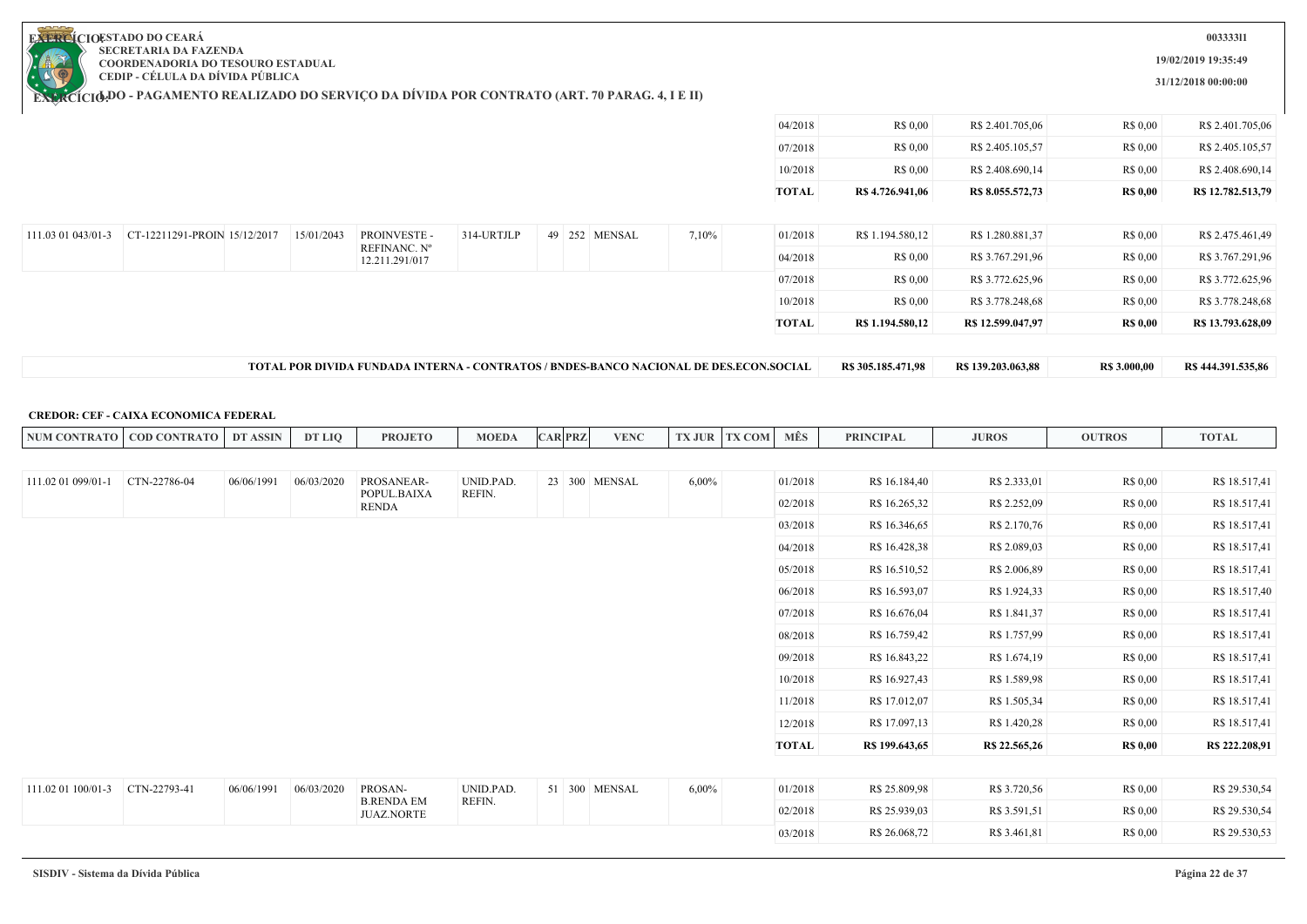**19/02/2019 19:35:49**

**31/12/2018 00:00:00**

**EXERCIOESTADO DO CEARA SECRETARIA DA FAZENDA COORDENADORIA DO TESOURO ESTADUAL CEDIP - CÉLULA DA DÍVIDA PÚBLICA**

| <b>TOTAL</b> | R\$ 318.380,57 | R\$ 35.985.81 | <b>R\$ 0,00</b> | R\$ 354.366.38 |
|--------------|----------------|---------------|-----------------|----------------|
| 12/2018      | R\$ 27.265,55  | R\$ 2.264,98  | R\$ 0,00        | R\$ 29.530,53  |
| 11/2018      | R\$ 27.129,90  | R\$ 2.400,63  | R\$ 0,00        | R\$ 29.530,53  |
| 10/2018      | R\$ 26.994,93  | R\$ 2.535,60  | R\$ 0,00        | R\$ 29.530,53  |
| 09/2018      | R\$ 26.860,62  | R\$ 2.669,91  | R\$ 0,00        | R\$ 29.530,53  |
| 08/2018      | R\$ 26.726,99  | R\$ 2.803,54  | R\$ 0,00        | R\$ 29.530,53  |
| 07/2018      | R\$ 26.594,02  | R\$ 2.936,51  | R\$ 0,00        | R\$ 29.530,53  |
| 06/2018      | R\$ 26.461,71  | R\$ 3.068,82  | R\$ 0,00        | R\$ 29.530,53  |
| 05/2018      | R\$ 26.330,06  | R\$ 3.200.47  | R\$ 0,00        | R\$ 29.530,53  |
| 04/2018      | R\$ 26.199,06  | R\$ 3.331,47  | R\$ 0,00        | R\$ 29.530,53  |
|              |                |               |                 |                |

| 111.02 01 104/01-8 CT-31466-20/CEF |                                                   | 17/11/1994 | 06/01/2019 | PROSAN-<br><b>B.RENDA EM</b>   | UNID.PAD.<br>REFIN. |  | 26 264 MENSAL | $6,00\%$ | 01/2018      | R\$ 15.530,79  | R\$ 1.040,35     | R\$ 0,00        | R\$ 16.571,14  |
|------------------------------------|---------------------------------------------------|------------|------------|--------------------------------|---------------------|--|---------------|----------|--------------|----------------|------------------|-----------------|----------------|
|                                    |                                                   |            |            | <b>CRATEUS/</b>                |                     |  |               |          | 02/2018      | R\$ 15.608,44  | R\$ 962,69       | R\$ 0,00        | R\$ 16.571,13  |
|                                    |                                                   |            |            | QUIXADA                        |                     |  |               |          | 03/2018      | R\$ 15.686,49  | R\$ 884,65       | R\$ 0,00        | R\$ 16.571,14  |
|                                    |                                                   |            |            |                                |                     |  |               |          | 04/2018      | R\$ 15.764,92  | R\$ 806,22       | R\$ 0,00        | R\$ 16.571,14  |
|                                    |                                                   |            |            |                                |                     |  |               |          | 05/2018      | R\$ 15.843,74  | R\$ 727,40       | R\$ 0,00        | R\$ 16.571,14  |
|                                    |                                                   |            |            |                                |                     |  |               |          | 06/2018      | R\$ 15.922,96  | R\$ 648,18       | R\$ 0,00        | R\$ 16.571,14  |
|                                    |                                                   |            |            |                                |                     |  |               |          | 07/2018      | R\$ 16.002,58  | R\$ 568,56       | R\$ 0,00        | R\$ 16.571,14  |
|                                    |                                                   |            |            |                                |                     |  |               |          | 08/2018      | R\$ 16.082,59  | R\$ 488,55       | R\$ 0,00        | R\$ 16.571,14  |
|                                    |                                                   |            |            |                                |                     |  |               |          | 09/2018      | R\$ 16.163,00  | R\$ 408,14       | R\$ 0,00        | R\$ 16.571,14  |
|                                    |                                                   |            |            |                                |                     |  |               |          | 10/2018      | R\$ 16.243,82  | R\$ 327,32       | R\$ 0,00        | R\$ 16.571,14  |
|                                    |                                                   |            |            |                                |                     |  |               |          | 11/2018      | R\$ 16.325,04  | R\$ 246,10       | R\$ 0,00        | R\$ 16.571,14  |
|                                    |                                                   |            |            |                                |                     |  |               |          | 12/2018      | R\$ 16.406,66  | R\$ 164,48       | R\$ 0,00        | R\$ 16.571,14  |
|                                    |                                                   |            |            |                                |                     |  |               |          | <b>TOTAL</b> | R\$ 191.581,03 | R\$ 7.272,64     | <b>R\$ 0,00</b> | R\$ 198.853,67 |
|                                    |                                                   |            |            |                                |                     |  |               |          |              |                |                  |                 |                |
|                                    | 111.02 01 121/01-6 CT-5986256/122689/{ 17/06/1998 |            | 06/04/2018 | PROJ. L. DO                    | UNID.PAD.           |  | 17 217 MENSAL | 5,00%    | 01/2018      | R\$ 73.379,15  | R\$461,89        | R\$ 92,38       | R\$ 73.933,42  |
|                                    |                                                   |            |            | CORAÇÃO -<br><b>JOANA DARC</b> | REFIN.              |  |               |          | 02/2018      | R\$ 73.684,90  | R\$ 924,90       | R\$ 184,98      | R\$ 74.794,78  |
|                                    |                                                   |            |            |                                |                     |  |               |          | 03/2018      | R\$ 73.991,92  | R\$ 617,88       | R\$ 123,58      | R\$ 74.733,38  |
|                                    |                                                   |            |            |                                |                     |  |               |          | 04/2018      | R\$ 74.300,22  | R\$ 309,58       | R\$ 61,92       | R\$ 74.671,72  |
|                                    |                                                   |            |            |                                |                     |  |               |          | <b>TOTAL</b> | R\$ 295.356,19 | R\$ 2.314,25     | R\$ 462,86      | R\$ 298.133,30 |
|                                    |                                                   |            |            |                                |                     |  |               |          |              |                |                  |                 |                |
|                                    | 111.02 01 122/01-0 CT-59863-71.122419-17/06/1998  |            | 06/01/2018 | PROJ. LAG.                     | UNID.PAD.           |  | 16 215 MENSAL | 5,00%    | 01/2018      | R\$ 9.653,20   | R\$ 40,22        | R\$ 8,04        | R\$ 9.701,46   |
|                                    |                                                   |            |            | CORAÇÃO-<br>ARIST. BARC.       | REFIN.              |  |               |          | <b>TOTAL</b> | R\$ 9.653,20   | <b>R\$ 40,22</b> | <b>R\$ 8,04</b> | R\$ 9.701,46   |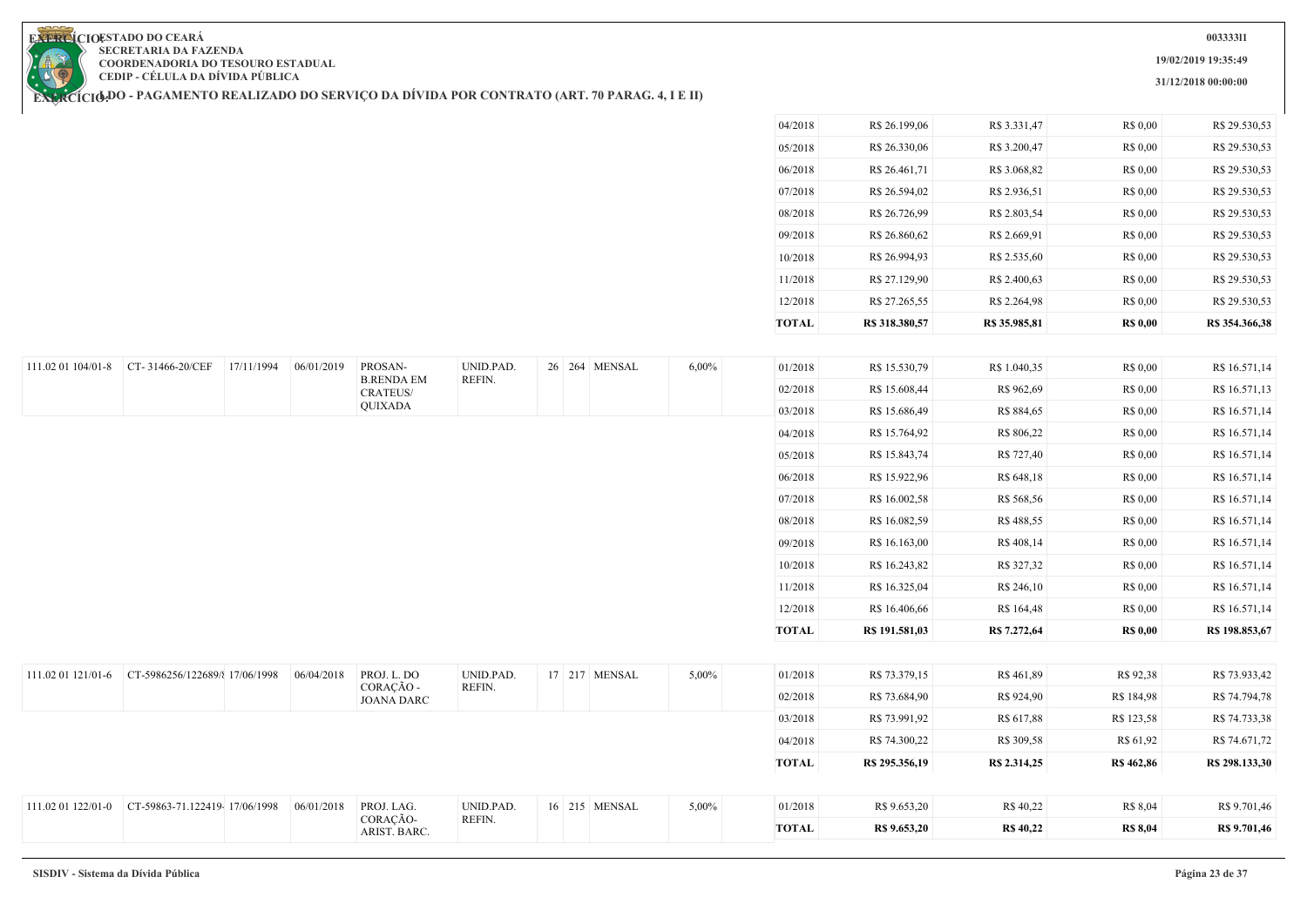

**EXERCÍCIODO - PAGAMENTO REALIZADO DO SERVIÇO DA DIVIDA POR CONTRATO (ART. 70 PARAG. 4, I E II)** 

**003333l1**

**19/02/2019 19:35:49**

**31/12/2018 00:00:00**

| 111.02 01 127/01-8 CT-59.855-18 | 17/06/1998 | 06/02/2023 | PRO-MORADIA                | UNID.PAD.           | 79 216 MENSAL  | 5,10% | 1,00% 01/2018 | R\$ 18.773,45  | R\$ 5.646,13   | R\$ 1.107,08  | R\$ 25.526,66  |
|---------------------------------|------------|------------|----------------------------|---------------------|----------------|-------|---------------|----------------|----------------|---------------|----------------|
|                                 |            |            | COSTA OESTE<br>$1^a$ ETAP. | REFIN.              |                |       | 02/2018       | R\$ 18.853,23  | R\$ 5.566,34   | R\$ 1.091,44  | R\$ 25.511,01  |
|                                 |            |            |                            |                     |                |       | 03/2018       | R\$ 18.933,36  | R\$ 5.486,22   | R\$ 1.075,73  | R\$ 25.495,31  |
|                                 |            |            |                            |                     |                |       | 04/2018       | R\$ 19.013,83  | R\$ 5.405,75   | R\$ 1.059,95  | R\$ 25.479,53  |
|                                 |            |            |                            |                     |                |       | 05/2018       | R\$ 19.094,63  | R\$ 5.324,94   | R\$ 1.044,11  | R\$ 25.463,68  |
|                                 |            |            |                            |                     |                |       | 06/2018       | R\$ 19.175,79  | R\$ 5.243,79   | R\$ 1.028,19  | R\$ 25.447,77  |
|                                 |            |            |                            |                     |                |       | 07/2018       | R\$ 19.257,28  | R\$ 5.162,29   | R\$ 1.012,21  | R\$ 25.431,78  |
|                                 |            |            |                            |                     |                |       | 08/2018       | R\$ 19.339,13  | R\$ 5.080,45   | R\$ 996,17    | R\$ 25.415,75  |
|                                 |            |            |                            |                     |                |       | 09/2018       | R\$ 19.421,32  | R\$4.998,26    | R\$ 980,05    | R\$ 25.399,63  |
|                                 |            |            |                            |                     |                |       | 10/2018       | R\$ 19.503,86  | R\$ 4.915,72   | R\$ 963,87    | R\$ 25.383,45  |
|                                 |            |            |                            |                     |                |       | 11/2018       | R\$ 19.586,75  | R\$4.832,82    | R\$ 947,61    | R\$ 25.367,18  |
|                                 |            |            |                            |                     |                |       | 12/2018       | R\$ 19.669,99  | R\$ 4.749,58   | R\$ 931,29    | R\$ 25.350,86  |
|                                 |            |            |                            |                     |                |       | <b>TOTAL</b>  | R\$ 230.622,62 | R\$ 62.412,29  | R\$ 12.237,70 | R\$ 305.272,61 |
|                                 |            |            |                            |                     |                |       |               |                |                |               |                |
| 111.02 01 128/01-1 CT-59.856-33 | 17/06/1998 | 06/09/2023 | PROJ. COSTA<br>OESTE SEG.  | UNID.PAD.<br>REFIN. | 110 180 MENSAL | 5,00% | 1,00% 01/2018 | R\$ 27.183,01  | R\$ 9.032,77   | R\$ 1.806,55  | R\$ 38.022,33  |
|                                 |            |            | <b>ETAPA</b>               |                     |                |       | 02/2018       | R\$ 27.296,27  | R\$ 8.919,50   | R\$ 1.783,90  | R\$ 37.999,67  |
|                                 |            |            |                            |                     |                |       | 03/2018       | R\$ 27.410,01  | R\$ 8.805,77   | R\$ 1.761,15  | R\$ 37.976,93  |
|                                 |            |            |                            |                     |                |       | 04/2018       | R\$ 27.524,22  | R\$ 8.691,56   | R\$ 1.738,31  | R\$ 37.954,09  |
|                                 |            |            |                            |                     |                |       | 05/2018       | R\$ 27.638,90  | R\$ 8.576,88   | R\$ 1.715,38  | R\$ 37.931,16  |
|                                 |            |            |                            |                     |                |       | 06/2018       | R\$ 27.754,06  | R\$ 8.461,72   | R\$ 1.692,34  | R\$ 37.908,12  |
|                                 |            |            |                            |                     |                |       | 07/2018       | R\$ 27.869,71  | R\$ 8.346,07   | R\$ 1.669,21  | R\$ 37.884,99  |
|                                 |            |            |                            |                     |                |       | 08/2018       | R\$ 27.985,83  | R\$ 8.229,95   | R\$ 1.645,99  | R\$ 37.861,77  |
|                                 |            |            |                            |                     |                |       | 09/2018       | R\$ 28.102,44  | R\$ 8.113,34   | R\$ 1.622,67  | R\$ 37.838,45  |
|                                 |            |            |                            |                     |                |       | 10/2018       | R\$ 28.219,53  | R\$ 7.996,25   | R\$ 1.599,25  | R\$ 37.815,03  |
|                                 |            |            |                            |                     |                |       | 11/2018       | R\$ 28.337,11  | R\$ 7.878,67   | R\$ 1.575,73  | R\$ 37.791,51  |
|                                 |            |            |                            |                     |                |       | 12/2018       | R\$ 28.455,18  | R\$ 7.760,60   | R\$ 1.552,12  | R\$ 37.767,90  |
|                                 |            |            |                            |                     |                |       | <b>TOTAL</b>  | R\$ 333,776,27 | R\$ 100.813,08 | R\$ 20.162,60 | R\$ 454.751,95 |
|                                 |            |            |                            |                     |                |       |               |                |                |               |                |
| 111.02 01 129/01-5 CT-59.857-59 | 17/06/1998 | 06/09/2023 | PROJ. COSTA<br>OESTE-TERC. | UNID.PAD.<br>REFIN. | 111 180 MENSAL | 5,00% | 1,00% 01/2018 | R\$ 34.249,59  | R\$ 11.380,95  | R\$ 2.276,19  | R\$47.906,73   |
|                                 |            |            | ETAPA                      |                     |                |       | 02/2018       | R\$ 34.392,30  | R\$ 11.238,25  | R\$ 2.247,65  | R\$47.878,20   |
|                                 |            |            |                            |                     |                |       | 03/2018       | R\$ 34.535,60  | R\$ 11.094,95  | R\$ 2.218,99  | R\$47.849,54   |
|                                 |            |            |                            |                     |                |       | 04/2018       | R\$ 34.679,50  | R\$ 10.951,05  | R\$ 2.190,21  | R\$47.820,76   |
|                                 |            |            |                            |                     |                |       | 05/2018       | R\$ 34.823,99  | R\$ 10.806,55  | R\$ 2.161,31  | R\$47.791,85   |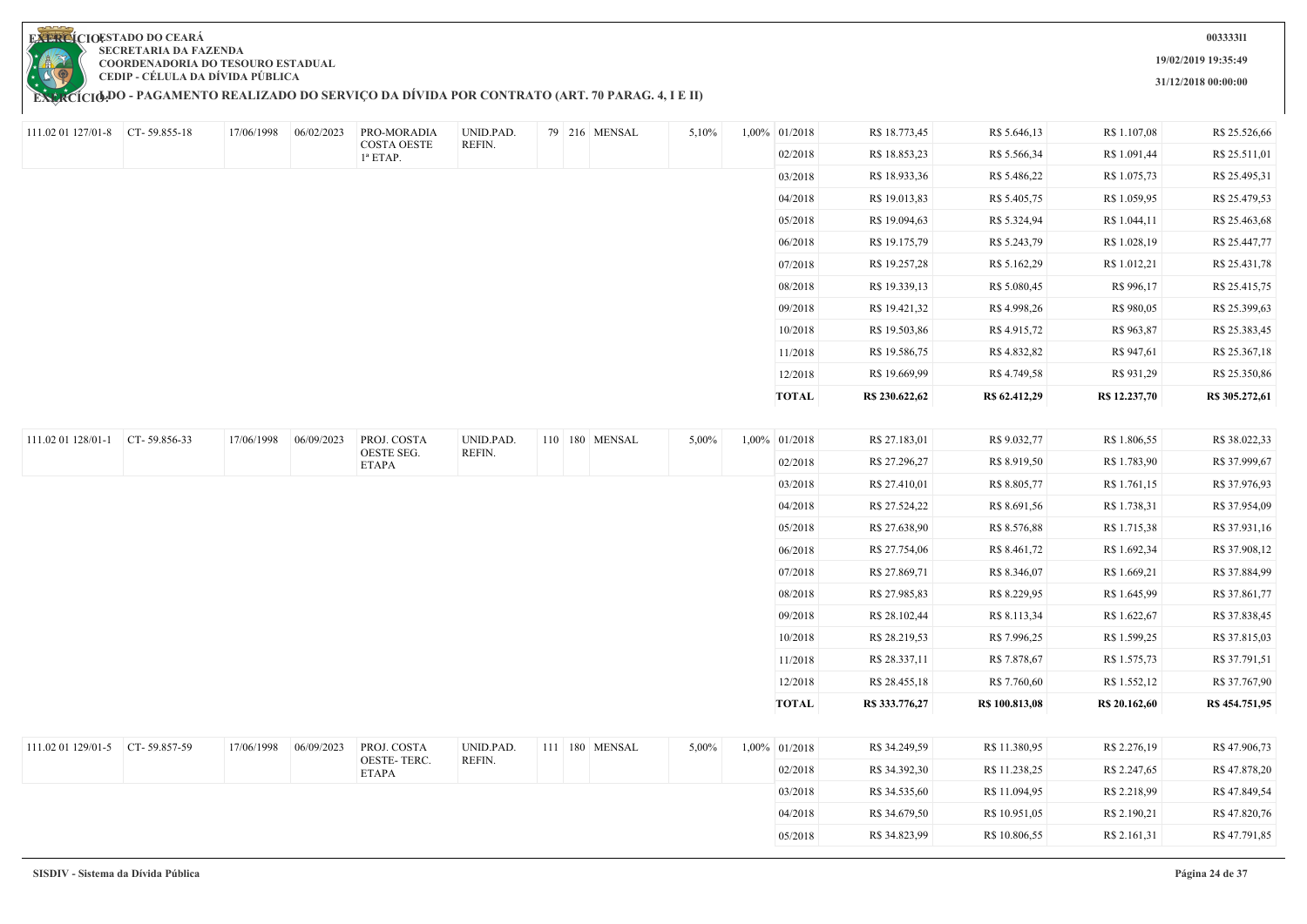**19/02/2019 19:35:49**

**31/12/2018 00:00:00**

**EXERCIOESTADO DO CEARA SECRETARIA DA FAZENDA COORDENADORIA DO TESOURO ESTADUAL CEDIP - CÉLULA DA DÍVIDA PÚBLICA**

| <b>TOTAL</b> | R\$420.545,77 | R\$ 127,020,75 | R\$ 25.404,16 | R\$ 572,970,68 |
|--------------|---------------|----------------|---------------|----------------|
| 12/2018      | R\$ 35.852,48 | R\$ 9.778,06   | R\$ 1.955,61  | R\$47.586,15   |
| 11/2018      | R\$ 35.703,71 | R\$ 9.926,83   | R\$ 1.985,37  | R\$47.615,91   |
| 10/2018      | R\$ 35.555,57 | R\$ 10.074,98  | R\$ 2.015,00  | R\$47.645,55   |
| 09/2018      | R\$ 35.408,03 | R\$ 10.222,51  | R\$ 2.044.50  | R\$47.675,04   |
| 08/2018      | R\$ 35.261,11 | R\$ 10.369,43  | R\$ 2.073,89  | R\$47.704,43   |
| 07/2018      | R\$ 35.114,80 | R\$ 10.515,74  | R\$ 2.103,15  | R\$47.733,69   |
| 06/2018      | R\$ 34.969,09 | R\$ 10.661,45  | R\$ 2.132,29  | R\$47.762,83   |
|              |               |                |               |                |

| 111.02 01 132/01-4 CT-0156663-07 |               | 30/04/2004 | 06/11/2020 | PRES. RIO           | UNID.PAD. |  | 14 180 MENSAL | 5,00% | 4,00% 01/2018 | R\$43.740,56   | R\$ 6.852,08  | R\$ 5.481,67  | R\$ 56.074,31                                   |
|----------------------------------|---------------|------------|------------|---------------------|-----------|--|---------------|-------|---------------|----------------|---------------|---------------|-------------------------------------------------|
|                                  |               |            |            | MARANG.<br>MARGEM   | REFIN.    |  |               |       | 02/2018       | R\$43.922,81   | R\$ 6.669,83  | R\$ 5.335,86  | R\$ 55.928,50                                   |
|                                  |               |            |            | <b>DIREITA</b>      |           |  |               |       | 03/2018       | R\$ 44.105,82  | R\$ 6.486,82  | R\$ 5.189,46  | R\$ 55.782,10                                   |
|                                  |               |            |            |                     |           |  |               |       | 04/2018       | R\$44.289,60   | R\$ 6.303,04  | R\$ 5.042,44  | R\$ 55.635,08                                   |
|                                  |               |            |            |                     |           |  |               |       | 05/2018       | R\$44.474,14   | R\$ 6.118,50  | R\$ 4.894,80  | R\$ 55.487,44                                   |
|                                  |               |            |            |                     |           |  |               |       | 06/2018       | R\$44.659,44   | R\$ 5.933,20  | R\$ 4.746,56  | R\$ 55.339,20                                   |
|                                  |               |            |            |                     |           |  |               |       | 07/2018       | R\$ 44.845,53  | R\$ 5.747,11  | R\$ 4.597,70  | R\$ 55.190,34                                   |
|                                  |               |            |            |                     |           |  |               |       | 08/2018       | R\$ 45.032,38  | R\$ 5.560,26  | R\$ 4.448,20  | R\$ 55.040,84                                   |
|                                  |               |            |            |                     |           |  |               |       | 09/2018       | R\$45.220,02   | R\$ 5.372,62  | R\$ 4.298,10  | R\$ 54.890,74                                   |
|                                  |               |            |            |                     |           |  |               |       | 10/2018       | R\$45.408,43   | R\$ 5.184,21  | R\$ 4.147,36  | R\$ 54.740,00                                   |
|                                  |               |            |            |                     |           |  |               |       | 11/2018       | R\$ 45.597,64  | R\$ 4.995,00  | R\$ 3.996,00  | R\$ 54.588,64                                   |
|                                  |               |            |            |                     |           |  |               |       | 12/2018       | R\$45.787,63   | R\$ 4.805,01  | R\$ 3.844,02  | R\$ 54.436,66                                   |
|                                  |               |            |            |                     |           |  |               |       | <b>TOTAL</b>  | R\$ 537.084,00 | R\$ 70.027,68 | R\$ 56.022,17 | R\$ 663.133,85                                  |
|                                  |               |            |            |                     |           |  |               |       |               |                |               |               |                                                 |
| 111.02 01 134/01-1               | CT-0156665-26 |            |            |                     |           |  |               |       |               |                |               |               |                                                 |
|                                  |               | 30/04/2004 | 06/03/2021 | <b>URBAZ. CANAL</b> | UNID.PAD. |  | 18 172 MENSAL | 5,00% | 4,00% 01/2018 | R\$ 14.048,83  | R\$ 2.473,31  | R\$ 1.978,64  | R\$ 18.500,78                                   |
|                                  |               |            |            | CONJ. CE.           | REFIN.    |  |               |       | 02/2018       | R\$ 14.107,37  | R\$ 2.414,78  | R\$ 1.931,82  | R\$ 18.453,97                                   |
|                                  |               |            |            |                     |           |  |               |       | 03/2018       | R\$ 14.166,15  | R\$ 2.356,00  | R\$ 1.884,80  |                                                 |
|                                  |               |            |            |                     |           |  |               |       | 04/2018       | R\$ 14.225,17  | R\$ 2.296,97  | R\$ 1.837,58  |                                                 |
|                                  |               |            |            |                     |           |  |               |       | 05/2018       | R\$ 14.284,45  | R\$ 2.237,70  | R\$ 1.790,16  | R\$ 18.406,95<br>R\$ 18.359,72<br>R\$ 18.312,31 |
|                                  |               |            |            |                     |           |  |               |       | 06/2018       | R\$ 14.343,96  | R\$ 2.178,18  | R\$ 1.742,54  | R\$ 18.264,68                                   |
|                                  |               |            |            |                     |           |  |               |       | 07/2018       | R\$ 14.403,73  | R\$ 2.118,41  | R\$ 1.694,74  | R\$ 18.216,88                                   |
|                                  |               |            |            |                     |           |  |               |       | 08/2018       | R\$ 14.463,75  | R\$ 2.058,40  | R\$ 1.646,72  | R\$ 18.168,87                                   |
|                                  |               |            |            |                     |           |  |               |       | 09/2018       | R\$ 14.524,01  | R\$ 1.998,13  | R\$ 1.598,50  | R\$ 18.120,64                                   |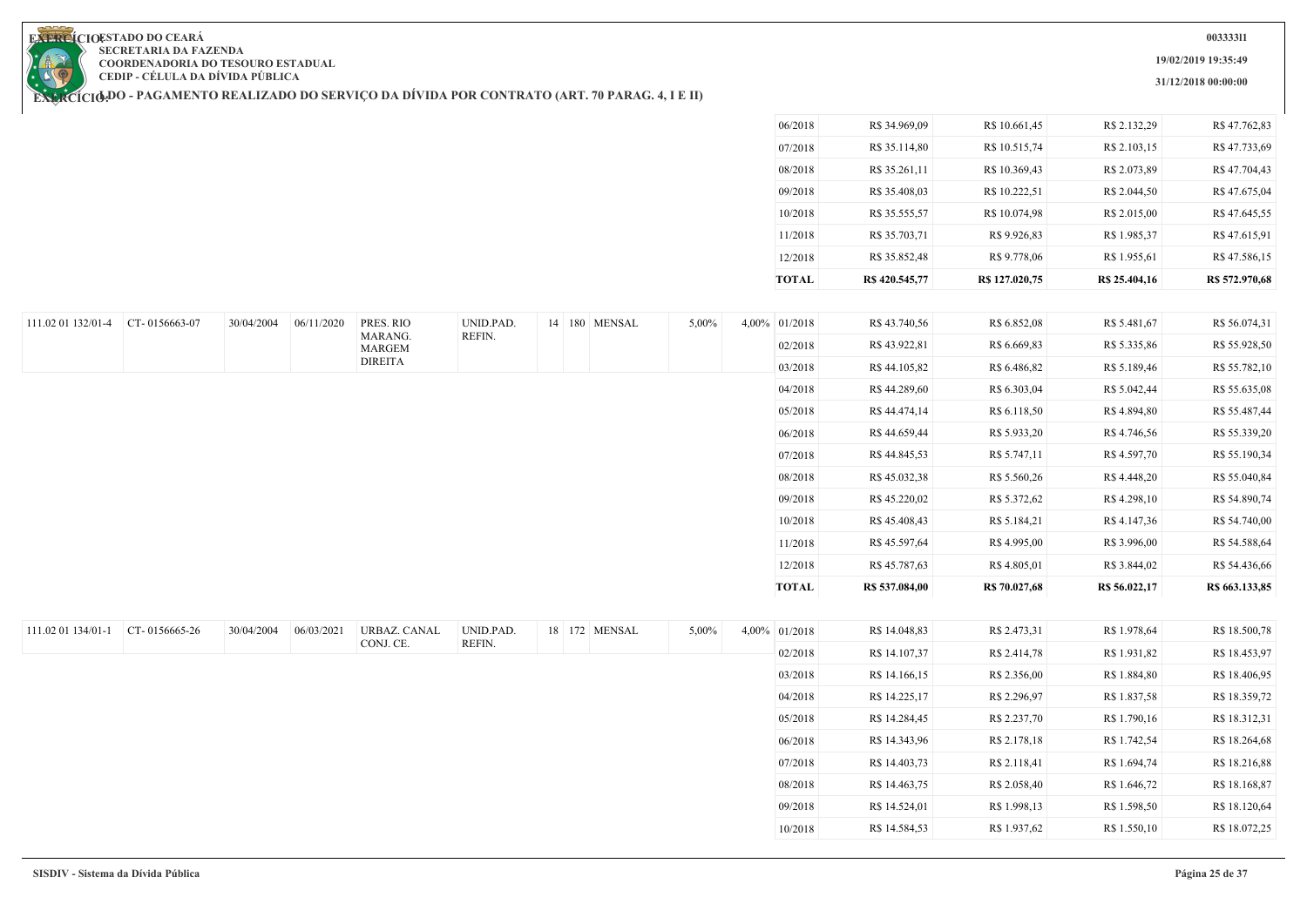**19/02/2019 19:35:49**

**31/12/2018 00:00:00**

11/2018 R\$ 14.645,30 R\$ 1.876,85 R\$ 1.501,48 R\$ 18.023,63

**EXERCIOESTADO DO CEARA SECRETARIA DA FAZENDA COORDENADORIA DO TESOURO ESTADUAL CEDIP - CÉLULA DA DÍVIDA PÚBLICA**

| ACÕES URB.<br>06/03/2021<br><b>EM ÁREAS DE</b><br><b>RISCO</b> | UNID.PAD.<br>REFIN. | 18 171 MENSAL | 5,00% | 12/2018<br><b>TOTAL</b><br>4,00% 01/2018<br>02/2018<br>03/2018<br>04/2018<br>05/2018<br>06/2018<br>07/2018 | R\$ 14.706,32<br>R\$ 172.503,57<br>R\$ 82.349,28<br>R\$ 82.692,40<br>R\$ 83.036,95<br>R\$ 83.382,94<br>R\$ 83.730,37<br>R\$ 84.079,24<br>R\$ 84.429,57 | R\$ 1.815,83<br>R\$ 25.762,18<br>R\$ 14.497,69<br>R\$ 14.154,57<br>R\$ 13.810,02<br>R\$ 13.464,03<br>R\$ 13.116,60<br>R\$ 12.767,72 | R\$ 1.452,66<br>R\$ 20.609,74<br>R\$ 11.598,16<br>R\$ 11.323,66<br>R\$ 11.048,02<br>R\$ 10.771,22<br>R\$ 10.493,28<br>R\$ 10.214,18 | R\$ 17.974,81<br>R\$ 218.875,49<br>R\$ 108.445,13<br>R\$ 108.170,63<br>R\$ 107.894,99<br>R\$ 107.618,19<br>R\$ 107.340,25<br>R\$ 107.061,14 |
|----------------------------------------------------------------|---------------------|---------------|-------|------------------------------------------------------------------------------------------------------------|--------------------------------------------------------------------------------------------------------------------------------------------------------|-------------------------------------------------------------------------------------------------------------------------------------|-------------------------------------------------------------------------------------------------------------------------------------|---------------------------------------------------------------------------------------------------------------------------------------------|
|                                                                |                     |               |       |                                                                                                            |                                                                                                                                                        |                                                                                                                                     |                                                                                                                                     |                                                                                                                                             |
|                                                                |                     |               |       |                                                                                                            |                                                                                                                                                        |                                                                                                                                     |                                                                                                                                     |                                                                                                                                             |
|                                                                |                     |               |       |                                                                                                            |                                                                                                                                                        |                                                                                                                                     |                                                                                                                                     |                                                                                                                                             |
|                                                                |                     |               |       |                                                                                                            |                                                                                                                                                        |                                                                                                                                     |                                                                                                                                     |                                                                                                                                             |
|                                                                |                     |               |       |                                                                                                            |                                                                                                                                                        |                                                                                                                                     |                                                                                                                                     |                                                                                                                                             |
|                                                                |                     |               |       |                                                                                                            |                                                                                                                                                        |                                                                                                                                     |                                                                                                                                     |                                                                                                                                             |
|                                                                |                     |               |       |                                                                                                            |                                                                                                                                                        |                                                                                                                                     |                                                                                                                                     |                                                                                                                                             |
|                                                                |                     |               |       |                                                                                                            |                                                                                                                                                        |                                                                                                                                     |                                                                                                                                     |                                                                                                                                             |
|                                                                |                     |               |       |                                                                                                            |                                                                                                                                                        | R\$ 12.417,39                                                                                                                       | R\$ 9.933,92                                                                                                                        | R\$ 106.780,88                                                                                                                              |
|                                                                |                     |               |       | 08/2018                                                                                                    | R\$ 84.781,36                                                                                                                                          | R\$ 12.065,60                                                                                                                       | R\$ 9.652,48                                                                                                                        | R\$ 106.499,44                                                                                                                              |
|                                                                |                     |               |       | 09/2018                                                                                                    | R\$ 85.134,62                                                                                                                                          | R\$ 11.712,35                                                                                                                       | R\$ 9.369,88                                                                                                                        | R\$ 106.216,85                                                                                                                              |
|                                                                |                     |               |       | 10/2018                                                                                                    | R\$ 85.489,35                                                                                                                                          | R\$ 11.357,62                                                                                                                       | R\$ 9.086,10                                                                                                                        | R\$ 105.933,07                                                                                                                              |
|                                                                |                     |               |       | 11/2018                                                                                                    | R\$ 85.845,55                                                                                                                                          | R\$ 11.001,41                                                                                                                       | R\$ 8.801,14                                                                                                                        | R\$ 105.648,10                                                                                                                              |
|                                                                |                     |               |       | 12/2018                                                                                                    | R\$ 86.203,24                                                                                                                                          | R\$ 10.643,72                                                                                                                       | R\$ 8.514,98                                                                                                                        | R\$ 105.361,94                                                                                                                              |
|                                                                |                     |               |       | <b>TOTAL</b>                                                                                               | R\$ 1.011.154,87                                                                                                                                       | R\$ 151.008,72                                                                                                                      | R\$ 120.807,02                                                                                                                      | R\$ 1.282.970,61                                                                                                                            |
|                                                                |                     |               |       |                                                                                                            |                                                                                                                                                        |                                                                                                                                     |                                                                                                                                     |                                                                                                                                             |
| 06/10/2021<br>URBANIZ.                                         | UNID.PAD.           | 18 180 MENSAL | 5,00% | 4,00% 01/2018                                                                                              | R\$ 55.170,96                                                                                                                                          | R\$ 11.629,18                                                                                                                       | R\$ 9.303,34                                                                                                                        | R\$ 76.103,48                                                                                                                               |
| <b>FAIXA LIT.</b><br><b>COSTA OESTE</b>                        | REFIN.              |               |       | 02/2018                                                                                                    | R\$ 55.400,84                                                                                                                                          | R\$ 11.399,30                                                                                                                       | R\$ 9.119,44                                                                                                                        | R\$ 75.919,58                                                                                                                               |
|                                                                |                     |               |       | 03/2018                                                                                                    | R\$ 55.631,67                                                                                                                                          | R\$ 11.168,46                                                                                                                       | R\$ 8.934,78                                                                                                                        | R\$ 75.734,91                                                                                                                               |
|                                                                |                     |               |       | 04/2018                                                                                                    | R\$ 55.863,47                                                                                                                                          | R\$ 10.936,67                                                                                                                       | R\$ 8.749,34                                                                                                                        | R\$ 75.549,48                                                                                                                               |
|                                                                |                     |               |       | 05/2018                                                                                                    | R\$ 56.096,24                                                                                                                                          | R\$ 10.703,90                                                                                                                       | R\$ 8.563,12                                                                                                                        | R\$ 75.363,26                                                                                                                               |
|                                                                |                     |               |       | 06/2018                                                                                                    | R\$ 56.329,97                                                                                                                                          | R\$ 10.470,17                                                                                                                       | R\$ 8.376,13                                                                                                                        | R\$ 75.176,27                                                                                                                               |
|                                                                |                     |               |       | 07/2018                                                                                                    | R\$ 56.564,68                                                                                                                                          | R\$ 10.235,46                                                                                                                       | R\$ 8.188,36                                                                                                                        | R\$ 74.988,50                                                                                                                               |
|                                                                |                     |               |       | 08/2018                                                                                                    | R\$ 56.800,36                                                                                                                                          | R\$ 9.999,77                                                                                                                        | R\$ 7.999,82                                                                                                                        | R\$ 74.799,95                                                                                                                               |
|                                                                |                     |               |       | 09/2018                                                                                                    | R\$ 57.037,03                                                                                                                                          | R\$ 9.763,10                                                                                                                        | R\$ 7.810,48                                                                                                                        | R\$ 74.610,61                                                                                                                               |
|                                                                |                     |               |       | 10/2018                                                                                                    | R\$ 57.274,69                                                                                                                                          | R\$ 9.525,45                                                                                                                        | R\$ 7.620,36                                                                                                                        | R\$ 74.420,50                                                                                                                               |
|                                                                |                     |               |       | 11/2018                                                                                                    | R\$ 57.513,33                                                                                                                                          | R\$ 9.286,81                                                                                                                        | R\$ 7.429,44                                                                                                                        | R\$ 74.229,58                                                                                                                               |
|                                                                |                     |               |       | 12/2018                                                                                                    | R\$ 57.752,97                                                                                                                                          | R\$ 9.047,17                                                                                                                        | R\$ 7.237,74                                                                                                                        | R\$ 74.037,88                                                                                                                               |
|                                                                |                     |               |       |                                                                                                            | R\$ 677.436,21                                                                                                                                         | R\$ 124.165,44                                                                                                                      | R\$ 99.332,35                                                                                                                       | R\$ 900.934,00                                                                                                                              |
|                                                                |                     |               |       |                                                                                                            |                                                                                                                                                        |                                                                                                                                     |                                                                                                                                     | R\$ 5.686,36                                                                                                                                |
|                                                                |                     |               |       |                                                                                                            | <b>TOTAL</b>                                                                                                                                           |                                                                                                                                     |                                                                                                                                     | PROSANEAR-<br>UNID.PAD.<br>06/01/2020<br>12 166 MENSAL<br>8,00%<br>4,00% 01/2018<br>R\$ 4.473,72<br>R\$ 808,43<br>R\$404,21                 |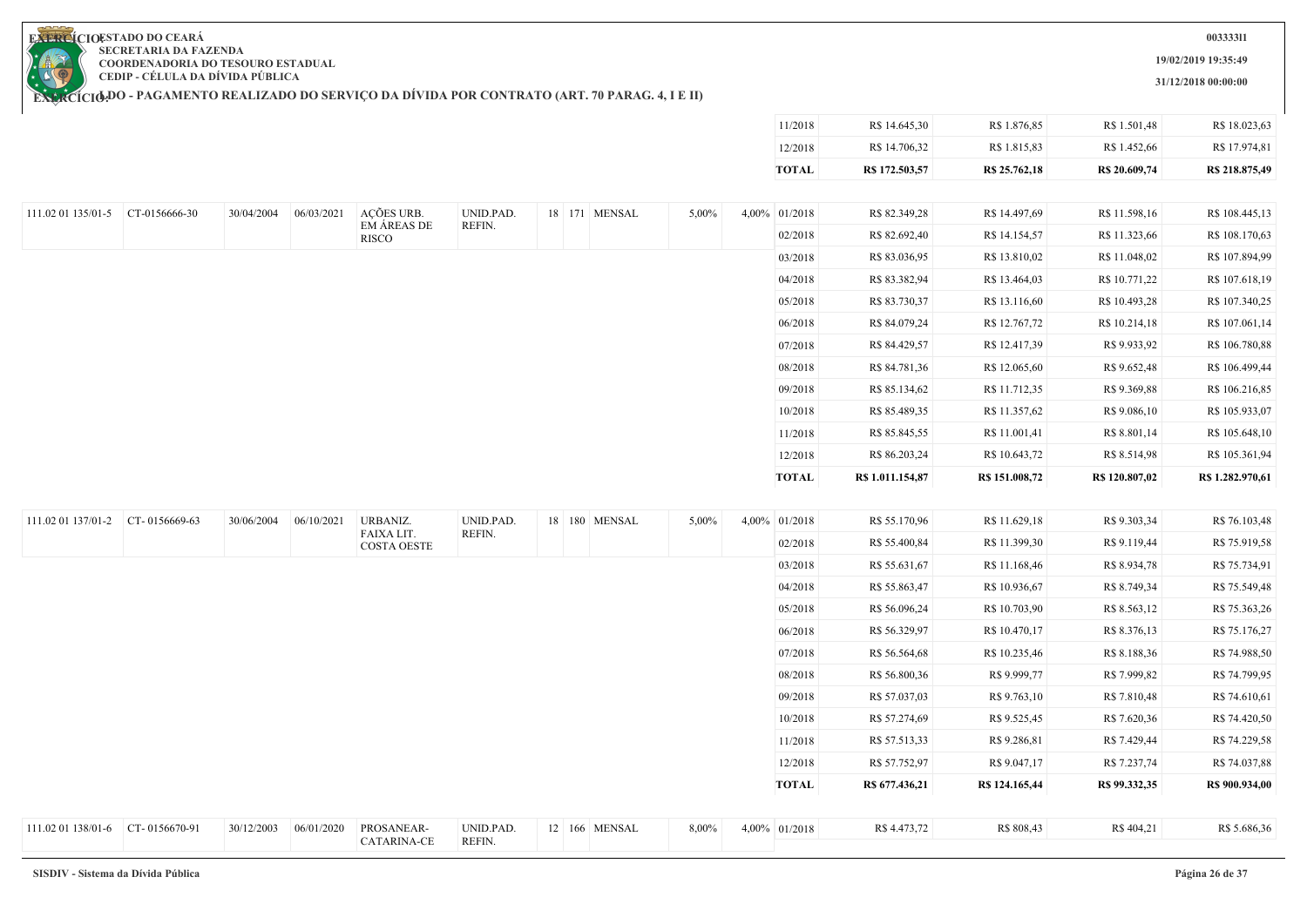**19/02/2019 19:35:49**

**31/12/2018 00:00:00**

**EXERCIOESTADO DO CEARA SECRETARIA DA FAZENDA COORDENADORIA DO TESOURO ESTADUAL CEDIP - CÉLULA DA DÍVIDA PÚBLICA**

111.02 01 139/01-0 CT- 0156671-04 30/12/2003 06/06/2019 PROSANEAR-

**EXERCÍCIODO - PAGAMENTO REALIZADO DO SERVIÇO DA DIVIDA POR CONTRATO (ART. 70 PARAG. 4, I E II)** 

CATUNDA-CE

UNID.PAD. REFIN.

| <b>TOTAL</b> | R\$ 55.697,44 | R\$ 7.688,35 | R\$ 3.844,17 | R\$ 67.229,96 |
|--------------|---------------|--------------|--------------|---------------|
| 12/2018      | R\$4.812,95   | R\$469,20    | R\$ 234,60   | R\$ 5.516,75  |
| 11/2018      | R\$ 4.781,07  | R\$ 501,08   | R\$ 250,54   | R\$ 5.532,69  |
| 10/2018      | R\$ 4.749,41  | R\$ 532,74   | R\$ 266,36   | R\$ 5.548,51  |
| 09/2018      | R\$4.717,96   | R\$ 564,19   | R\$ 282,10   | R\$ 5.564,25  |
| 08/2018      | R\$4.686,71   | R\$ 595,44   | R\$ 297,72   | R\$ 5.579,87  |
| 07/2018      | R\$ 4.655,67  | R\$ 626,47   | R\$ 313,24   | R\$ 5.595,38  |
| 06/2018      | R\$ 4.624,84  | R\$ 657,31   | R\$ 328,66   | R\$ 5.610,81  |
| 05/2018      | R\$4.594,21   | R\$ 687,94   | R\$ 343,96   | R\$ 5.626,11  |
| 04/2018      | R\$ 4.563,79  | R\$ 718,36   | R\$ 359,18   | R\$ 5.641,33  |
| 03/2018      | R\$4.533,57   | R\$ 748,58   | R\$ 374,30   | R\$ 5.656,45  |
| 02/2018      | R\$ 4.503,54  | R\$ 778,61   | R\$ 389,30   | R\$ 5.671,45  |

|       | <b>TOTAL</b> | R\$ 21.342,21 | R\$ 1.842,21 | <b>R\$</b> 921,10 | R\$ 24.105,52 |
|-------|--------------|---------------|--------------|-------------------|---------------|
|       | 12/2018      | R\$ 1.844,23  | R\$ 87,80    | R\$43,90          | R\$ 1.975,93  |
|       | 11/2018      | R\$ 1.832,02  | R\$ 100,02   | R\$ 50,00         | R\$ 1.982,04  |
|       | 10/2018      | R\$ 1.819,88  | R\$ 112,15   | R\$ 56,08         | R\$ 1.988,11  |
|       | 09/2018      | R\$ 1.807,83  | R\$ 124,20   | R\$ 62,10         | R\$ 1.994,13  |
|       | 08/2018      | R\$ 1.795,86  | R\$ 136,18   | R\$ 68,08         | R\$ 2.000,12  |
|       | 07/2018      | R\$ 1.783,97  | R\$ 148,07   | R\$ 74,04         | R\$ 2.006,08  |
|       | 06/2018      | R\$ 1.772,15  | R\$ 159,88   | R\$ 79,95         | R\$ 2.011,98  |
|       | 05/2018      | R\$ 1.760,42  | R\$ 171,62   | R\$ 85,80         | R\$ 2.017,84  |
|       | 04/2018      | R\$ 1.748,76  | R\$ 183,28   | R\$ 91,64         | R\$ 2.023,68  |
|       | 03/2018      | R\$ 1.737,18  | R\$ 194,86   | R\$ 97,42         | R\$ 2.029,46  |
|       | 02/2018      | R\$ 1.725,67  | R\$ 206,36   | R\$ 103,18        | R\$ 2.035,21  |
| 4,00% | 01/2018      | R\$ 1.714,24  | R\$ 217,79   | R\$ 108,91        | R\$ 2.040,94  |

| 111.02 01 140/01-1 | $CT - 0156672 - 18$ | 30/12/2003 | 06/01/2020 | PROSANEAR-                 | UNID.PAD. |  | 16 166 MENSAL | 8,00% | 4,00% 01/2018 | R\$ 6.311,93 | R\$ 1.140,61 | R\$ 570,30 | R\$ 8.022,84 |
|--------------------|---------------------|------------|------------|----------------------------|-----------|--|---------------|-------|---------------|--------------|--------------|------------|--------------|
|                    |                     |            |            | <b>L.MANGABEIR</b><br>A-CE | REFIN.    |  |               |       | 02/2018       | R\$ 6.354,01 | R\$ 1.098,53 | R\$ 549,26 | R\$ 8.001,80 |
|                    |                     |            |            |                            |           |  |               |       | 03/2018       | R\$ 6.396,37 | R\$ 1.056,17 | R\$ 528,08 | R\$ 7.980,62 |
|                    |                     |            |            |                            |           |  |               |       | 04/2018       | R\$ 6.439,02 | R\$ 1.013,53 | R\$ 506,76 | R\$ 7.959,31 |
|                    |                     |            |            |                            |           |  |               |       | 05/2018       | R\$ 6.481,94 | R\$ 970,60   | R\$485,30  | R\$ 7.937,84 |
|                    |                     |            |            |                            |           |  |               |       | 06/2018       | R\$ 6.525,16 | R\$ 927,39   | R\$ 463,69 | R\$ 7.916,24 |

5 159 MENSAL 8,00%

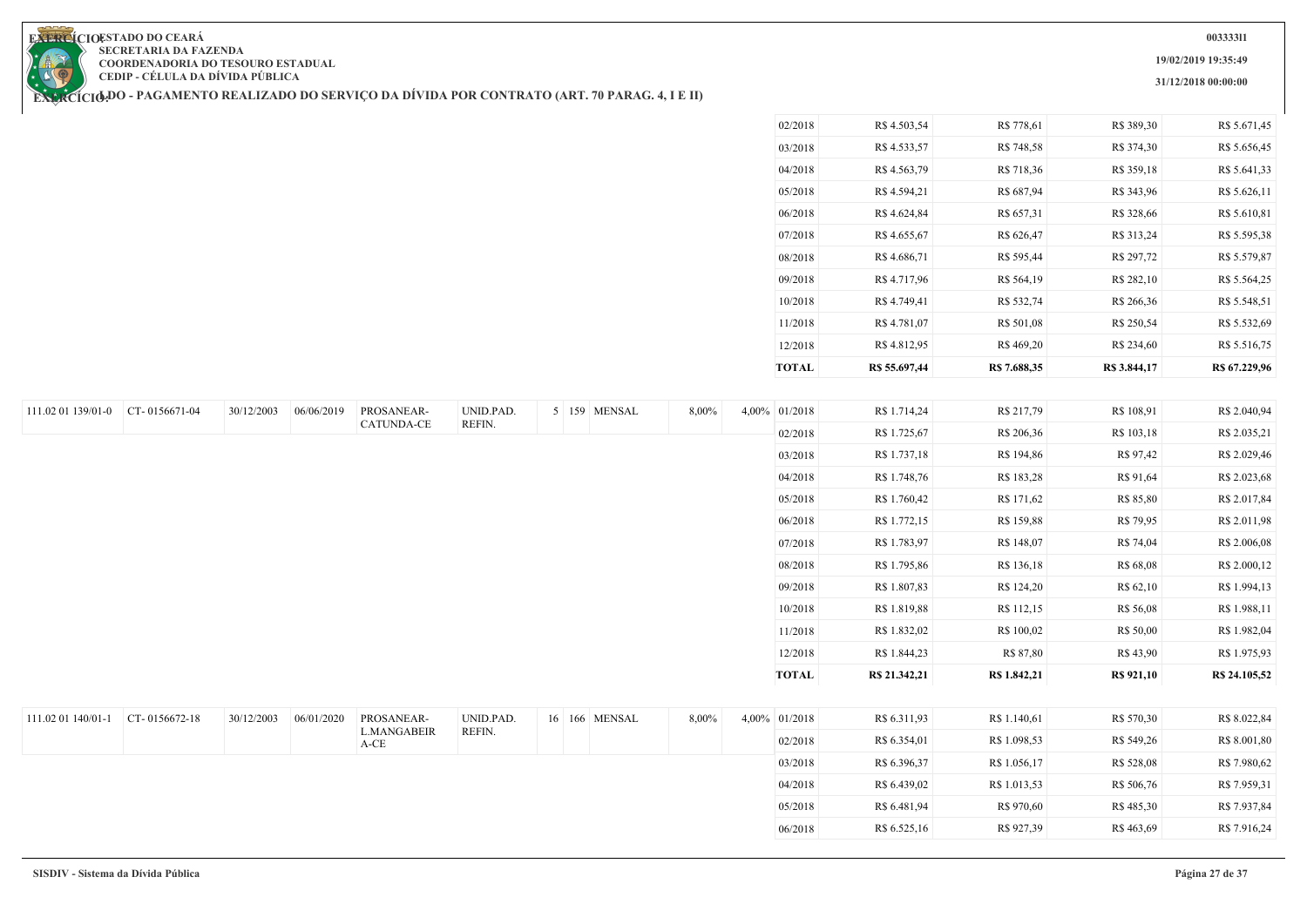**19/02/2019 19:35:49**

**31/12/2018 00:00:00**

**EXERCIOESTADO DO CEARA SECRETARIA DA FAZENDA COORDENADORIA DO TESOURO ESTADUAL CEDIP - CÉLULA DA DÍVIDA PÚBLICA**

| 08/2018<br>R\$ 6.612,45<br>R\$ 840,10<br>R\$ 420,04<br>09/2018<br>R\$ 6.656,53<br>R\$ 796,01<br>R\$ 398,00<br>10/2018<br>R\$ 6.700,91<br>R\$ 751,64<br>R\$ 375,82<br>11/2018<br>R\$ 706,97<br>R\$ 353,48<br>R\$ 6.745,58<br>12/2018<br>R\$ 6.790,55<br>R\$ 661,99<br>R\$ 331,00<br><b>TOTAL</b><br>R\$ 78.583,11<br>R\$ 10.847,43<br>R\$ 5.423,67<br>30/12/2003<br>06/08/2019<br>UNID.PAD.<br>7 161 MENSAL<br>111.02 01 141/01-5 CT- 0156674-36<br>PPROSANEAR-<br>8,00%<br>4,00% 01/2018<br>R\$ 1.286,61<br>R\$ 182,86<br>R\$ 91,42<br>P.FERREIRA-CE<br>REFIN.<br>02/2018<br>R\$ 1.295,19<br>R\$ 174,28<br>R\$ 87,14<br>R\$ 1.303,82<br>R\$ 82,82<br>03/2018<br>R\$ 165,65<br>04/2018<br>R\$ 1.312,51<br>R\$ 156,96<br>R\$ 78,48<br>05/2018<br>R\$ 148,21<br>R\$ 1.321,26<br>R\$ 74,10<br>R\$ 1.330,07<br>R\$ 139,40<br>R\$ 69,70<br>06/2018<br>R\$ 130,53<br>07/2018<br>R\$ 1.338,94<br>R\$ 65,26<br>08/2018<br>R\$ 121,60<br>R\$ 1.347,86<br>R\$ 60,80<br>09/2018<br>R\$ 112,62<br>R\$ 1.356,85<br>R\$ 56,30<br>10/2018<br>R\$ 1.365,90<br>R\$ 103,57<br>R\$ 51,78<br>R\$ 1.375,00<br>R\$ 94,47<br>R\$ 47,24<br>11/2018<br>12/2018<br>R\$ 1.384,17<br>R\$ 85,30<br>R\$ 42,64<br><b>TOTAL</b><br>R\$ 16.018,18<br>R\$ 1.615,45<br><b>R\$ 807,68</b><br>30/12/2003<br>06/11/2019<br>PROSANEAR-<br>UNID.PAD.<br>CT-0156675-41<br>10 164 MENSAL<br>8,00%<br>4,00% 01/2018<br>R\$ 3.721,89<br>R\$ 614,56<br>R\$ 307,28<br>S.FÉLIX-CE<br>REFIN.<br>02/2018<br>R\$ 3.746,70<br>R\$ 589,75<br>R\$ 294,88<br>03/2018<br>R\$ 3.771,68<br>R\$ 564,77<br>R\$ 282,38<br>04/2018<br>R\$ 3.796,82<br>R\$ 539,62<br>R\$ 269,82<br>05/2018<br>R\$ 3.822,14<br>R\$ 514,31<br>R\$ 257,16<br>06/2018<br>R\$ 3.847,62<br>R\$488,83<br>R\$ 244,42<br>07/2018<br>R\$ 3.873,27<br>R\$ 463,18<br>R\$ 231,60<br>08/2018<br>R\$ 3.899,09<br>R\$ 437,36<br>R\$ 218,68<br>09/2018<br>R\$ 411,37<br>R\$ 3.925,08<br>R\$ 205,68<br>R\$ 3.951,25<br>R\$ 385,20<br>R\$ 192,60<br>10/2018<br>11/2018<br>R\$ 3.977,59<br>R\$ 358,86<br>R\$ 179,42 |                    |  |  |  |  | 07/2018 | R\$ 6.568,66 | R\$ 883,89 | R\$441,94 | R\$ 7.894,49  |
|------------------------------------------------------------------------------------------------------------------------------------------------------------------------------------------------------------------------------------------------------------------------------------------------------------------------------------------------------------------------------------------------------------------------------------------------------------------------------------------------------------------------------------------------------------------------------------------------------------------------------------------------------------------------------------------------------------------------------------------------------------------------------------------------------------------------------------------------------------------------------------------------------------------------------------------------------------------------------------------------------------------------------------------------------------------------------------------------------------------------------------------------------------------------------------------------------------------------------------------------------------------------------------------------------------------------------------------------------------------------------------------------------------------------------------------------------------------------------------------------------------------------------------------------------------------------------------------------------------------------------------------------------------------------------------------------------------------------------------------------------------------------------------------------------------------------------------------------------------------------------------------------------------------------------------------------------------------------------------------------------------------|--------------------|--|--|--|--|---------|--------------|------------|-----------|---------------|
|                                                                                                                                                                                                                                                                                                                                                                                                                                                                                                                                                                                                                                                                                                                                                                                                                                                                                                                                                                                                                                                                                                                                                                                                                                                                                                                                                                                                                                                                                                                                                                                                                                                                                                                                                                                                                                                                                                                                                                                                                  |                    |  |  |  |  |         |              |            |           | R\$ 7.872,59  |
|                                                                                                                                                                                                                                                                                                                                                                                                                                                                                                                                                                                                                                                                                                                                                                                                                                                                                                                                                                                                                                                                                                                                                                                                                                                                                                                                                                                                                                                                                                                                                                                                                                                                                                                                                                                                                                                                                                                                                                                                                  |                    |  |  |  |  |         |              |            |           | R\$ 7.850,54  |
|                                                                                                                                                                                                                                                                                                                                                                                                                                                                                                                                                                                                                                                                                                                                                                                                                                                                                                                                                                                                                                                                                                                                                                                                                                                                                                                                                                                                                                                                                                                                                                                                                                                                                                                                                                                                                                                                                                                                                                                                                  |                    |  |  |  |  |         |              |            |           | R\$ 7.828,37  |
|                                                                                                                                                                                                                                                                                                                                                                                                                                                                                                                                                                                                                                                                                                                                                                                                                                                                                                                                                                                                                                                                                                                                                                                                                                                                                                                                                                                                                                                                                                                                                                                                                                                                                                                                                                                                                                                                                                                                                                                                                  |                    |  |  |  |  |         |              |            |           | R\$ 7.806,03  |
|                                                                                                                                                                                                                                                                                                                                                                                                                                                                                                                                                                                                                                                                                                                                                                                                                                                                                                                                                                                                                                                                                                                                                                                                                                                                                                                                                                                                                                                                                                                                                                                                                                                                                                                                                                                                                                                                                                                                                                                                                  |                    |  |  |  |  |         |              |            |           | R\$ 7.783,54  |
|                                                                                                                                                                                                                                                                                                                                                                                                                                                                                                                                                                                                                                                                                                                                                                                                                                                                                                                                                                                                                                                                                                                                                                                                                                                                                                                                                                                                                                                                                                                                                                                                                                                                                                                                                                                                                                                                                                                                                                                                                  |                    |  |  |  |  |         |              |            |           | R\$ 94.854,21 |
|                                                                                                                                                                                                                                                                                                                                                                                                                                                                                                                                                                                                                                                                                                                                                                                                                                                                                                                                                                                                                                                                                                                                                                                                                                                                                                                                                                                                                                                                                                                                                                                                                                                                                                                                                                                                                                                                                                                                                                                                                  |                    |  |  |  |  |         |              |            |           |               |
|                                                                                                                                                                                                                                                                                                                                                                                                                                                                                                                                                                                                                                                                                                                                                                                                                                                                                                                                                                                                                                                                                                                                                                                                                                                                                                                                                                                                                                                                                                                                                                                                                                                                                                                                                                                                                                                                                                                                                                                                                  |                    |  |  |  |  |         |              |            |           | R\$ 1.560,89  |
|                                                                                                                                                                                                                                                                                                                                                                                                                                                                                                                                                                                                                                                                                                                                                                                                                                                                                                                                                                                                                                                                                                                                                                                                                                                                                                                                                                                                                                                                                                                                                                                                                                                                                                                                                                                                                                                                                                                                                                                                                  |                    |  |  |  |  |         |              |            |           | R\$ 1.556,61  |
|                                                                                                                                                                                                                                                                                                                                                                                                                                                                                                                                                                                                                                                                                                                                                                                                                                                                                                                                                                                                                                                                                                                                                                                                                                                                                                                                                                                                                                                                                                                                                                                                                                                                                                                                                                                                                                                                                                                                                                                                                  |                    |  |  |  |  |         |              |            |           | R\$ 1.552,29  |
|                                                                                                                                                                                                                                                                                                                                                                                                                                                                                                                                                                                                                                                                                                                                                                                                                                                                                                                                                                                                                                                                                                                                                                                                                                                                                                                                                                                                                                                                                                                                                                                                                                                                                                                                                                                                                                                                                                                                                                                                                  |                    |  |  |  |  |         |              |            |           | R\$ 1.547,95  |
|                                                                                                                                                                                                                                                                                                                                                                                                                                                                                                                                                                                                                                                                                                                                                                                                                                                                                                                                                                                                                                                                                                                                                                                                                                                                                                                                                                                                                                                                                                                                                                                                                                                                                                                                                                                                                                                                                                                                                                                                                  |                    |  |  |  |  |         |              |            |           | R\$ 1.543,57  |
|                                                                                                                                                                                                                                                                                                                                                                                                                                                                                                                                                                                                                                                                                                                                                                                                                                                                                                                                                                                                                                                                                                                                                                                                                                                                                                                                                                                                                                                                                                                                                                                                                                                                                                                                                                                                                                                                                                                                                                                                                  |                    |  |  |  |  |         |              |            |           | R\$ 1.539,17  |
|                                                                                                                                                                                                                                                                                                                                                                                                                                                                                                                                                                                                                                                                                                                                                                                                                                                                                                                                                                                                                                                                                                                                                                                                                                                                                                                                                                                                                                                                                                                                                                                                                                                                                                                                                                                                                                                                                                                                                                                                                  |                    |  |  |  |  |         |              |            |           | R\$ 1.534,73  |
|                                                                                                                                                                                                                                                                                                                                                                                                                                                                                                                                                                                                                                                                                                                                                                                                                                                                                                                                                                                                                                                                                                                                                                                                                                                                                                                                                                                                                                                                                                                                                                                                                                                                                                                                                                                                                                                                                                                                                                                                                  |                    |  |  |  |  |         |              |            |           | R\$ 1.530,26  |
|                                                                                                                                                                                                                                                                                                                                                                                                                                                                                                                                                                                                                                                                                                                                                                                                                                                                                                                                                                                                                                                                                                                                                                                                                                                                                                                                                                                                                                                                                                                                                                                                                                                                                                                                                                                                                                                                                                                                                                                                                  |                    |  |  |  |  |         |              |            |           | R\$ 1.525,77  |
|                                                                                                                                                                                                                                                                                                                                                                                                                                                                                                                                                                                                                                                                                                                                                                                                                                                                                                                                                                                                                                                                                                                                                                                                                                                                                                                                                                                                                                                                                                                                                                                                                                                                                                                                                                                                                                                                                                                                                                                                                  |                    |  |  |  |  |         |              |            |           | R\$ 1.521,25  |
|                                                                                                                                                                                                                                                                                                                                                                                                                                                                                                                                                                                                                                                                                                                                                                                                                                                                                                                                                                                                                                                                                                                                                                                                                                                                                                                                                                                                                                                                                                                                                                                                                                                                                                                                                                                                                                                                                                                                                                                                                  |                    |  |  |  |  |         |              |            |           | R\$ 1.516,71  |
|                                                                                                                                                                                                                                                                                                                                                                                                                                                                                                                                                                                                                                                                                                                                                                                                                                                                                                                                                                                                                                                                                                                                                                                                                                                                                                                                                                                                                                                                                                                                                                                                                                                                                                                                                                                                                                                                                                                                                                                                                  |                    |  |  |  |  |         |              |            |           | R\$ 1.512,11  |
|                                                                                                                                                                                                                                                                                                                                                                                                                                                                                                                                                                                                                                                                                                                                                                                                                                                                                                                                                                                                                                                                                                                                                                                                                                                                                                                                                                                                                                                                                                                                                                                                                                                                                                                                                                                                                                                                                                                                                                                                                  |                    |  |  |  |  |         |              |            |           | R\$ 18.441,31 |
|                                                                                                                                                                                                                                                                                                                                                                                                                                                                                                                                                                                                                                                                                                                                                                                                                                                                                                                                                                                                                                                                                                                                                                                                                                                                                                                                                                                                                                                                                                                                                                                                                                                                                                                                                                                                                                                                                                                                                                                                                  |                    |  |  |  |  |         |              |            |           |               |
|                                                                                                                                                                                                                                                                                                                                                                                                                                                                                                                                                                                                                                                                                                                                                                                                                                                                                                                                                                                                                                                                                                                                                                                                                                                                                                                                                                                                                                                                                                                                                                                                                                                                                                                                                                                                                                                                                                                                                                                                                  | 111.02 01 142/01-9 |  |  |  |  |         |              |            |           | R\$ 4.643,73  |
|                                                                                                                                                                                                                                                                                                                                                                                                                                                                                                                                                                                                                                                                                                                                                                                                                                                                                                                                                                                                                                                                                                                                                                                                                                                                                                                                                                                                                                                                                                                                                                                                                                                                                                                                                                                                                                                                                                                                                                                                                  |                    |  |  |  |  |         |              |            |           | R\$4.631,33   |
|                                                                                                                                                                                                                                                                                                                                                                                                                                                                                                                                                                                                                                                                                                                                                                                                                                                                                                                                                                                                                                                                                                                                                                                                                                                                                                                                                                                                                                                                                                                                                                                                                                                                                                                                                                                                                                                                                                                                                                                                                  |                    |  |  |  |  |         |              |            |           | R\$ 4.618,83  |
|                                                                                                                                                                                                                                                                                                                                                                                                                                                                                                                                                                                                                                                                                                                                                                                                                                                                                                                                                                                                                                                                                                                                                                                                                                                                                                                                                                                                                                                                                                                                                                                                                                                                                                                                                                                                                                                                                                                                                                                                                  |                    |  |  |  |  |         |              |            |           | R\$4.606,26   |
|                                                                                                                                                                                                                                                                                                                                                                                                                                                                                                                                                                                                                                                                                                                                                                                                                                                                                                                                                                                                                                                                                                                                                                                                                                                                                                                                                                                                                                                                                                                                                                                                                                                                                                                                                                                                                                                                                                                                                                                                                  |                    |  |  |  |  |         |              |            |           | R\$ 4.593,61  |
|                                                                                                                                                                                                                                                                                                                                                                                                                                                                                                                                                                                                                                                                                                                                                                                                                                                                                                                                                                                                                                                                                                                                                                                                                                                                                                                                                                                                                                                                                                                                                                                                                                                                                                                                                                                                                                                                                                                                                                                                                  |                    |  |  |  |  |         |              |            |           | R\$ 4.580,87  |
|                                                                                                                                                                                                                                                                                                                                                                                                                                                                                                                                                                                                                                                                                                                                                                                                                                                                                                                                                                                                                                                                                                                                                                                                                                                                                                                                                                                                                                                                                                                                                                                                                                                                                                                                                                                                                                                                                                                                                                                                                  |                    |  |  |  |  |         |              |            |           | R\$ 4.568,05  |
|                                                                                                                                                                                                                                                                                                                                                                                                                                                                                                                                                                                                                                                                                                                                                                                                                                                                                                                                                                                                                                                                                                                                                                                                                                                                                                                                                                                                                                                                                                                                                                                                                                                                                                                                                                                                                                                                                                                                                                                                                  |                    |  |  |  |  |         |              |            |           | R\$ 4.555,13  |
|                                                                                                                                                                                                                                                                                                                                                                                                                                                                                                                                                                                                                                                                                                                                                                                                                                                                                                                                                                                                                                                                                                                                                                                                                                                                                                                                                                                                                                                                                                                                                                                                                                                                                                                                                                                                                                                                                                                                                                                                                  |                    |  |  |  |  |         |              |            |           | R\$ 4.542,13  |
|                                                                                                                                                                                                                                                                                                                                                                                                                                                                                                                                                                                                                                                                                                                                                                                                                                                                                                                                                                                                                                                                                                                                                                                                                                                                                                                                                                                                                                                                                                                                                                                                                                                                                                                                                                                                                                                                                                                                                                                                                  |                    |  |  |  |  |         |              |            |           | R\$ 4.529,05  |
|                                                                                                                                                                                                                                                                                                                                                                                                                                                                                                                                                                                                                                                                                                                                                                                                                                                                                                                                                                                                                                                                                                                                                                                                                                                                                                                                                                                                                                                                                                                                                                                                                                                                                                                                                                                                                                                                                                                                                                                                                  |                    |  |  |  |  |         |              |            |           | R\$ 4.515,87  |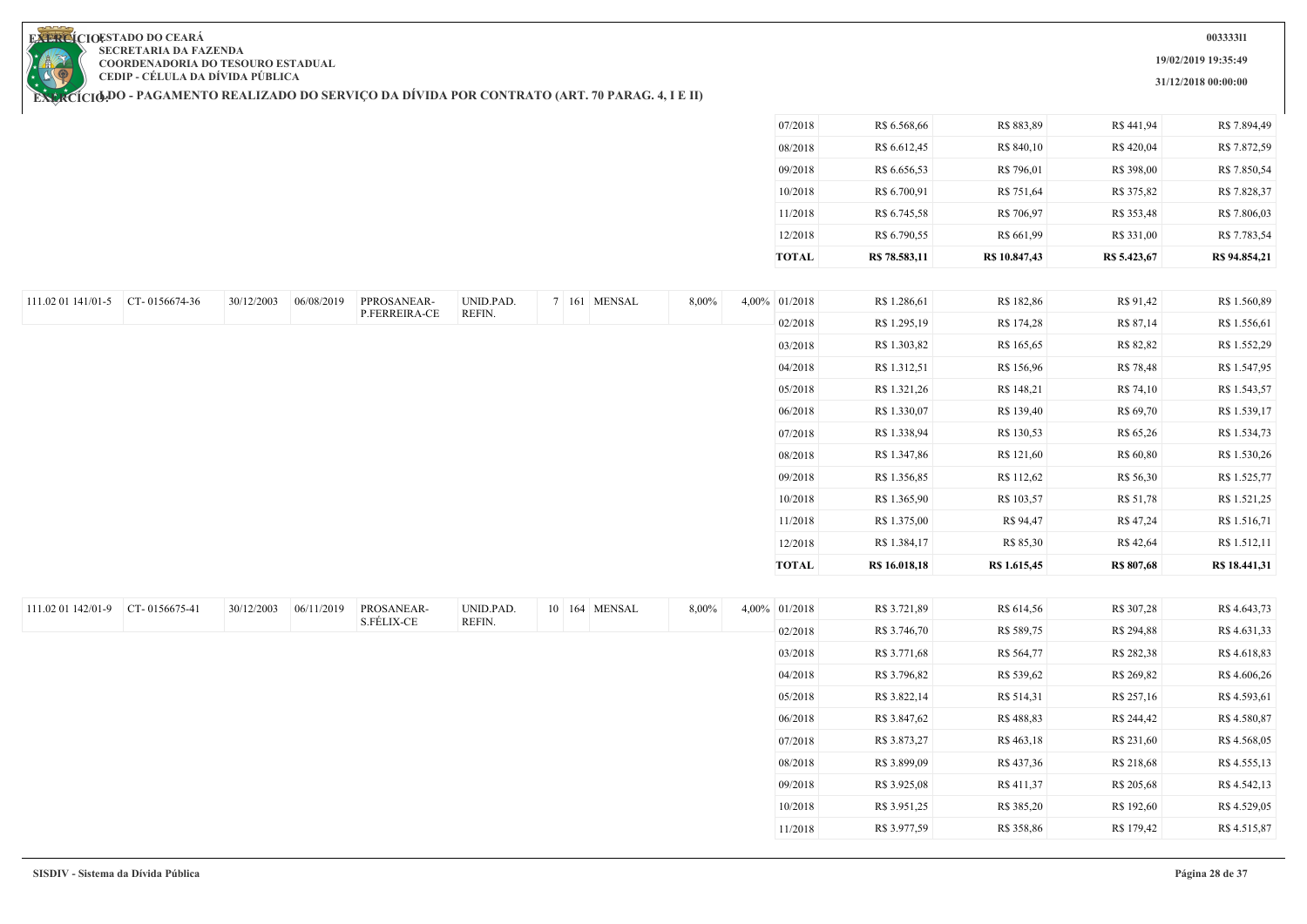

**19/02/2019 19:35:49**

**31/12/2018 00:00:00**

12/2018 R\$ 4.004,11 R\$ 332,34 R\$ 166,16 R\$ 4.502,61

**EXERCIOESTADO DO CEARA SECRETARIA DA FAZENDA COORDENADORIA DO TESOURO ESTADUAL CEDIP - CÉLULA DA DÍVIDA PÚBLICA**

|                                           |            |            |                              |                     |               |       | <b>TOTAL</b>  | R\$ 46.337,24  | R\$ 5.700,15  | R\$ 2.850,08  | R\$ 54.887,47  |
|-------------------------------------------|------------|------------|------------------------------|---------------------|---------------|-------|---------------|----------------|---------------|---------------|----------------|
|                                           |            |            |                              |                     |               |       |               |                |               |               |                |
| 111.02 01 143/01-2 $\vert$ CT- 0156677-60 | 30/12/2003 | 06/03/2020 | PROSANEAR-<br>MUCAMBO-CE     | UNID.PAD.<br>REFIN. | 14 168 MENSAL | 8,00% | 4,00% 01/2018 | R\$ 3.425,84   | R\$ 673,19    | R\$ 336,59    | R\$ 4.435,62   |
|                                           |            |            |                              |                     |               |       | 02/2018       | R\$ 3.448,68   | R\$ 650,35    | R\$ 325,18    | R\$ 4.424,21   |
|                                           |            |            |                              |                     |               |       | 03/2018       | R\$ 3.471,67   | R\$ 627,36    | R\$ 313,68    | R\$ 4.412,71   |
|                                           |            |            |                              |                     |               |       | 04/2018       | R\$ 3.494,81   | R\$ 604,21    | R\$ 302,10    | R\$4.401,12    |
|                                           |            |            |                              |                     |               |       | 05/2018       | R\$ 3.518,11   | R\$ 580,91    | R\$ 290,46    | R\$4.389,48    |
|                                           |            |            |                              |                     |               |       | 06/2018       | R\$ 3.541,56   | R\$ 557,46    | R\$ 278,73    | R\$4.377,75    |
|                                           |            |            |                              |                     |               |       | 07/2018       | R\$ 3.565,17   | R\$ 533,85    | R\$ 266,92    | R\$4.365,94    |
|                                           |            |            |                              |                     |               |       | 08/2018       | R\$ 3.588,94   | R\$ 510,08    | R\$ 255,04    | R\$ 4.354,06   |
|                                           |            |            |                              |                     |               |       | 09/2018       | R\$ 3.612,87   | R\$486,15     | R\$ 243,08    | R\$ 4.342,10   |
|                                           |            |            |                              |                     |               |       | 10/2018       | R\$ 3.636,95   | R\$462,07     | R\$ 231,04    | R\$4.330,06    |
|                                           |            |            |                              |                     |               |       | 11/2018       | R\$ 3.661,20   | R\$437,82     | R\$ 218,92    | R\$4.317,94    |
|                                           |            |            |                              |                     |               |       | 12/2018       | R\$ 3.685,61   | R\$ 413,41    | R\$ 206,70    | R\$4.305,72    |
|                                           |            |            |                              |                     |               |       | <b>TOTAL</b>  | R\$ 42.651,41  | R\$ 6.536,86  | R\$ 3.268,44  | R\$ 52.456,71  |
|                                           |            |            |                              |                     |               |       |               |                |               |               |                |
| 111.02 01 146/01-3 CT-0156681-29          | 30/12/2003 | 06/08/2021 | ESG.SAN.DE                   | UNID.PAD.           | 26 177 MENSAL | 6,50% | 4,00% 01/2018 | R\$ 19.585,54  | R\$ 5.255,12  | R\$ 3.233,93  | R\$ 28.074,59  |
|                                           |            |            | JERICOAC.                    | REFIN.              |               |       | 02/2018       | R\$ 19.691,62  | R\$ 5.149,03  | R\$ 3.168,64  | R\$ 28.009,29  |
|                                           |            |            |                              |                     |               |       | 03/2018       | R\$ 19.798,29  | R\$ 5.042,36  | R\$ 3.103,00  | R\$ 27.943,65  |
|                                           |            |            |                              |                     |               |       | 04/2018       | R\$ 19.905,53  | R\$4.935,12   | R\$ 3.037,00  | R\$ 27.877,65  |
|                                           |            |            |                              |                     |               |       | 05/2018       | R\$ 20.013,35  | R\$4.827,30   | R\$ 2.970,64  | R\$ 27.811,29  |
|                                           |            |            |                              |                     |               |       | 06/2018       | R\$ 20.121,76  | R\$4.718,90   | R\$ 2.903,94  | R\$ 27.744,60  |
|                                           |            |            |                              |                     |               |       | 07/2018       | R\$ 20.230,75  | R\$4.609,90   | R\$ 2.836,86  | R\$ 27.677,51  |
|                                           |            |            |                              |                     |               |       | 08/2018       | R\$ 20.340,33  | R\$4.500,32   | R\$ 2.769,42  | R\$ 27.610,07  |
|                                           |            |            |                              |                     |               |       | 09/2018       | R\$ 20.450,51  | R\$4.390,14   | R\$ 2.701,62  | R\$ 27.542,27  |
|                                           |            |            |                              |                     |               |       | 10/2018       | R\$ 20.561,28  | R\$4.279,37   | R\$ 2.633,46  | R\$ 27.474,11  |
|                                           |            |            |                              |                     |               |       | 11/2018       | R\$ 20.672,66  | R\$4.168,00   | R\$ 2.564,92  | R\$ 27.405,58  |
|                                           |            |            |                              |                     |               |       | 12/2018       | R\$ 20.784,63  | R\$4.056,02   | R\$ 2.496,02  | R\$ 27.336,67  |
|                                           |            |            |                              |                     |               |       | TOTAL         | R\$ 242.156,25 | R\$ 55.931,58 | R\$ 34.419,45 | R\$ 332.507,28 |
| 111.02 01 153/01-7 CT-0156691-44          | 30/12/2003 | 06/11/2021 | <b>IMPLANT. DO</b>           | UNID.PAD.           | 26 180 MENSAL | 6,50% | 4,00% 01/2018 | R\$ 16.143,29  | R\$4.666,03   | R\$ 2.871,40  | R\$ 23.680,72  |
|                                           |            |            | SIST.ESGOT.SA<br>N.EM GRANJA | REFIN.              |               |       | 02/2018       | R\$ 16.230,73  | R\$ 4.578,58  | R\$ 2.817,60  | R\$ 23.626,91  |
|                                           |            |            |                              |                     |               |       |               |                |               |               |                |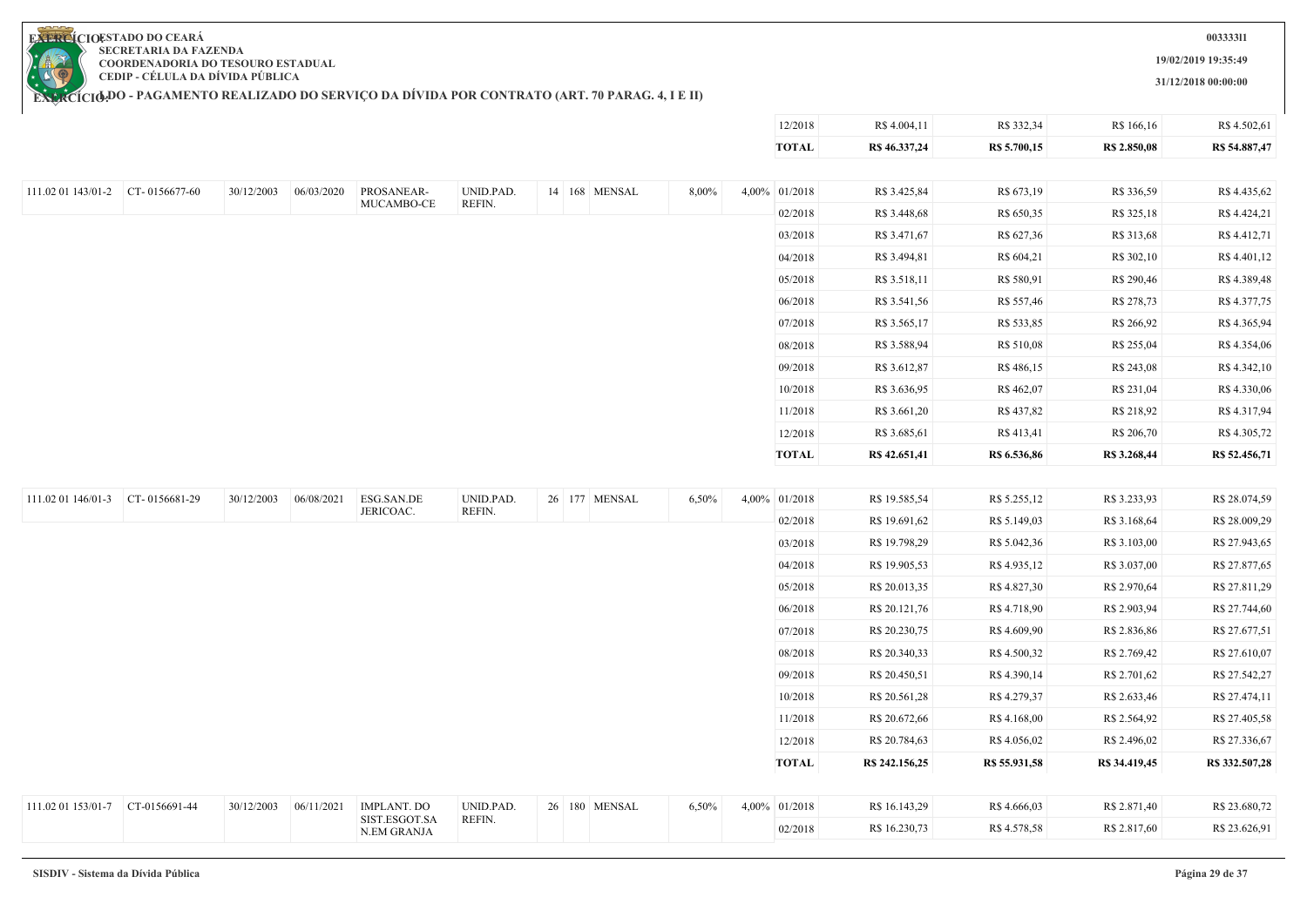**19/02/2019 19:35:49**

**31/12/2018 00:00:00**

**EXERCIOESTADO DO CEARA SECRETARIA DA FAZENDA COORDENADORIA DO TESOURO ESTADUAL CEDIP - CÉLULA DA DÍVIDA PÚBLICA**

| TOTAL   | R\$ 199.596,22 | R\$ 50.115,61 | R\$ 30.840,38 | R\$ 280.552,21 |
|---------|----------------|---------------|---------------|----------------|
| 12/2018 | R\$ 17.131,64  | R\$ 3.677,68  | R\$ 2.263,18  | R\$ 23.072,50  |
| 11/2018 | R\$ 17.039,35  | R\$ 3.769,97  | R\$ 2.319,98  | R\$ 23.129,30  |
| 10/2018 | R\$ 16.947,55  | R\$ 3.861,77  | R\$ 2.376,48  | R\$ 23.185,80  |
| 09/2018 | R\$ 16.856,24  | R\$ 3.953,08  | R\$ 2.432,66  | R\$ 23.241,98  |
| 08/2018 | R\$ 16.765,43  | R\$4.043,89   | R\$ 2.488,54  | R\$ 23.297,86  |
| 07/2018 | R\$ 16.675,11  | R\$4.134,21   | R\$ 2.544,14  | R\$ 23.353,46  |
| 06/2018 | R\$ 16.585,27  | R\$4.224,05   | R\$ 2.599,42  | R\$ 23.408,74  |
| 05/2018 | R\$ 16.495,92  | R\$4.313,40   | R\$ 2.654,40  | R\$ 23.463,72  |
| 04/2018 | R\$ 16.407,04  | R\$4.402,28   | R\$ 2.709,10  | R\$ 23.518,42  |
| 03/2018 | R\$ 16.318,65  | R\$4.490,67   | R\$ 2.763,48  | R\$ 23.572,80  |

|                    | 111.02 01 156/01-8 CT-0287955 RIO CO 30/06/2010 | 06/08/2033 | PROJ. DREN. DO                | UNID.PAD. |  | 38 240 MENSAL<br>$6,00\%$ | 2,30% 01/2018 | R\$ 310.916,21   | R\$ 483.161,44   | R\$ 185.211,89   | R\$ 979.289,54    |
|--------------------|-------------------------------------------------|------------|-------------------------------|-----------|--|---------------------------|---------------|------------------|------------------|------------------|-------------------|
|                    |                                                 |            | RIO COCÓ PRÓ-<br>SANEA.       | REFIN.    |  |                           | 02/2018       | R\$ 312.470,79   | R\$481.606,86    | R\$ 184.615,96   | R\$ 978.693,61    |
|                    |                                                 |            |                               |           |  |                           | 03/2018       | R\$ 314.033,14   | R\$480.044,51    | R\$ 184.017,07   | R\$ 978.094,72    |
|                    |                                                 |            |                               |           |  |                           | 04/2018       | R\$ 315.603,31   | R\$478.474,34    | R\$ 183.415,17   | R\$ 977.492,82    |
|                    |                                                 |            |                               |           |  |                           | 05/2018       | R\$ 335.859,83   | R\$ 501.235,76   | R\$ 192.327,59   | R\$ 1.029.423,18  |
|                    |                                                 |            |                               |           |  |                           | 06/2018       | R\$ 337.539,13   | R\$ 503.300,99   | R\$ 192.932,06   | R\$ 1.033.772,18  |
|                    |                                                 |            |                               |           |  |                           | 07/2018       | R\$ 339.226,82   | R\$ 501.613,29   | R\$ 192.285,09   | R\$ 1.033.125,20  |
|                    |                                                 |            |                               |           |  |                           | 08/2018       | R\$ 340.922,96   | R\$499.917,16    | R\$ 191.634,91   | R\$ 1.032.475,03  |
|                    |                                                 |            |                               |           |  |                           | 09/2018       | R\$ 342.627,57   | R\$498.212,54    | R\$ 190.981,48   | R\$ 1.031.821,59  |
|                    |                                                 |            |                               |           |  |                           | 10/2018       | R\$ 344.340,71   | R\$496.499,41    | R\$ 190.324,77   | R\$ 1.031.164,89  |
|                    |                                                 |            |                               |           |  |                           | 11/2018       | R\$ 346.062,41   | R\$494.777,70    | R\$ 189.664,79   | R\$ 1.030.504,90  |
|                    |                                                 |            |                               |           |  |                           | 12/2018       | R\$ 347.792,72   | R\$493.047,39    | R\$ 189.001,50   | R\$ 1.029.841,61  |
|                    |                                                 |            |                               |           |  |                           | <b>TOTAL</b>  | R\$ 3.987.395,60 | R\$ 5.911.891,39 | R\$ 2.266.412,28 | R\$ 12.165.699,27 |
|                    |                                                 |            |                               |           |  |                           |               |                  |                  |                  |                   |
| 111.02 01 157/01-1 | CT-0294815 FAV DE 30/06/2010                    | 06/09/2033 | URB. FAV.                     | UNID.PAD. |  | 5,00%<br>38 240 MENSAL    | 2,30% 01/2018 | R\$ 107.986,79   | R\$ 124.971,75   | R\$ 57.726,83    | R\$ 290.685,37    |
|                    |                                                 |            | DENDÊ. PRÓ-<br><b>MORADIA</b> | REFIN.    |  |                           | 02/2018       | R\$ 108.436,73   | R\$ 128.518,87   | R\$ 59.118,68    | R\$ 296.074,28    |
|                    |                                                 |            |                               |           |  |                           | 03/2018       | R\$ 108.888,55   | R\$ 128.067,05   | R\$ 58.910,84    | R\$ 295.866,44    |
|                    |                                                 |            |                               |           |  |                           | 04/2018       | R\$ 113.541,45   | R\$ 129.083,62   | R\$ 59.584,29    | R\$ 302.209,36    |
|                    |                                                 |            |                               |           |  |                           | 05/2018       | R\$ 114.014,54   | R\$ 132.041,14   | R\$ 60.738,93    | R\$ 306.794,61    |
|                    |                                                 |            |                               |           |  |                           | 06/2018       | R\$ 117.652,09   | R\$ 133.140,89   | R\$ 61.368,37    | R\$ 312.161,35    |
|                    |                                                 |            |                               |           |  |                           | 07/2018       | R\$ 118.142,31   | R\$ 134.710,05   | R\$ 61.966,62    | R\$ 314.818,98    |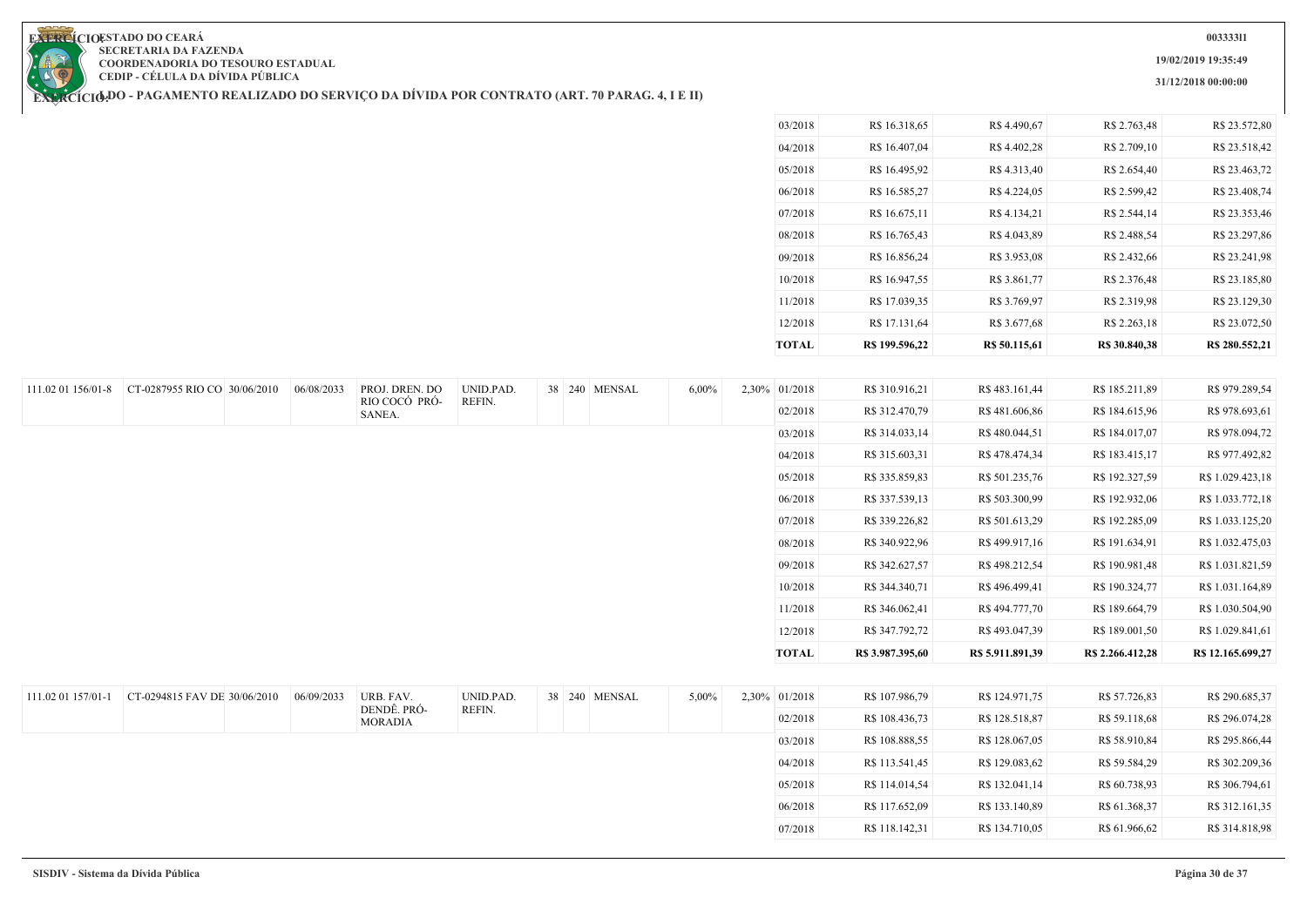**19/02/2019 19:35:49**

**31/12/2018 00:00:00**

**EXERCIOESTADO DO CEARA SECRETARIA DA FAZENDA COORDENADORIA DO TESOURO ESTADUAL CEDIP - CÉLULA DA DÍVIDA PÚBLICA**

|                    |                                                 |            |                                   |           |               |       | 08/2018       | R\$ 118.634,56   | R\$ 134.217,79   | R\$ 61.740,19    | R\$ 314.592,54    |
|--------------------|-------------------------------------------------|------------|-----------------------------------|-----------|---------------|-------|---------------|------------------|------------------|------------------|-------------------|
|                    |                                                 |            |                                   |           |               |       | 09/2018       | R\$ 122.404,23   | R\$ 136.174,56   | R\$ 62.713,83    | R\$ 321.292,62    |
|                    |                                                 |            |                                   |           |               |       | 10/2018       | R\$ 122.914,25   | R\$ 136.890,08   | R\$ 62.969,44    | R\$ 322.773,77    |
|                    |                                                 |            |                                   |           |               |       | 11/2018       | R\$ 127.574,56   | R\$ 140.503,04   | R\$ 64.658,89    | R\$ 332.736,49    |
|                    |                                                 |            |                                   |           |               |       | 12/2018       | R\$ 131.389,60   | R\$ 142.109,52   | R\$ 65.485,56    | R\$ 338.984,68    |
|                    |                                                 |            |                                   |           |               |       | <b>TOTAL</b>  | R\$ 1.411.579,66 | R\$ 1.600.428,36 | R\$ 736.982,47   | R\$ 3.748.990,49  |
|                    |                                                 |            |                                   |           |               |       |               |                  |                  |                  |                   |
|                    | 111.02 01 158/01-5 CT-0319197-16-VLT 08/10/2010 | 06/02/2034 | VLT PPROG.                        | UNID.PAD. | 40 240 MENSAL | 5,50% | 2,50% 01/2018 | R\$ 280.410,97   | R\$ 396.539,25   | R\$ 180.602,70   | R\$ 857.552,92    |
|                    |                                                 |            | PRÓ-<br><b>TRANSPORTE</b>         | REFIN.    |               |       | 02/2018       | R\$ 285.031,78   | R\$402.968,95    | R\$ 183.253,64   | R\$ 871.254,37    |
|                    |                                                 |            |                                   |           |               |       | 03/2018       | R\$ 286.338,18   | R\$402.607,92    | R\$ 183.003,60   | R\$ 871.949,70    |
|                    |                                                 |            |                                   |           |               |       | 04/2018       | R\$ 290.242,77   | R\$404.068,06    | R\$ 183.744,01   | R\$ 878.054,84    |
|                    |                                                 |            |                                   |           |               |       | 05/2018       | R\$ 324.777,12   | R\$406.645,56    | R\$ 188.738,48   | R\$ 920.161,16    |
|                    |                                                 |            |                                   |           |               |       | 06/2018       | R\$ 326.265,68   | R\$448.052,53    | R\$ 203.660,24   | R\$ 977.978,45    |
|                    |                                                 |            |                                   |           |               |       | 07/2018       | R\$ 346.913,01   | R\$468.301,74    | R\$ 213.259,79   | R\$ 1.028.474,54  |
|                    |                                                 |            |                                   |           |               |       | 08/2018       | R\$ 362.007,60   | R\$482.621,32    | R\$ 219.981,78   | R\$ 1.064.610,70  |
|                    |                                                 |            |                                   |           |               |       | 09/2018       | R\$ 382.324,81   | R\$492.659,00    | R\$ 225.755,49   | R\$ 1.100.739,30  |
|                    |                                                 |            |                                   |           |               |       | 10/2018       | R\$ 384.077,14   | R\$ 510.922,08   | R\$ 232.237,31   | R\$ 1.127.236,53  |
|                    |                                                 |            |                                   |           |               |       | 11/2018       | R\$420.331,20    | R\$ 541.024,93   | R\$ 247.161,85   | R\$ 1.208.517,98  |
|                    |                                                 |            |                                   |           |               |       |               |                  |                  |                  |                   |
|                    |                                                 |            |                                   |           |               |       | 12/2018       | R\$433.370,62    | R\$ 556.633,34   | R\$ 253.984,98   | R\$ 1.243.988,94  |
|                    |                                                 |            |                                   |           |               |       | <b>TOTAL</b>  | R\$ 4.122.090,88 | R\$ 5.513.044,68 | R\$ 2.515.383,87 | R\$ 12.150.519,43 |
|                    |                                                 |            |                                   |           |               |       |               |                  |                  |                  |                   |
| 111.02 01 159/01-9 | CT-0319199-34-MET 08/10/2010                    | 06/02/2034 | <b>IMPLANT. DAS</b>               | UNID.PAD. | 40 240 MENSAL | 5,50% | 2,50% 01/2018 | R\$ 39.123,70    | R\$ 55.875,04    | R\$ 25.397,74    | R\$ 120.396,48    |
|                    |                                                 |            | EST. METRÔ DE<br><b>FORTALEZA</b> | REFIN.    |               |       | 02/2018       | R\$ 39.303,01    | R\$ 55.695,72    | R\$ 25.316,24    | R\$ 120.314,97    |
|                    |                                                 |            |                                   |           |               |       | 03/2018       | R\$ 39.483,15    | R\$ 55.515,58    | R\$ 25.234,35    | R\$ 120.233,08    |
|                    |                                                 |            |                                   |           |               |       | 04/2018       | R\$ 39.664,12    | R\$ 55.334,62    | R\$ 30.364,10    | R\$ 125.362,84    |
|                    |                                                 |            |                                   |           |               |       | 05/2018       | R\$ 39.845,91    | R\$ 55.152,82    | R\$ 25.069,46    | R\$ 120.068,19    |
|                    |                                                 |            |                                   |           |               |       | 06/2018       | R\$40.028,54     | R\$ 54.970,19    | R\$ 31.266,45    | R\$ 126.265,18    |
|                    |                                                 |            |                                   |           |               |       | 07/2018       | R\$40.212,00     | R\$ 54.786,73    | R\$ 24.903,06    | R\$ 119.901,79    |
|                    |                                                 |            |                                   |           |               |       | 08/2018       | R\$40.396,31     | R\$ 54.602,43    | R\$ 24.819,29    | R\$ 119.818,03    |
|                    |                                                 |            |                                   |           |               |       | 09/2018       | R\$40.581,46     | R\$ 54.417,28    | R\$ 26.335,12    | R\$ 121.333,86    |
|                    |                                                 |            |                                   |           |               |       | 10/2018       | R\$40.767,46     | R\$ 54.231,28    | R\$ 25.718,58    | R\$ 120.717,32    |
|                    |                                                 |            |                                   |           |               |       | 11/2018       | R\$44.082,30     | R\$ 55.970,73    | R\$ 25.641,37    | R\$ 125.694,40    |
|                    |                                                 |            |                                   |           |               |       | 12/2018       | R\$44.284,35     | R\$ 57.970,17    | R\$ 31.562,08    | R\$ 133.816,60    |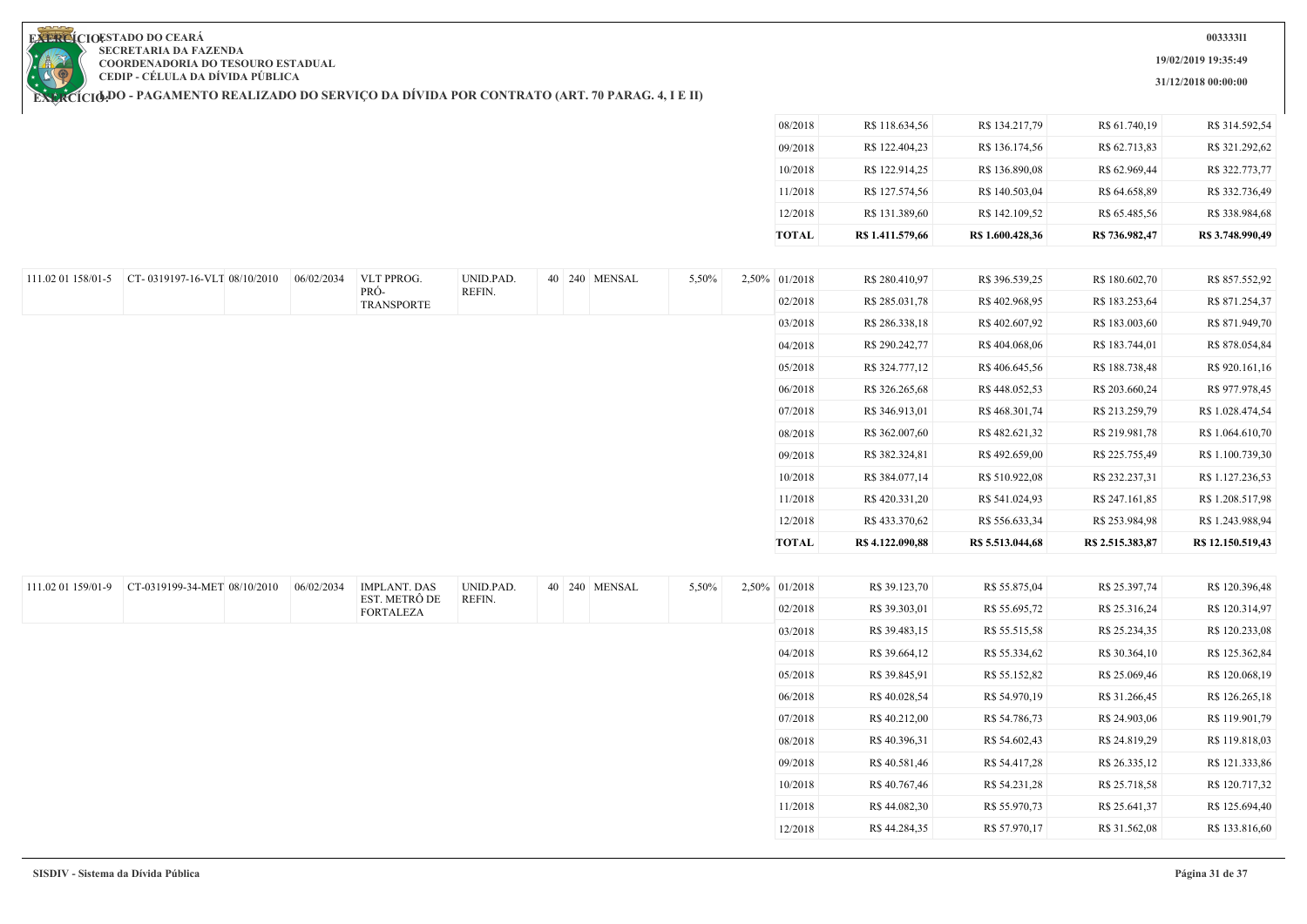**19/02/2019 19:35:49**

**31/12/2018 00:00:00**

**TOTAL R\$ 487.772,31 R\$ 664.522,59 R\$ 321.627,84 R\$ 1.473.922,74**

**COORDENADORIA DO TESOURO ESTADUAL CEDIP - CÉLULA DA DÍVIDA PÚBLICA**

**SECRETARIA DA FAZENDA**

| 111.02 01 162/01-6 | CT-404511-MARAN 22/12/2017   | 15/12/2033 | <b>CPAC</b>                      | 314-URTJLP | 49 143 MENSAL | 8,10% | 01/2018      | R\$ 705.548,20   | R\$ 341.829,63   | R\$ 0,00         | R\$ 1.047.377,83 |
|--------------------|------------------------------|------------|----------------------------------|------------|---------------|-------|--------------|------------------|------------------|------------------|------------------|
|                    |                              |            | MARANGUAPIN<br>HO                |            |               |       | 02/2018      | R\$ 0,00         | R\$ 337.287,70   | R\$484.024,04    | R\$ 821.311,74   |
|                    |                              |            |                                  |            |               |       | 03/2018      | R\$ 0,00         | R\$ 306.746,72   | R\$ 0,00         | R\$ 306.746,72   |
|                    |                              |            |                                  |            |               |       | 04/2018      | R\$ 0,00         | R\$ 351.305,79   | R\$ 0,00         | R\$ 351.305,79   |
|                    |                              |            |                                  |            |               |       | 05/2018      | R\$ 0,00         | R\$ 318.429,06   | R\$ 0,00         | R\$ 318.429,06   |
|                    |                              |            |                                  |            |               |       | 06/2018      | R\$ 0,00         | R\$ 340.602,63   | R\$ 0,00         | R\$ 340.602,63   |
|                    |                              |            |                                  |            |               |       | 07/2018      | R\$ 0,00         | R\$ 340.763,45   | R\$ 0,00         | R\$ 340.763,45   |
|                    |                              |            |                                  |            |               |       | 08/2018      | R\$ 0,00         | R\$ 329.919,95   | R\$ 0,00         | R\$ 329.919,95   |
|                    |                              |            |                                  |            |               |       | 09/2018      | R\$ 0,00         | R\$ 363.179,37   | R\$ 0.00         | R\$ 363.179,37   |
|                    |                              |            |                                  |            |               |       | 10/2018      | R\$ 0,00         | R\$ 311.755,43   | R\$ 0,00         | R\$ 311.755,43   |
|                    |                              |            |                                  |            |               |       | 11/2018      | R\$ 0,00         | R\$ 356.889,05   | R\$ 0,00         | R\$ 356.889,05   |
|                    |                              |            |                                  |            |               |       | 12/2018      | R\$ 0,00         | R\$ 349.139,77   | R\$ 0,00         | R\$ 349.139,77   |
|                    |                              |            |                                  |            |               |       | <b>TOTAL</b> | R\$ 705.548,20   | R\$ 4.047.848,55 | R\$ 484.024,04   | R\$ 5.237.420,79 |
|                    |                              |            |                                  |            |               |       |              |                  |                  |                  |                  |
| 111.02 01 163/01-0 | CT-418298-PMCMV-22/12/2017   | 15/03/2034 | <b>CPAC - MINHA</b>              | 314-URTJLP | 49 146 MENSAL | 8,10% | 01/2018      | R\$ 1.138.688,40 | R\$ 574.667,56   | R\$ 0,00         | R\$ 1.713.355,96 |
|                    |                              |            | <b>CASA MINHA</b><br><b>VIDA</b> |            |               |       | 02/2018      | R\$ 0,00         | R\$ 567.351,34   | R\$ 818.574,61   | R\$ 1.385.925,95 |
|                    |                              |            |                                  |            |               |       | 03/2018      | R\$ 0,00         | R\$ 512.576,26   | R\$ 0,00         | R\$ 512.576,26   |
|                    |                              |            |                                  |            |               |       | 04/2018      | R\$ 0,00         | R\$ 586.388,70   | R\$ 0,00         | R\$ 586.388,70   |
|                    |                              |            |                                  |            |               |       | 05/2018      | R\$ 0,00         | R\$ 531.511,89   | R\$ 0,00         | R\$ 531.511,89   |
|                    |                              |            |                                  |            |               |       | 06/2018      | R\$ 0,00         | R\$ 568.523,31   | R\$ 0,00         | R\$ 568.523,31   |
|                    |                              |            |                                  |            |               |       | 07/2018      | R\$ 0,00         | R\$ 568.791,75   | R\$ 0.00         | R\$ 568.791,75   |
|                    |                              |            |                                  |            |               |       | 08/2018      | R\$ 0,00         | R\$ 550.692,12   | R\$ 0,00         | R\$ 550.692,12   |
|                    |                              |            |                                  |            |               |       | 09/2018      | R\$ 0,00         | R\$ 606.207,70   | R\$ 0,00         | R\$ 606.207,70   |
|                    |                              |            |                                  |            |               |       | 10/2018      | R\$ 0,00         | R\$ 514.360,15   | R\$ 0.00         | R\$ 514.360,15   |
|                    |                              |            |                                  |            |               |       | 11/2018      | R\$ 0,00         | R\$ 588.573,51   | R\$ 0,00         | R\$ 588.573,51   |
|                    |                              |            |                                  |            |               |       | 12/2018      | R\$ 0,00         | R\$ 570.553,62   | R\$ 0,00         | R\$ 570.553,62   |
|                    |                              |            |                                  |            |               |       | <b>TOTAL</b> | R\$ 1.138.688,40 | R\$ 6.740.197,91 | R\$ 818.574,61   | R\$ 8.697.460,92 |
|                    |                              |            |                                  |            |               |       |              |                  |                  |                  |                  |
| 111.02 01 164/01-3 | CPAC-VLT-470685-1 24/07/2018 | 15/04/2027 | <b>CPAC VLT</b>                  | 314-URTJLP | 10 96 MENSAL  | 8,10% | 08/2018      | R\$ 0,00         | R\$ 0.00         | R\$ 2.700.000,00 | R\$ 2.700.000,00 |
|                    |                              |            | PARANGABA<br><b>MUCURIPE</b>     |            |               |       | 12/2018      | R\$ 0,00         | R\$45.587,71     | R\$ 0,00         | R\$45.587,71     |
|                    |                              |            |                                  |            |               |       | <b>TOTAL</b> | <b>R\$ 0,00</b>  | R\$ 45.587,71    | R\$ 2.700.000,00 | R\$ 2.745.587,71 |

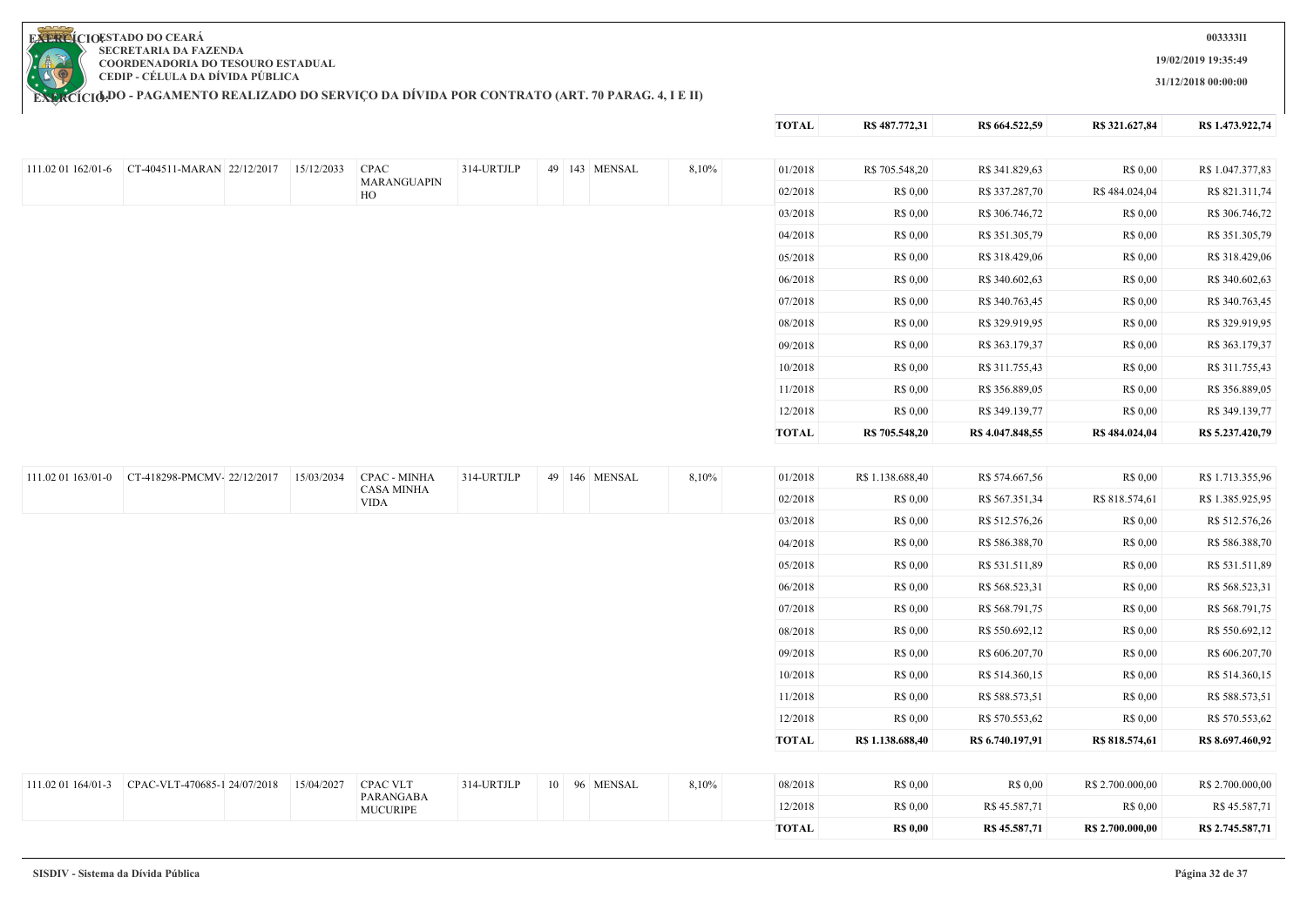

**CREDOR: TESOURO NACIONAL**

**19/02/2019 19:35:49**

**003333l1**

**31/12/2018 00:00:00**

**EXERCÍCIODO - PAGAMENTO REALIZADO DO SERVIÇO DA DIVIDA POR CONTRATO (ART. 70 PARAG. 4, I E II)** 

111.21 01 019/01-3 FEDER. BEC-LC 156/22/12/2017 15/10/2047 PROES - BEC URCAM 0 358 MENSAL 4,00%

**TOTAL POR DIVIDA FUNDADA INTERNA - CONTRATOS / CEF - CAIXA ECONOMICA FEDERAL R\$ 16.953.195,06 R\$ 25.393.187,15 R\$ 10.280.426,72 R\$ 52.626.808,93**

NUM CONTRATO | COD CONTRATO | DT ASSIN | DT LIQ | PROJETO | MOEDA |CAR|PRZ| VENC |TX JUR TX COM | MES | PRINCIPAL | JUROS | OUTROS | TOTAL

**TOTAL POR DIVIDA FUNDADA INTERNA - CONTRATOS / TESOURO NACIONAL R\$ 18.360.563,85 R\$ 31.835.425,73 R\$ 667.986,16 R\$ 50.863.975,74**

**TOTAL POR DIVIDA FUNDADA INTERNA - CONTRATOS R\$ 372.028.806,43 R\$ 335.094.728,40 R\$ 21.897.771,47 R\$ 729.021.306,30**

01/2018 R\$ 4.092.537,35 R\$ 6.155,19 R\$ 82.324,87 R\$ 4.181.017,41 02/2018 R\$ 1.254.159.75 R\$ 2.867.066.62 R\$ 52.573.58 R\$ 4.173.799.95 03/2018 R\$ 1.260.868,88 R\$ 2.867.974,11 R\$ 52.628,65 R\$ 4.181.471,64 04/2018 R\$ 1.269.351,21 R\$ 2.873.666,19 R\$ 52.766,96 R\$ 4.195.784,36 05/2018 R\$ 1.273.345,42 R\$ 2.868.693,66 R\$ 52.711,99 R\$ 4.194.751,07 06/2018 R\$ 1.281.192.47 R\$ 2.872.734.45 R\$ 52.820.49 R\$ 4.206.747.41 07/2018 R\$ 1.291.607.28 R\$ 2.881.965.23 R\$ 53.027.19 R\$ 4.226.599.70 08/2018 R\$ 1.317.304,25 R\$ 2.925.161,35 R\$ 53.858,53 R\$ 4.296.324,13 09/2018 R\$ 1.320.606,96 R\$ 2.918.577,67 R\$ 53.772,79 R\$ 4.292.957,42 10/2018 R\$ 1.321.245,96 R\$ 2.905.687,65 R\$ 53.573,28 R\$ 4.280.506,89 11/2018 R\$ 1.335.534,14 R\$ 2.923.128,77 R\$ 53.930,85 R\$ 4.312.593,76 12/2018 R\$ 1.342.810,18 R\$ 2.924.614,84 R\$ 53.996,98 R\$ 4.321.422,00 **TOTAL R\$ 18.360.563,85 R\$ 31.835.425,73 R\$ 667.986,16 R\$ 50.863.975,74**

# **CLASSIFICAÇÃO DA DÍVIDA: DIVIDA FUNDADA INTERNA - PARCELAMENTO**

#### **CREDOR: PROCURADORIA GERAL DA FAZENDA NACIONAL**

|                    | NUM CONTRATO   COD CONTRATO  | DT ASSIN | DT LIO     | <b>PROJETO</b>          | <b>MOEDA</b> | <b>CAR PRZ</b> | <b>VENC</b>  |          | <b>TX JUR   TX COM  </b> | <b>MES</b> | <b>PRINCIPAL</b> | <b>JUROS</b> | <b>OUTROS</b> | <b>TOTAL</b>  |
|--------------------|------------------------------|----------|------------|-------------------------|--------------|----------------|--------------|----------|--------------------------|------------|------------------|--------------|---------------|---------------|
|                    |                              |          |            |                         |              |                |              |          |                          |            |                  |              |               |               |
| 111.33 01 001/01-5 | INSS-GECE-MP778-1 25/07/2017 |          | 28/02/2034 | PARCELAMENT             | SELIC        |                | 0 199 MENSAL | $0.00\%$ |                          | 01/2018    | R\$ 17.506,84    | R\$ 0.00     | R\$ 0.00      | R\$ 17.506,84 |
|                    |                              |          |            | O INSS PELO<br>GECE (EX |              |                |              |          |                          | 02/2018    | R\$ 17.506,84    | R\$ 0.00     | R\$ 0.00      | R\$ 17.506,84 |
|                    |                              |          |            | ISSEC/INSS)             |              |                |              |          |                          | 03/2018    | R\$ 17.506,84    | R\$ 0.00     | R\$ 0.00      | R\$ 17.506,84 |
|                    |                              |          |            |                         |              |                |              |          |                          | 04/2018    | R\$ 17.506,84    | R\$ 0.00     | R\$ 0.00      | R\$ 17.506,84 |
|                    |                              |          |            |                         |              |                |              |          |                          | 05/2018    | R\$ 17.506,84    | R\$ 0.00     | R\$ 0.00      | R\$ 17.506,84 |
|                    |                              |          |            |                         |              |                |              |          |                          |            |                  |              |               |               |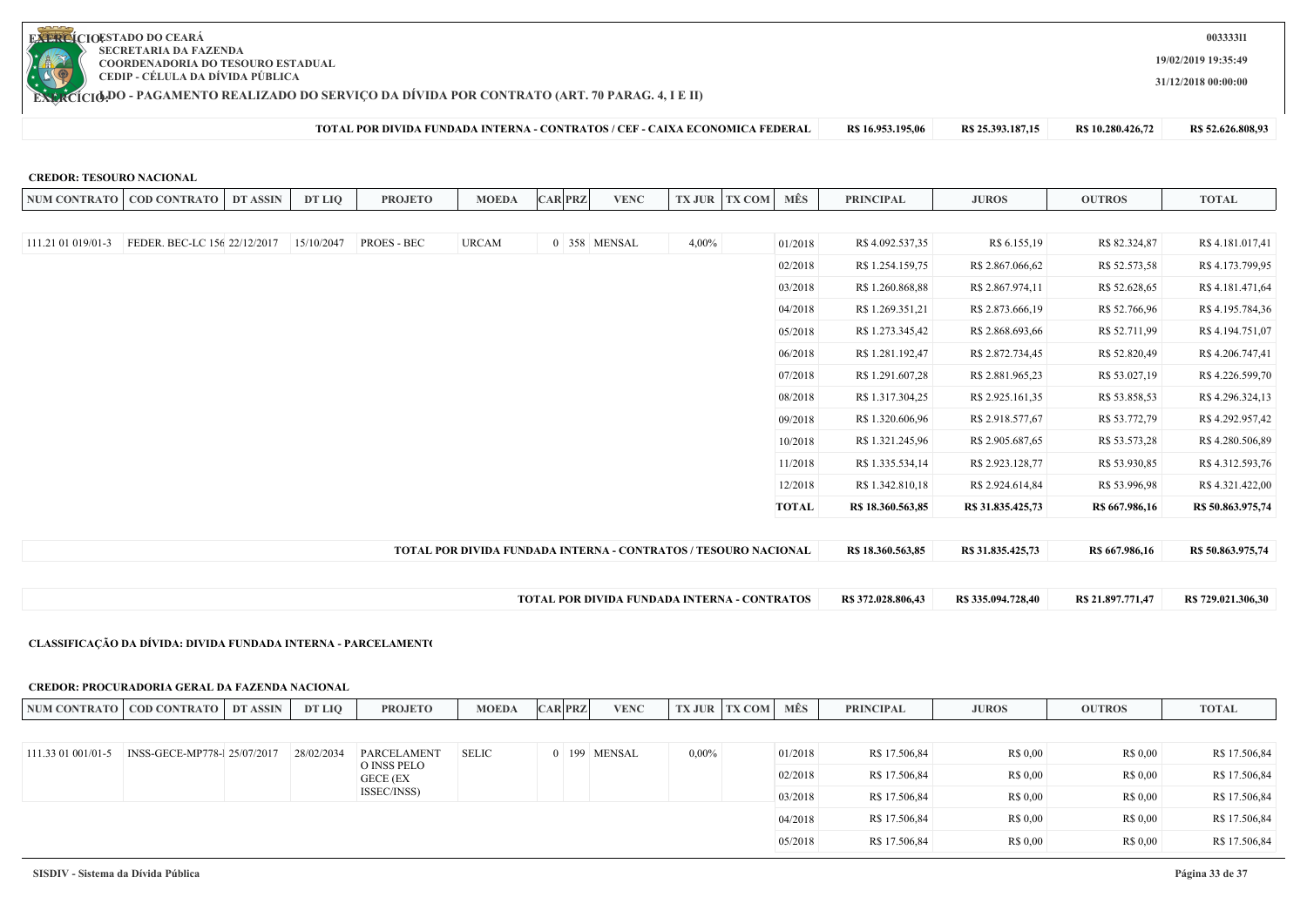

## $\mathcal{L}$

**003333l1**

**19/02/2019 19:35:49**

**31/12/2018 00:00:00**

|                    | <b>EXERCICIODO - PAGAMENTO REALIZADO DO SERVIÇO DA DIVIDA POR CONTRATO (ART. 70 PARAG. 4, I E II)</b> |            |                                                                                          |              |                |              |          |               |              |                  |                 |                 |                  |
|--------------------|-------------------------------------------------------------------------------------------------------|------------|------------------------------------------------------------------------------------------|--------------|----------------|--------------|----------|---------------|--------------|------------------|-----------------|-----------------|------------------|
|                    |                                                                                                       |            |                                                                                          |              |                |              |          |               | 06/2018      | R\$ 17.506,84    | R\$ 0,00        | R\$ 0,00        | R\$ 17.506,84    |
|                    |                                                                                                       |            |                                                                                          |              |                |              |          |               | 07/2018      | R\$ 17.506,84    | R\$ 0,00        | R\$ 0,00        | R\$ 17.506,84    |
|                    |                                                                                                       |            |                                                                                          |              |                |              |          |               | 08/2018      | R\$ 17.506,84    | R\$ 0,00        | R\$ 0,00        | R\$ 17.506,84    |
|                    |                                                                                                       |            |                                                                                          |              |                |              |          |               | 09/2018      | R\$ 18.764,62    | R\$ 0,00        | R\$ 0,00        | R\$ 18.764,62    |
|                    |                                                                                                       |            |                                                                                          |              |                |              |          |               | 10/2018      | R\$ 18.846,55    | R\$ 0,00        | R\$ 0,00        | R\$ 18.846,55    |
|                    |                                                                                                       |            |                                                                                          |              |                |              |          |               | 11/2018      | R\$ 20.116,14    | R\$ 0,00        | R\$ 0,00        | R\$ 20.116,14    |
|                    |                                                                                                       |            |                                                                                          |              |                |              |          |               | 12/2018      | R\$ 19.026,11    | R\$ 0,00        | R\$ 0,00        | R\$ 19.026,11    |
|                    |                                                                                                       |            |                                                                                          |              |                |              |          |               | <b>TOTAL</b> | R\$ 216.808,14   | <b>R\$ 0,00</b> | <b>R\$ 0,00</b> | R\$ 216.808,14   |
|                    |                                                                                                       |            | TOTAL POR DIVIDA FUNDADA INTERNA - PARCELAMENTO / PROCURADORIA GERAL DA FAZENDA NACIONAL |              |                |              |          |               |              | R\$ 216.808,14   | <b>R\$ 0,00</b> | <b>R\$ 0,00</b> | R\$ 216.808,14   |
|                    | <b>CREDOR: RECEITA FEDERAL DO BRASIL</b><br>NUM CONTRATO   COD CONTRATO   DT ASSIN                    | DT LIQ     | <b>PROJETO</b>                                                                           | <b>MOEDA</b> | <b>CAR PRZ</b> | <b>VENC</b>  |          | TX JUR TX COM | MÊS          | <b>PRINCIPAL</b> | <b>JUROS</b>    | <b>OUTROS</b>   | <b>TOTAL</b>     |
|                    |                                                                                                       |            |                                                                                          |              |                |              |          |               |              |                  |                 |                 |                  |
| 111.28 01 001/01-7 | CT-PASEP Lei 12.81(14/06/2002                                                                         | 16/08/2027 | PARCELAMENT<br>O PASEP MP                                                                | <b>SELIC</b> |                | 0 303 MENSAL | $0,00\%$ |               | 01/2018      | R\$ 325.119,90   | R\$ 0,00        | R\$ 0,00        | R\$ 325.119,90   |
|                    |                                                                                                       |            | 38/2002                                                                                  |              |                |              |          |               | 02/2018      | R\$ 326.379,55   | R\$ 0,00        | R\$ 0.00        | R\$ 326.379,55   |
|                    |                                                                                                       |            |                                                                                          |              |                |              |          |               | 03/2018      | R\$ 327.400,30   | R\$ 0,00        | R\$ 0,00        | R\$ 327.400,30   |
|                    |                                                                                                       |            |                                                                                          |              |                |              |          |               | 04/2018      | R\$ 328.551,36   | R\$ 0,00        | R\$ 0,00        | R\$ 328.551,36   |
|                    |                                                                                                       |            |                                                                                          |              |                |              |          |               | 05/2018      | R\$ 329.680,70   | R\$ 0,00        | R\$ 0,00        | R\$ 329.680,70   |
|                    |                                                                                                       |            |                                                                                          |              |                |              |          |               | 06/2018      | R\$ 330.810,04   | R\$ 0,00        | R\$ 0,00        | R\$ 330.810,04   |
|                    |                                                                                                       |            |                                                                                          |              |                |              |          |               | 07/2018      | R\$ 331.939,39   | R\$ 0.00        | R\$ 0,00        | R\$ 331.939,39   |
|                    |                                                                                                       |            |                                                                                          |              |                |              |          |               | 08/2018      | R\$ 333.112,16   | R\$ 0.00        | R\$ 0,00        | R\$ 333.112,16   |
|                    |                                                                                                       |            |                                                                                          |              |                |              |          |               | 09/2018      | R\$ 334.350,10   | R\$ 0,00        | R\$ 0,00        | R\$ 334.350,10   |
|                    |                                                                                                       |            |                                                                                          |              |                |              |          |               | 10/2018      | R\$ 335.370,85   | R\$ 0,00        | R\$ 0,00        | R\$ 335.370,85   |
|                    |                                                                                                       |            |                                                                                          |              |                |              |          |               | 11/2018      | R\$ 336.543,62   | R\$ 0,00        | R\$ 0,00        | R\$ 336.543,62   |
|                    |                                                                                                       |            |                                                                                          |              |                |              |          |               | 12/2018      | R\$ 337.607,80   | R\$ 0,00        | R\$ 0,00        | R\$ 337.607,80   |
|                    |                                                                                                       |            |                                                                                          |              |                |              |          |               | <b>TOTAL</b> | R\$ 3.976.865,77 | <b>R\$ 0,00</b> | <b>R\$ 0,00</b> | R\$ 3.976.865,77 |
| 111.28 01 009/01-6 | CT-INSS-GECE.-MP' 25/07/2017                                                                          | 28/02/2034 | PARCELAM.                                                                                | <b>SELIC</b> |                | 0 199 MENSAL | $0,00\%$ |               | 01/2018      | R\$ 95.952,89    | R\$ 0,00        | R\$ 0,00        | R\$ 95.952,89    |
|                    |                                                                                                       |            | INSS / RFB - MP                                                                          |              |                |              |          |               | 02/2018      | R\$ 96.912,42    | R\$ 0,00        | R\$ 0,00        | R\$ 96.912,42    |
|                    |                                                                                                       |            | 778/2017                                                                                 |              |                |              |          |               | 03/2018      | R\$ 97.363,40    | R\$ 0,00        | R\$ 0,00        | R\$ 97.363,40    |
|                    |                                                                                                       |            |                                                                                          |              |                |              |          |               | 04/2018      | R\$ 97.871,95    | R\$ 0,00        | R\$ 0,00        | R\$ 97.871,95    |
|                    |                                                                                                       |            |                                                                                          |              |                |              |          |               | 05/2018      | R\$ 98.370,91    | R\$ 0.00        | R\$ 0.00        | R\$ 98.370,91    |
|                    |                                                                                                       |            |                                                                                          |              |                |              |          |               |              |                  |                 |                 |                  |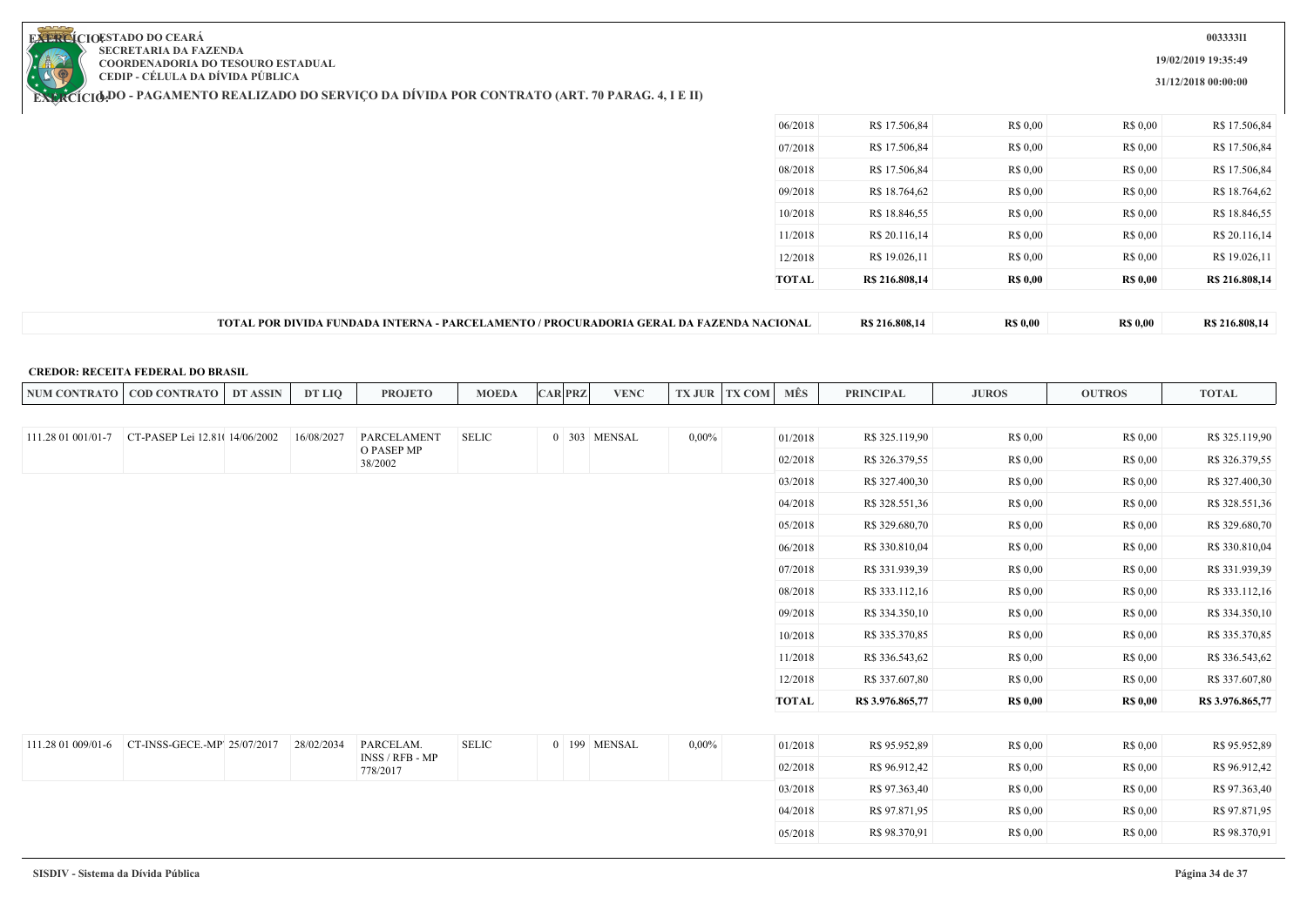| F) | <b>EL CIOESTADO DO CEARÁ</b>              |
|----|-------------------------------------------|
|    | <b>SECRETARIA DA FAZENDA</b>              |
|    | <b>COORDENADORIA DO TESOURO ESTADUAL</b>  |
|    | CEDIP - CÉLULA DA DÍVIDA PÚBLICA          |
|    | <b>J BO BLC (MENTO BE 41174 BO BO SE)</b> |

**19/02/2019 19:35:49 31/12/2018 00:00:00**

**CEDIP - CÉLULA DA DÍVIDA PÚBLICA**

**EXERCÍCIODO - PAGAMENTO REALIZADO DO SERVIÇO DA DIVIDA POR CONTRATO (ART. 70 PARAG. 4, I E II)** 

|                    |                              |            | LEI 13.496/17               |              |            |          | <b>TOTAL</b> | R\$ 196.452,97   | <b>R\$ 0,00</b> | <b>R\$ 0,00</b> | R\$ 196.452,97   |
|--------------------|------------------------------|------------|-----------------------------|--------------|------------|----------|--------------|------------------|-----------------|-----------------|------------------|
| 111.28 19 011/01-0 | INSS-SEFAZ-Lei134 27/10/2017 | 30/01/2018 | PARCELAMENT<br>O INSS SEFAZ | <b>SELIC</b> | 0 4 MENSAL | $0,00\%$ | 01/2018      | R\$ 196.452,97   | R\$ 0.00        | R\$ 0,00        | R\$ 196.452,97   |
|                    |                              |            |                             |              |            |          |              |                  |                 |                 |                  |
|                    |                              |            |                             |              |            |          | <b>TOTAL</b> | R\$ 254,242,21   | <b>R\$</b> 0,00 | <b>R\$ 0,00</b> | R\$ 254.242,21   |
|                    |                              |            | LEI 13.496/17               |              |            |          | 08/2018      | R\$ 3.873,45     | R\$ 0,00        | R\$ 0,00        | R\$ 3.873,45     |
| 111.28 01 012/01-5 | INSS-GECE-Lei1349 27/10/2017 | 30/01/2018 | PARCELAMENT<br>O INSS GECE  | <b>SELIC</b> | 0 4 MENSAL | $0,00\%$ | 01/2018      | R\$ 250.368,76   | R\$ 0.00        | R\$ 0,00        | R\$ 250.368,76   |
|                    |                              |            |                             |              |            |          |              |                  |                 |                 |                  |
|                    |                              |            |                             |              |            |          | <b>TOTAL</b> | R\$ 1.189.192,18 | <b>R\$ 0,00</b> | <b>R\$ 0,00</b> | R\$ 1.189.192,18 |
|                    |                              |            |                             |              |            |          | 12/2018      | R\$ 101.873,19   | R\$ 0,00        | R\$ 0,00        | R\$ 101.873,19   |
|                    |                              |            |                             |              |            |          | 11/2018      | R\$ 101.403,02   | R\$ 0,00        | R\$ 0,00        | R\$ 101.403,02   |
|                    |                              |            |                             |              |            |          | 10/2018      | R\$ 100.884,87   | R\$ 0.00        | R\$ 0,00        | R\$ 100.884,87   |
|                    |                              |            |                             |              |            |          | 09/2018      | R\$ 100.433,89   | R\$ 0.00        | R\$ 0,00        | R\$ 100.433,89   |
|                    |                              |            |                             |              |            |          | 08/2018      | R\$ 99.886,96    | R\$ 0,00        | R\$ 0,00        | R\$ 99.886,96    |
|                    |                              |            |                             |              |            |          | 07/2018      | R\$ 99.368,82    | R\$ 0,00        | R\$ 0,00        | R\$ 99.368,82    |
|                    |                              |            |                             |              |            |          | 06/2018      | R\$ 98.869,86    | R\$ 0,00        | R\$ 0,00        | R\$ 98.869,86    |

#### **CLASSIFICAÇÃO DA DÍVIDA: DIVIDA FUNDADA INTERNA - PARCELAMENTO**

#### **CREDOR: RECEITA FEDERAL DO BRASIL**

| <b>NUM CON</b><br>LRAT' | $\cdot$ CONT<br><b>TRATO</b><br>COD ( | <b>ASSIN</b><br> | <b>DT LIO</b> | <b>ROJETO</b> | <b>MOEDA</b> | $\angle$ AR PRZ | <b>VENC</b> | property of<br>7.JUR | х сом . | <b>MES</b> | <b>PRINCIPAL</b> | <b>JUROS</b> | <b>OUTROS</b> | TOTAL |
|-------------------------|---------------------------------------|------------------|---------------|---------------|--------------|-----------------|-------------|----------------------|---------|------------|------------------|--------------|---------------|-------|
|                         |                                       |                  |               |               |              |                 |             |                      |         |            |                  |              |               |       |

| 421.28 15 010/01-1 | ISSEC/PASEP/MP78, 22/08/2017 | 31/01/2030 | PARCELAMENT                 | <b>SELIC</b> |  | 0 150 MENSAL | $0.00\%$ | 01/2018 | R\$ 4.406,13 | R\$ 0.00 | R\$ 0.00 | R\$ 4.406,13 |
|--------------------|------------------------------|------------|-----------------------------|--------------|--|--------------|----------|---------|--------------|----------|----------|--------------|
|                    |                              |            | O ISSEC - PASEP<br>- MP 783 |              |  |              |          | 02/2018 | R\$ 4.430,85 | R\$ 0.00 | R\$ 0.00 | R\$ 4.430,85 |
|                    |                              |            |                             |              |  |              |          | 03/2018 | R\$ 4.450,88 | R\$ 0.00 | R\$ 0.00 | R\$ 4.450,88 |
|                    |                              |            |                             |              |  |              |          | 04/2018 | R\$ 4.473,46 | R\$ 0,00 | R\$ 0.00 | R\$ 4.473,46 |
|                    |                              |            |                             |              |  |              |          | 05/2018 | R\$ 4.495,63 | R\$ 0.00 | R\$ 0.00 | R\$ 4.495,63 |
|                    |                              |            |                             |              |  |              |          | 06/2018 | R\$ 4.517,79 | R\$ 0.00 | R\$ 0.00 | R\$ 4.517,79 |
|                    |                              |            |                             |              |  |              |          | 07/2018 | R\$ 4.539,95 | R\$ 0.00 | R\$ 0.00 | R\$ 4.539,95 |
|                    |                              |            |                             |              |  |              |          | 08/2018 | R\$ 4.562,96 | R\$ 0.00 | R\$ 0.00 | R\$ 4.562,96 |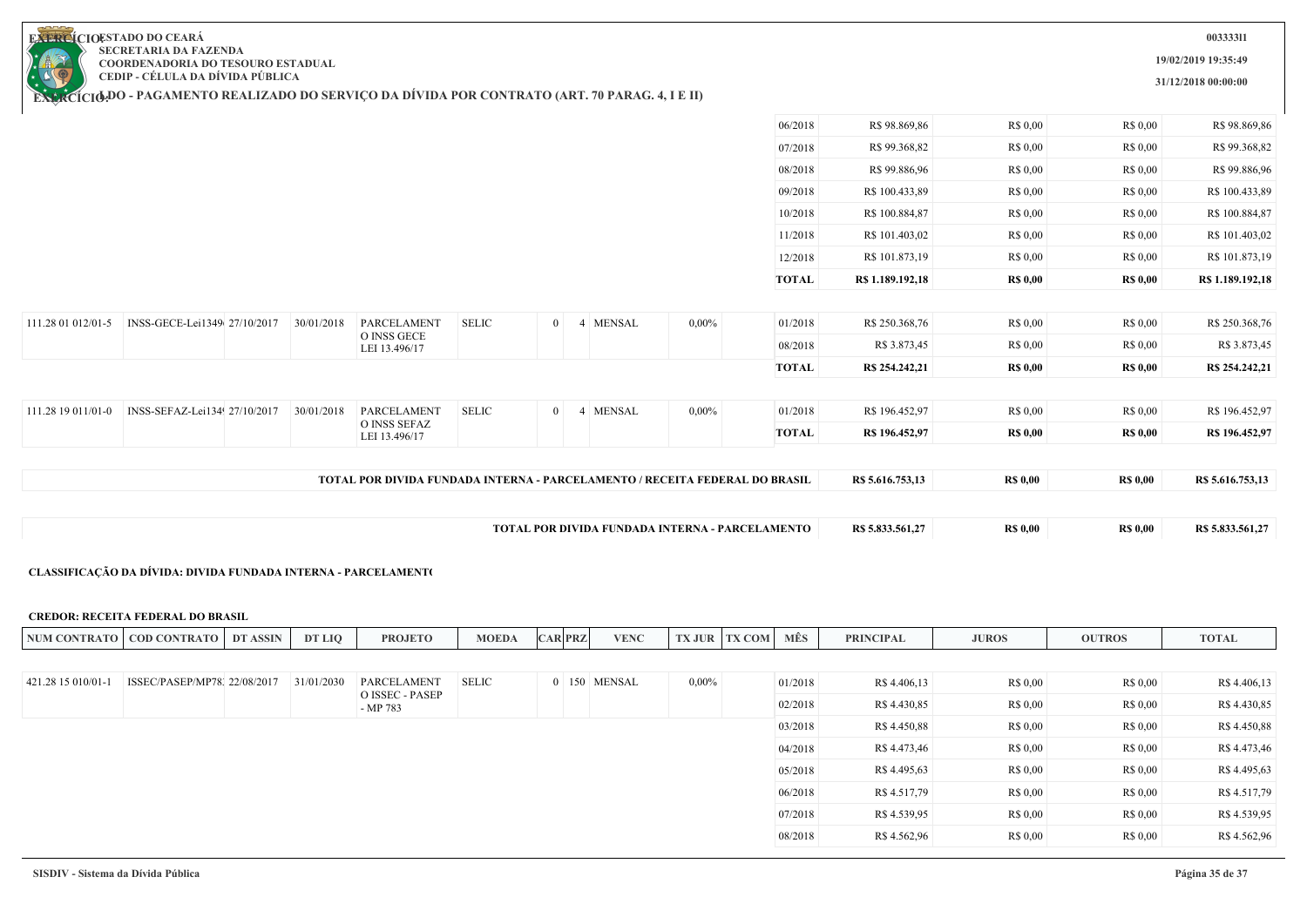**19/02/2019 19:35:49**

**31/12/2018 00:00:00**

**EXERCIOESTADO DO CEARA SECRETARIA DA FAZENDA COORDENADORIA DO TESOURO ESTADUAL CEDIP - CÉLULA DA DÍVIDA PÚBLICA**

|                                 |                                       |            |                       |                        |                            |              |          | 09/2018      | R\$ 4.587,25   | R\$ 0,00        | R\$ 0,00        | R\$ 4.587,25   |
|---------------------------------|---------------------------------------|------------|-----------------------|------------------------|----------------------------|--------------|----------|--------------|----------------|-----------------|-----------------|----------------|
|                                 |                                       |            |                       |                        |                            |              |          | 10/2018      | R\$ 4.607,28   | R\$ 0,00        | R\$ 0,00        | R\$ 4.607,28   |
|                                 |                                       |            |                       |                        |                            |              |          | 11/2018      | R\$ 4.630,29   | R\$ 0,00        | R\$ 0,00        | R\$ 4.630,29   |
|                                 |                                       |            |                       |                        |                            |              |          | 12/2018      | R\$ 4.651,23   | R\$ 0,00        | R\$ 0,00        | R\$ 4.651,23   |
|                                 |                                       |            |                       |                        |                            |              |          | <b>TOTAL</b> | R\$ 54.353,70  | <b>R\$ 0,00</b> | <b>R\$ 0,00</b> | R\$ 54.353,70  |
|                                 |                                       |            |                       |                        |                            |              |          |              |                |                 |                 |                |
| 421.28 16 005/01-1              | CT-ARCE/PASEP                         | 16/08/2013 | 31/07/2034            | PARCELAMENT            | $\operatorname{\bf SELIC}$ | 0 235 MENSAL | $0,00\%$ | 01/2018      | R\$ 107.080,54 | R\$ 0,00        | R\$ 0,00        | R\$ 107.080,54 |
|                                 |                                       |            |                       | $\mathrm{O}$ - ARCE    |                            |              |          | <b>TOTAL</b> | R\$ 107.080,54 | <b>R\$ 0,00</b> | <b>R\$ 0,00</b> | R\$ 107.080,54 |
|                                 |                                       |            |                       |                        |                            |              |          |              |                |                 |                 |                |
| 421.28 17 006/01-1              | CT-ADAGRI/PASEF 23/08/2013 31/07/2034 |            |                       | PARCELAMENT            | <b>SELIC</b>               | 0 235 MENSAL | $0,00\%$ | 01/2018      | R\$ 3.035,71   | R\$ 0,00        | R\$ 0,00        | R\$ 3.035,71   |
|                                 |                                       |            |                       | O - ADAGRI             |                            |              |          | 02/2018      | R\$ 3.052,95   | R\$ 0,00        | R\$ 0,00        | R\$ 3.052,95   |
|                                 |                                       |            |                       |                        |                            |              |          | 03/2018      | R\$ 3.066,93   | R\$ 0,00        | R\$ 0,00        | R\$ 3.066,93   |
|                                 |                                       |            |                       |                        |                            |              |          | 04/2018      | R\$ 3.082,68   | R\$ 0,00        | R\$ 0,00        | R\$ 3.082,68   |
|                                 |                                       |            |                       |                        |                            |              |          | 05/2018      | R\$ 3.098,14   | R\$ 0,00        | R\$ 0,00        | R\$ 3.098,14   |
|                                 |                                       |            |                       |                        |                            |              |          | 06/2018      | R\$ 3.113,60   | R\$ 0,00        | R\$ 0,00        | R\$ 3.113,60   |
|                                 |                                       |            |                       |                        |                            |              |          | 07/2018      | R\$ 3.129,06   | R\$ 0,00        | R\$ 0,00        | R\$ 3.129,06   |
|                                 |                                       |            |                       |                        |                            |              |          | 08/2018      | R\$ 3.145,12   | R\$ 0,00        | R\$ 0,00        | R\$ 3.145,12   |
|                                 |                                       |            |                       |                        |                            |              |          | 09/2018      | R\$ 3.162,06   | R\$ 0,00        | R\$ 0,00        | R\$ 3.162,06   |
|                                 |                                       |            |                       |                        |                            |              |          | 10/2018      | R\$ 3.176,03   | R\$ 0,00        | R\$ 0,00        | R\$ 3.176,03   |
|                                 |                                       |            |                       |                        |                            |              |          | 11/2018      | R\$ 3.192,09   | R\$ 0,00        | R\$ 0,00        | R\$ 3.192,09   |
|                                 |                                       |            |                       |                        |                            |              |          | 12/2018      | R\$ 3.206,90   | R\$ 0,00        | R\$ 0,00        | R\$ 3.206,90   |
|                                 |                                       |            |                       |                        |                            |              |          | <b>TOTAL</b> | R\$ 37.461,27  | <b>R\$ 0,00</b> | <b>R\$ 0,00</b> | R\$ 37.461,27  |
|                                 |                                       |            |                       |                        |                            |              |          |              |                |                 |                 |                |
| 421.28 18 007/01-1 CT-ESP/PASEP |                                       |            | 23/08/2013 31/07/2034 | PARCELAMENT<br>O - ESP | $\operatorname{\bf SELIC}$ | 0 235 MENSAL | 0,00%    | 01/2018      | R\$ 4.113,81   | R\$ 0.00        | R\$ 0,00        | R\$ 4.113,81   |
|                                 |                                       |            |                       |                        |                            |              |          | 02/2018      | R\$ 4.129,74   | R\$ 0,00        | R\$ 0,00        | R\$ 4.129,74   |
|                                 |                                       |            |                       |                        |                            |              |          | 04/2018      | R\$ 8.314,44   | R\$ 0,00        | R\$ 0,00        | R\$ 8.314,44   |
|                                 |                                       |            |                       |                        |                            |              |          | 05/2018      | R\$ 4.171,52   | R\$ 0,00        | R\$ 0,00        | R\$ 4.171,52   |
|                                 |                                       |            |                       |                        |                            |              |          | 06/2018      | R\$ 4.185,80   | R\$ 0,00        | R\$ 0,00        | R\$ 4.185,80   |
|                                 |                                       |            |                       |                        |                            |              |          | 07/2018      | R\$ 4.200,10   | R\$ 0,00        | R\$ 0,00        | R\$ 4.200,10   |
|                                 |                                       |            |                       |                        |                            |              |          | 08/2018      | R\$ 4.214,94   | R\$ 0,00        | R\$ 0,00        | R\$ 4.214,94   |
|                                 |                                       |            |                       |                        |                            |              |          | 09/2018      | R\$ 4.230,59   | R\$ 0,00        | R\$ 0,00        | R\$ 4.230,59   |
|                                 |                                       |            |                       |                        |                            |              |          | 10/2018      | R\$ 4.243,52   | R\$ 0,00        | R\$ 0,00        | R\$ 4.243,52   |
|                                 |                                       |            |                       |                        |                            |              |          | 11/2018      | R\$ 4.258,35   | R\$ 0,00        | R\$ 0,00        | R\$ 4.258,35   |